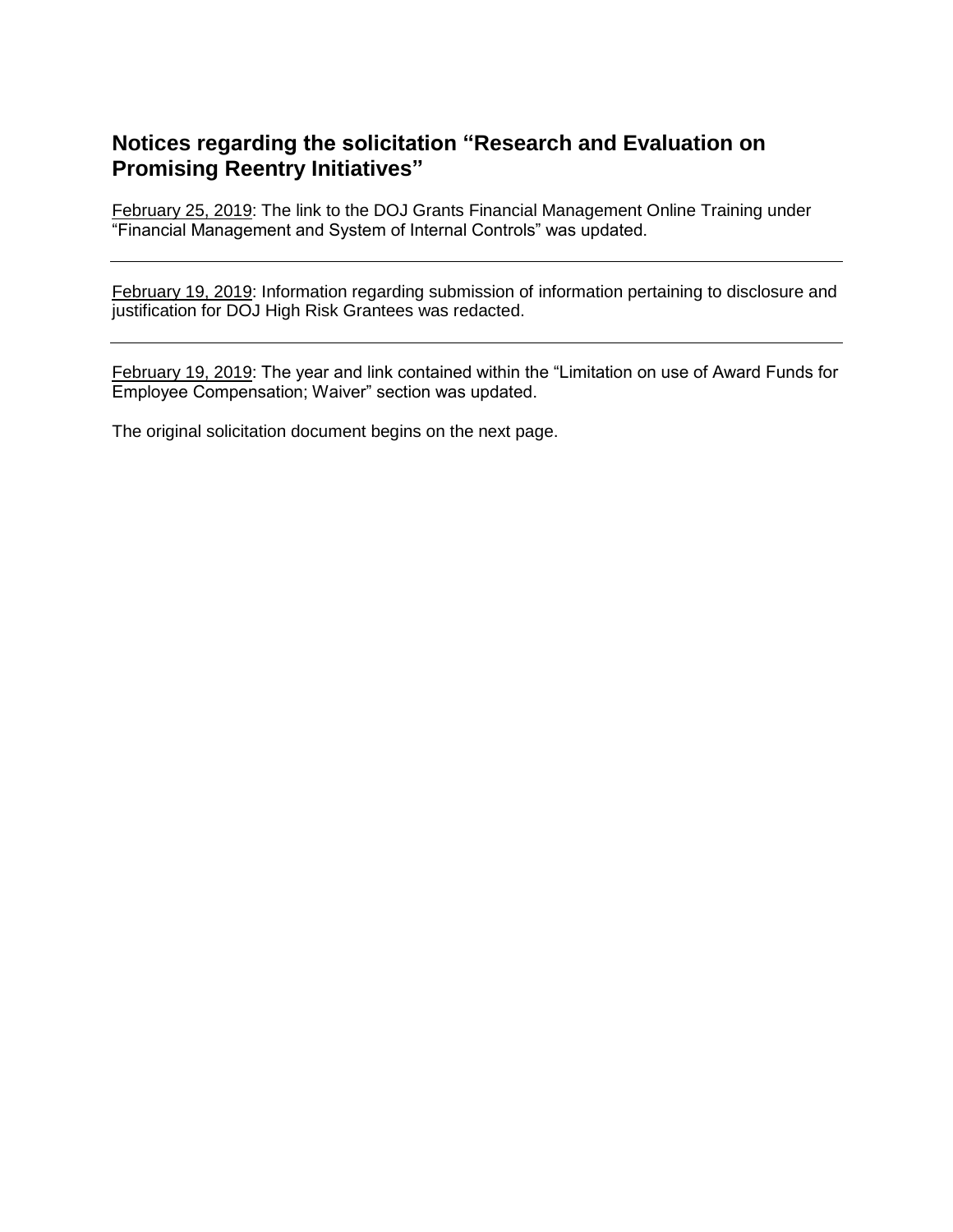$\overline{a}$ 



The [U.S. Department of Justice](https://www.usdoj.gov/) (DOJ), [Office of Justice Programs](https://www.ojp.usdoj.gov/) (OJP), [National Institute of](https://nij.gov/Pages/welcome.aspx)  [Justice](https://nij.gov/Pages/welcome.aspx) (NIJ) is seeking applications for funding for randomized controlled trial (RCT) evaluations of promising reentry initiatives. This program furthers the Department's mission by supporting research to reduce violent crime and protect public safety personnel.

# **Research and Evaluation on Promising Reentry Initiatives**

# **Applications Due: May 13, 2019**

# **Eligibility**

In general, NIJ is authorized to make grants to, or enter into contracts or cooperative agreements with, States (including territories), units of local government, federally recognized Indian tribal governments that perform law enforcement functions (as determined by the Secretary of the Interior), nonprofit and for-profit organizations (including tribal nonprofit and for-profit organizations), institutions of higher education (including tribal institutions of higher education), and certain qualified individuals. Foreign governments, foreign organizations, and foreign colleges and universities are not eligible to apply. All recipients and subrecipients (including any for-profit organization) must forgo any profit or management fee.

NIJ welcomes applications under which two or more entities would carry out the federal award; however, only one entity may be the applicant. Any others must be proposed as subrecipients  $(subgrantees)^1$ . The applicant must be the entity that would have primary responsibility for carrying out the award, including administering funding, managing the entire evaluation project, and monitoring and appropriately managing any subawards ("subgrants").

Under this solicitation, any particular applicant entity may submit more than one application, as long as each application proposes a different project in response to the solicitation. Also, an entity may be proposed as a subrecipient (subgrantee) in more than one application.

NIJ may elect to fund applications submitted under this FY 2019 solicitation in future fiscal years, dependent on, among other considerations, the merit of the applications and on the availability of appropriations.

<sup>&</sup>lt;sup>1</sup> For additional information on subawards, see "Budget and Associated Documentation" under Section D. Application [and Submission Information.](#page-14-0)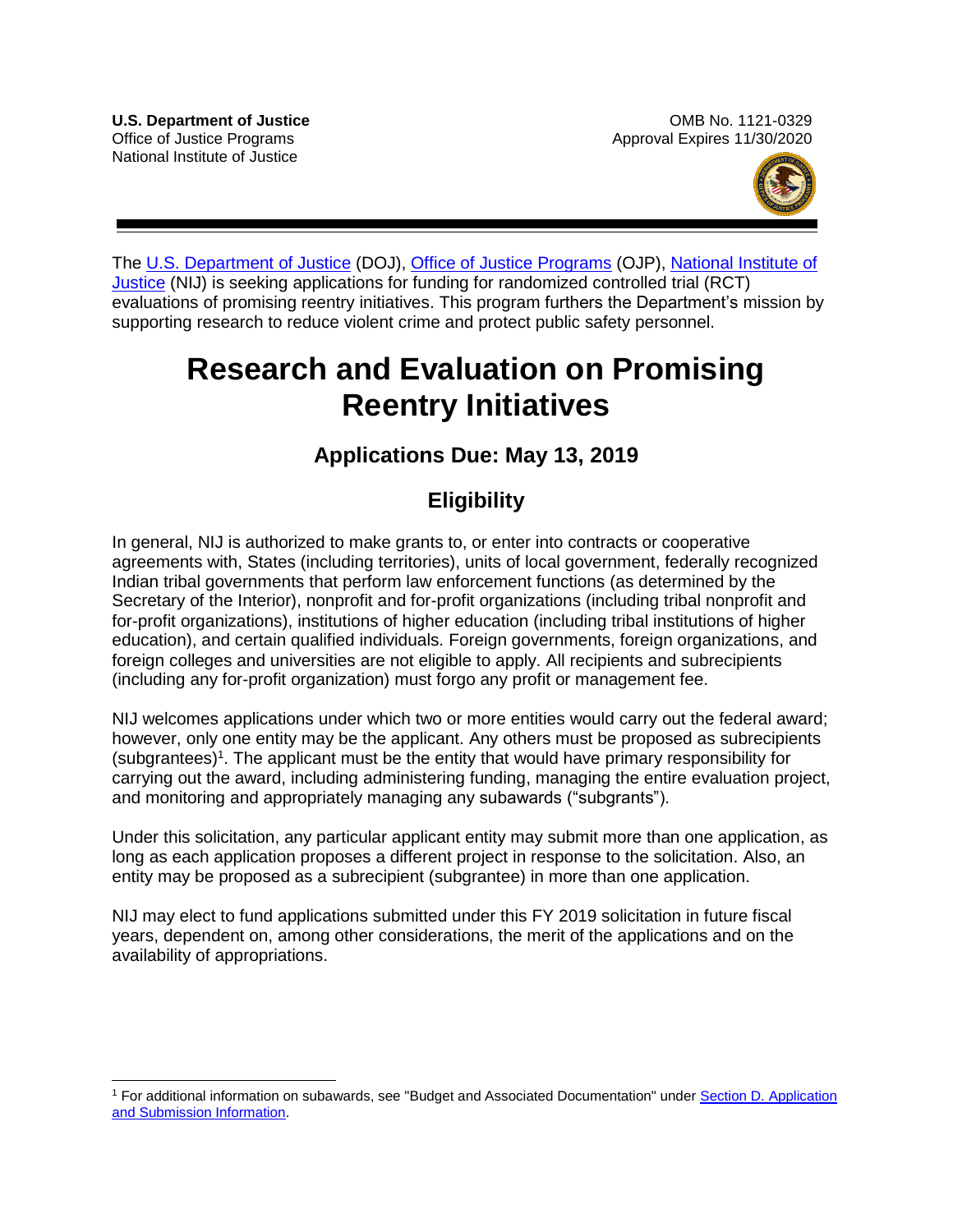# **Deadline**

Applicants must register with Grants.gov at<https://www.grants.gov/web/grants/register.html> prior to submitting an application. All applications are due by 11:59 p.m. eastern time on May 13, 2019*.*

To be considered timely, an application must be submitted by the application deadline using Grants.gov, and the applicant must have received a validation message from Grants.gov that indicates successful and timely submission. OJP urges applicants to submit applications at least 72 hours prior to the application due date, to allow time for the applicant to receive validation messages or rejection notifications from Grants.gov, and to correct in a timely fashion any problems that may have caused a rejection notification.

OJP encourages all applicants to read this [Important Notice: Applying for Grants in Grants.gov.](https://ojp.gov/funding/Apply/Grants-govInfo.htm)

For additional information, see [How to Apply](#page-29-0) in [Section D. Application and Submission](#page-14-0)  [Information.](#page-14-0)

# **Contact Information**

For technical assistance with submitting an application, contact the Grants.gov Customer Support Hotline at 800-518-4726, 606-545-5035, at [https://www.grants.gov/web/grants/support.html,](https://www.grants.gov/web/grants/support.html) or via email to [support@grants.gov.](mailto:support@grants.gov)The [Grants.gov](https://www.grants.gov/web/grants/support.html) Support Hotline operates 24 hours a day, 7 days a week, except on federal holidays.

An applicant that experiences unforeseen Grants.gov technical issues beyond its control that prevent it from submitting its application by the deadline may email the NIJ contact identified below **within 24 hours after the application deadline** to request approval to submit its application. Additional information on reporting technical issues appears under Experiencing Unforeseen Grants.gov Technical Issues in the [How to Apply](#page-29-0) section.

For assistance with any other requirements of this solicitation, contact the National Criminal Justice Reference Service (NCJRS) Response Center: toll-free at 1-800-851-3420; via TTY at 301-240-6310 (hearing impaired only); email [grants@ncjrs.gov;](mailto:grants@ncjrs.gov) fax to 301-240-5830; or web chat at [https://webcontact.ncjrs.gov/ncjchat/chat.jsp.](https://webcontact.ncjrs.gov/ncjchat/chat.jsp) The NCJRS Response Center hours of operation are 10:00 a.m. to 6:00 p.m. eastern time, Monday through Friday, and 10:00 a.m. to 8:00 p.m. eastern time on the solicitation close date*.* General information on applying for NIJ awards can be found at [www.nij.gov/funding/Pages/welcome.aspx.](http://www.nij.gov/funding/Pages/welcome.aspx) Answers to frequently asked questions that may assist applicants are posted at [www.nij.gov/funding/Pages/faqs.aspx.](http://www.nij.gov/funding/Pages/faqs.aspx)

Grants.gov number assigned to this solicitation: NIJ-2019-15563

Release date: January 17, 2019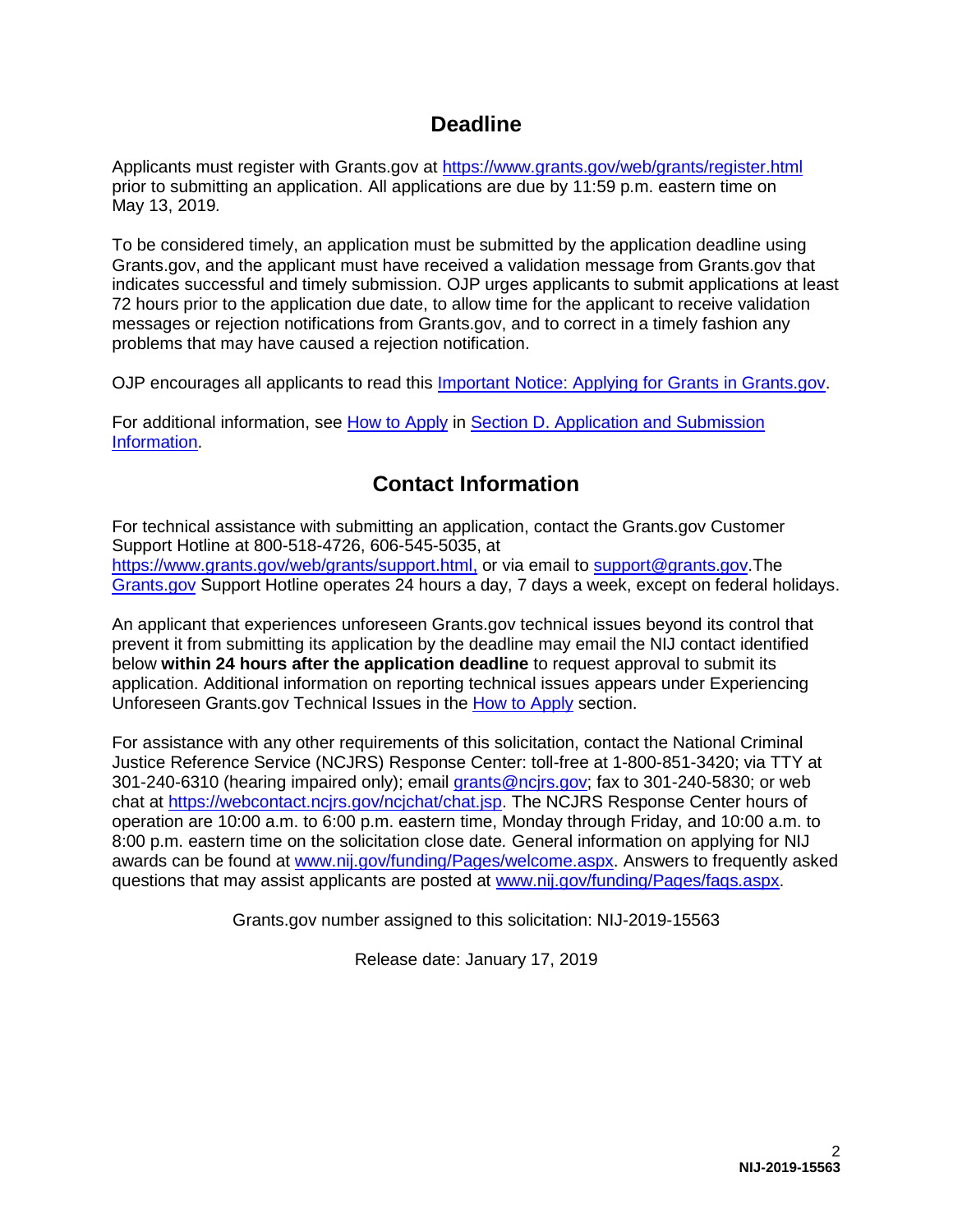# **Contents**

| Limitation on Use of Award Funds for Employee Compensation; Waiver13            |  |
|---------------------------------------------------------------------------------|--|
| Prior Approval, Planning, and Reporting of Conference/Meeting/Training Costs 13 |  |
|                                                                                 |  |
|                                                                                 |  |
|                                                                                 |  |
|                                                                                 |  |
|                                                                                 |  |
|                                                                                 |  |
|                                                                                 |  |
|                                                                                 |  |
|                                                                                 |  |
|                                                                                 |  |
|                                                                                 |  |
| General Information about Post-Federal Award Reporting Requirements38           |  |
|                                                                                 |  |
|                                                                                 |  |
| Freedom of Information Act and Privacy Act (5 U.S.C. 552 and 5 U.S.C. 552a) 39  |  |
|                                                                                 |  |
|                                                                                 |  |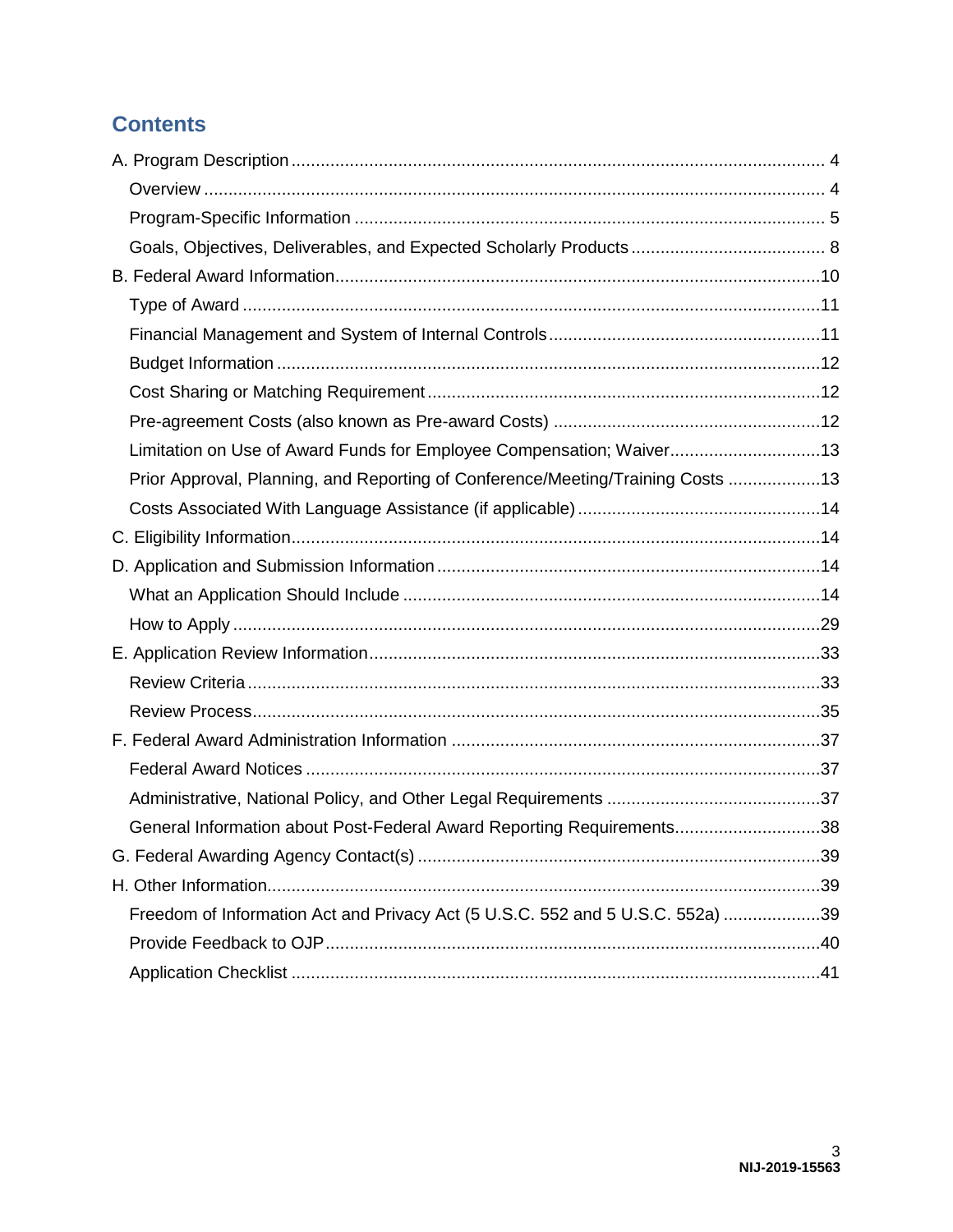# **Research and Evaluation on Promising Reentry Initiatives**

# **(CFDA no. 16.560)**

# <span id="page-4-0"></span>**A. Program Description**

# <span id="page-4-1"></span>**Overview**

With this solicitation, NIJ seeks to build knowledge on best practices in offender reentry initiatives. Specifically, NIJ requests proposals for rigorous research to examine reentry initiatives that incorporate promising practices, strategies, or programs. For this solicitation, NIJ is interested in supporting evaluations of innovative reentry initiatives that focus on juveniles, young adults (aged 18-24), and adults with a moderate-to-high risk of reoffending. A particular focus on the risk of reoffending with a violent crime is encouraged. These initiatives may be applicable to juvenile residential facilities, institutional and/or community corrections.

**The primary goal of this solicitation is to support the rigorous examination of innovative reentry initiatives, including those in rural communities**. Proposals that seek to evaluate reentry initiatives funded by the Second Chance Act or other reentry initiatives will be considered. **Preference in award decisions will be given to applications that propose to use a randomized controlled trial (RCT)**.

This research supports the U.S. Department of Justice priorities to reduce violent crime, and to protect police and other public safety personnel by reducing recidivism and giving individuals tools to be law-abiding, productive members of society.

Applications proposing research involving partnerships with criminal justice or other agencies, are to include a strong letter of support, signed by an appropriate decision-making authority from each proposed partnering agency. A letter of support must include the partnering agency's acknowledgement that de-identified data provided through this project will be archived by the awardee in the National Archive of Criminal Justice Data (NACJD) at the conclusion of the award (please see [Goals, Objectives, Deliverables, and Expected Scholarly Products](#page-8-0) section below). If selected for award, applicants will be expected to have a formal agreement in place with partnering agencies by January 1, 2020. That agreement must include provisions to meet the data archiving requirements of the award. In rare circumstances — for example where law prohibits the archiving of agency data — NIJ may agree to a successful applicant creating and archiving an appropriate synthetic dataset. Those circumstances will be rare, decided by NIJ on a case-by-case basis, and will require extensive documentation and justification for exceptions to be made.

**Statutory Authority:** Any awards under this solicitation would be made under statutory authority provided by a full-year appropriations act for FY 2019. As of the writing of this solicitation, the Department of Justice is operating under a short-term "Continuing Resolution"; no full-year appropriation for the Department has been enacted for FY 2019.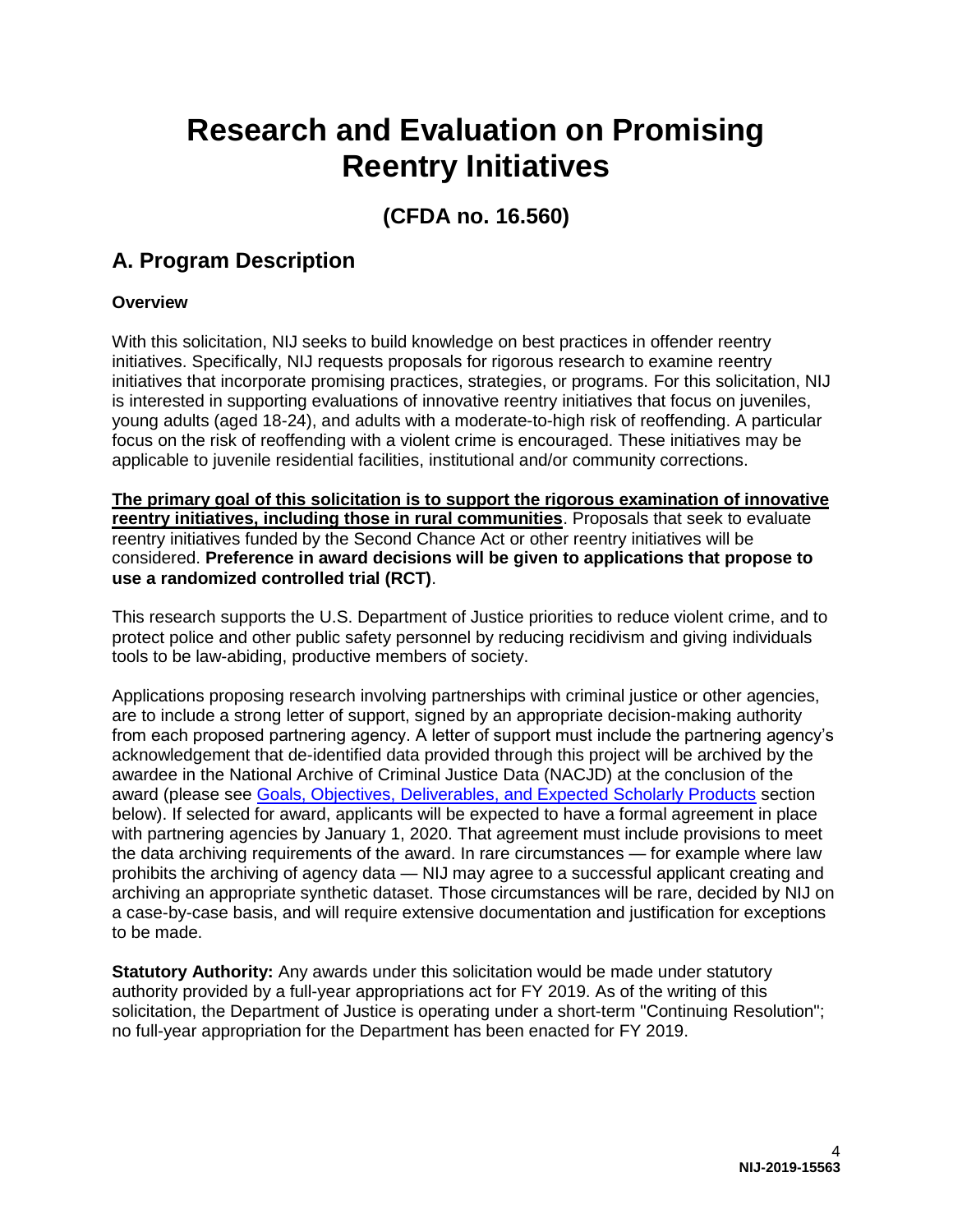# <span id="page-5-0"></span>**Program-Specific Information**

A recently released (2018), nine-year study of recidivism for 401,288 state prisoners that were released in 2005 found that 83.4 percent were rearrested within nine years post-release.<sup>2</sup> Offender reentry is an often difficult process to navigate, specifically understanding the types of programs and services that work to encourage cessation of criminal behavior. Offender reentry initiatives provide one or many types of services, skills training, or therapeutic interventions designed to promote prosocial behavior, reductions in recidivism, and the offenders' successful reintegration into the community from jail or prison. Given the potential public safety and fiscal implications of an offender's successful reentry into society, it is critical for correctional stakeholders to know which reentry initiatives are the most efficacious. This solicitation is intended to support research to provide knowledge on [offender reentry,](https://www.ncjrs.gov/pdffiles1/nij/251554.pdf) building on prior research, funded in part by NIJ.

Proposals should include process, outcome/impact, and cost studies. Successful applicants will examine outcomes related to reductions in recidivism<sup>3</sup> and delinquency or criminal behavior, and related reentry outcomes (e.g., housing stability, employment, demonstrating academic engagement, participation in structured activities). For an initiative to be considered for evaluation under this solicitation, one of its overall goals must be recidivism reduction.

Preference in award decisions will be given to research proposals that adhere to the principles underlying RCT designs, including the implementation of random assignment. Importantly, there should be discernible and significant differences between the control and treatment groups, e.g., the control group can receive no services or the common business practices for the site participating in the evaluation.

Applicants should provide a compelling justification that the reentry initiative is suitable for evaluation and that the practices, strategies, or programs associated with it are promising. Evidence supporting the selected reentry strategy, practice, or program should meet at least one of the following criteria:

- Referenced in NIJ's web-based clearinghouse of programs and practices, [Crimesolutions.gov,](https://crimesolutions.gov/) as promising or effective;
- Cited in the empirical literature on offender reentry;
- Funded by a federal agency, including but not limited to, the Bureau of Justice Assistance (BJA) and the Office of Juvenile Justice and Delinquency Prevention; or
- Implemented abroad and logically applied to U.S. offender populations.

NIJ will consider single- and multi-site evaluations of reentry interventions. In both instances, a large enough sample that provides sufficient statistical power to detect true differences between the treatment and control groups, and the generation of generalizable knowledge about offender

 $\overline{a}$ 2 Alper, M., Durose, M. R., & Markman, J. (2018). *2018 Update on Prisoner Recidivism: A 9-Year Follow-up Period (2005-2014).* Washington, DC: Bureau of Justice Statistics.<br><sup>3</sup> For the purposes of this solicitation, NIJ encourages applicants to define recidivism as rearrest, reconviction, and

reincarceration. Specific to rearrest, NIJ encourages the collection of technical violation and new crime data. These outcomes measures should be collected for at least 36-months. Additionally, successful applicants will be expected to produce a report detailing interim study results that would include, but not be limited to, 1-year post-release rearrest rates.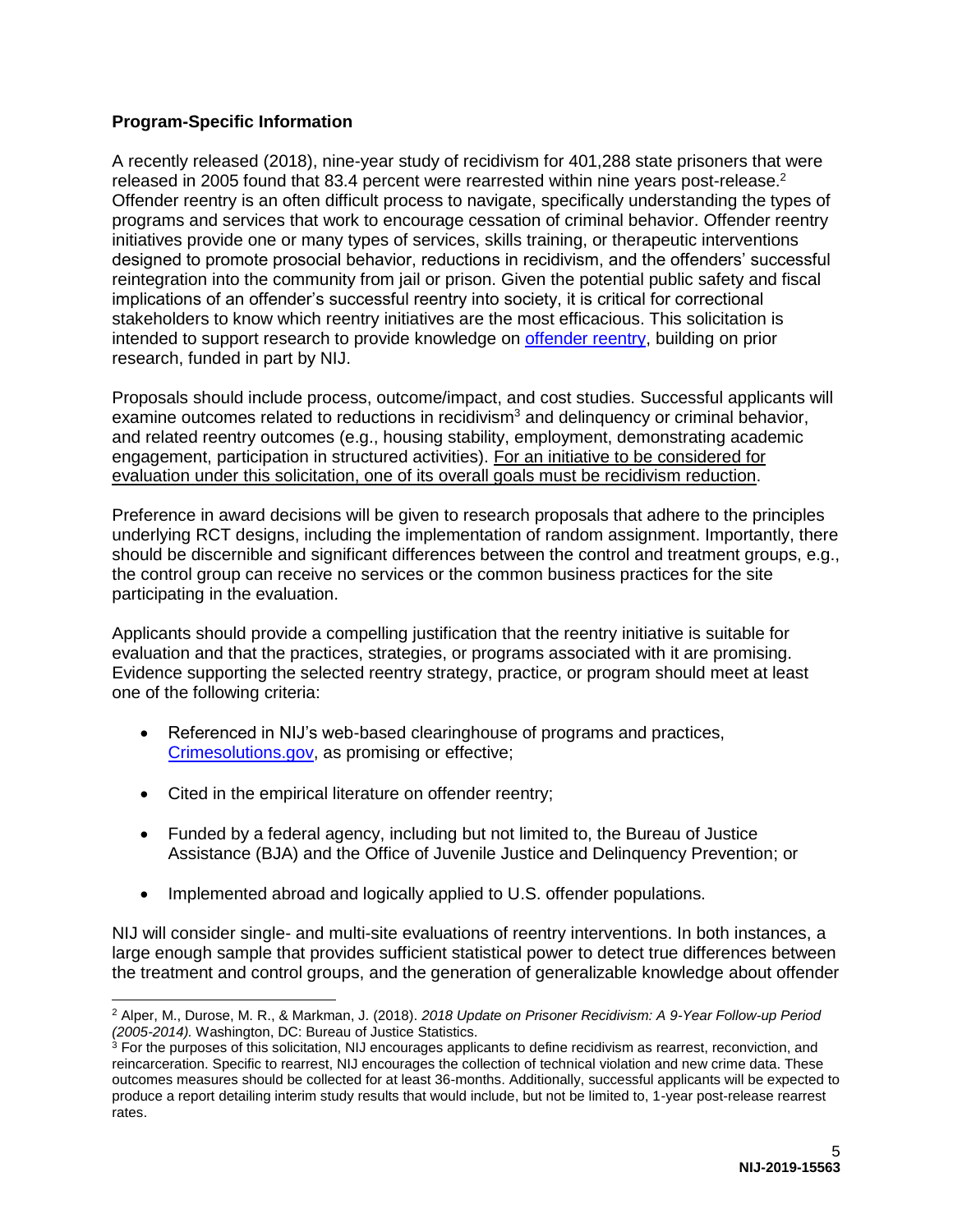reentry are imperative. If a multisite evaluation is proposed, applicants should submit research designs that include both pooled and site-specific outcome analyses. Applicants should also account for any program deviations in the outcome analysis. All applicants should document, via letters of support or Memoranda of Understanding, that they have established a collaborative relationship with the participating site(s) and all relevant agencies to facilitate the acquisition of data required to support the proposed research or evaluation effort.

Successful applicants should expect to meet regularly with NIJ staff — either in-person or by phone — and provide regular updates of evaluation progress, in addition to standard reporting requirements. These updates (frequency to be determined by NIJ staff in consultation with the successful applicant) may include information on programmatic services delivered, fidelity measures, current sample enrollment, and evaluation activities.

In their proposals, applicants are encouraged to envision how these initiatives can be expanded or implemented in different jurisdictions or programmatic settings in order to build on the knowledge base of what works in reentry. Applicants may also consider how the core logic model of a reentry intervention could be adapted to varied programmatic conditions and objectives to meet different needs.

# **RCT Evaluation Considerations**

Applicants are strongly encouraged to include the following information in the Program Narrative of their application:

- 1. A description of the reentry intervention program model with fidelity benchmarks of implementation activities. Applicants should describe likely model adaptions that may be needed at proposed evaluation sites. A discussion of how these adaptations may impact model fidelity should be included. If a multisite evaluation is proposed, applicants should indicate how consistent implementation fidelity will be achieved.
- 2. An explanation of the theory of change behind the model activities. Applicants should clearly describe how proposed project activities contribute to the expected outcomes, such as reducing recidivism. The narrative should clearly identify the data to be collected or that is available to measure both activities and outcomes.
- 3. The logic model of the evaluation. The logic model should include the randomization plan that will outline how the participants will be identified and randomized into either the treatment group(s) or control group(s). The randomization plan should also give an estimate of the rate of enrollment, if the evaluation will rely on stock or flow enrollment (or a combination of both), and when the applicant anticipates that the target sample size(s) will be reached. The study should use an intent-to-treat design when analyzing differences between the treatment and control groups. Finally, the applicant should identify what reentry services, if any, the control group(s) participants will receive.
- 4. A power analysis. Applicants should connect the power analysis to anticipated effect sizes necessary to detect a difference in the treatment and control groups based on the services the control group will receive. If a multisite evaluation is proposed, applicants should include pooled and site-specific calculations in their power analysis.
- 5. A discussion of likely sources of contamination in the evaluation design, and how the applicant proposes to mitigate contamination.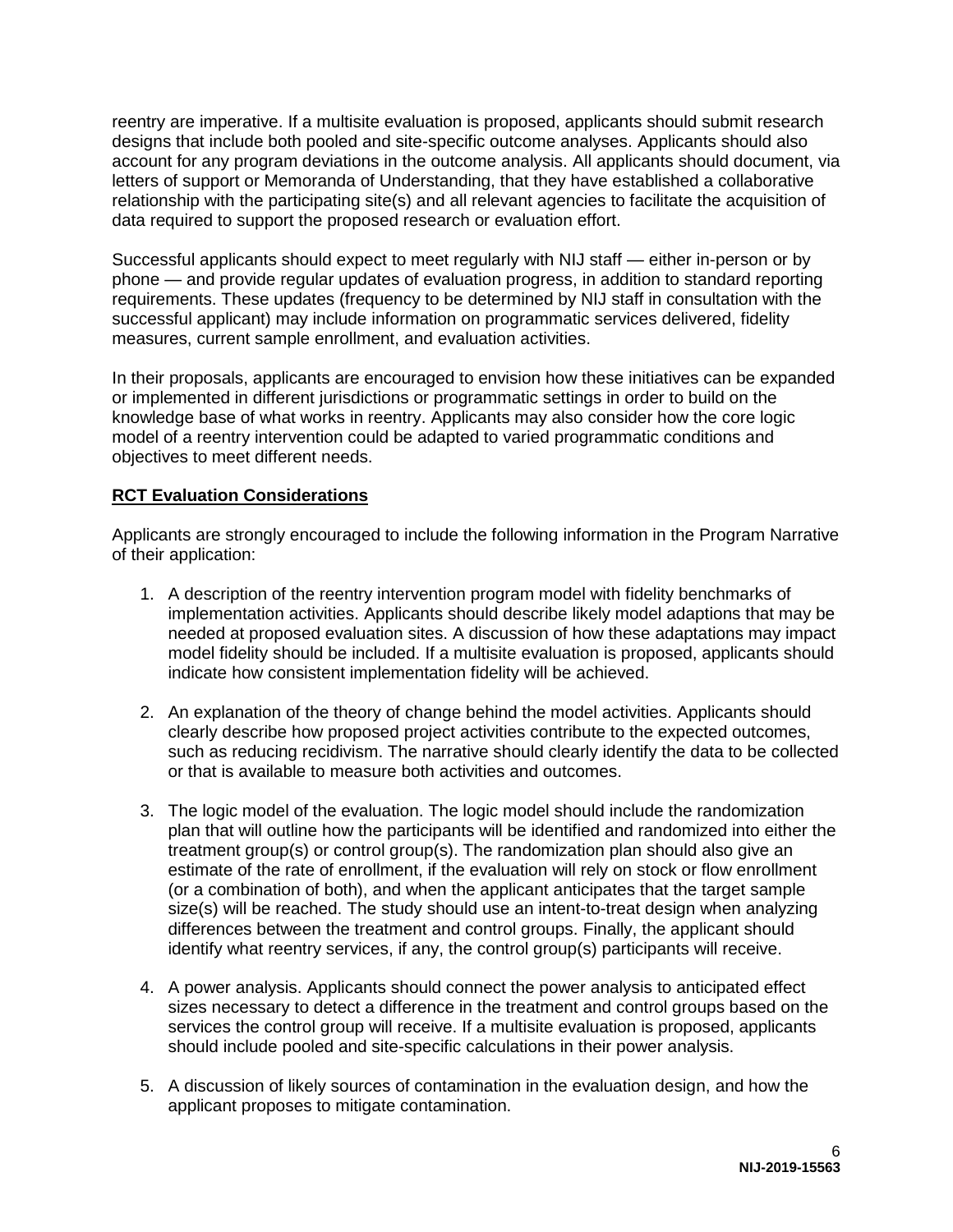- 6. A robust site description. This should include, but not be limited to, a description of any training and technical assistance (TTA) the site(s) has/have received, or will receive during the course of the evaluation, and the vendor supplying the TTA.
- 7. Evidence that a validated risk assessment was used to measure and confirm the risk levels for the offenders involved with the reentry initiative under evaluation. Applications should also include detailed information about the risk assessment as well as the timing of the measurement of offender risk levels, data collection tools and data collection and processing procedures, including the steps for accessing data, linking records from multiple data sets (e.g., across the reentry continuum), and transforming administrative records into analytic files.
- 8. A discussion of outcome measures specific to recidivism and other reentry-specific outcomes.

Preference will be given to those proposals that include plans to measure the outcomes of interest, specifically recidivism, for at least 36-months. Applicants should plan their project timelines accordingly and this should be reflected in the project timeline submitted as part of the application.

Supplements may be made available at a later date to successful research projects that are able to implement a longer-term follow-up (i.e., longer than three [3] years).

## **New Investigator/Early Career Opportunity**

NIJ is interested in supporting researchers who are early in their careers and new to NIJ's research grant portfolios, specifically non-tenured assistant professors, or equivalent full-time staff scientist positions in a research institution, who propose research on topics relevant to NIJ's Office of Research and Evaluation (ORE) and/or Office of Science and Technology (OST). To that end, NIJ may, in appropriate circumstances, give special consideration in award decisions to applications proposing such researchers as principal investigators (PIs). To qualify, the proposed PI must at the time of application submission:

- Hold a non-tenured assistant professor appointment at an accredited institution of higher education in the United States or an equivalent full-time staff scientist position at a research institution; and
- Have completed a terminal degree or post-graduate clinical training within the ten (10) years prior to September 30, 2019, and
- Have never previously received NIJ funding as a PI on a research project with the exception of Graduate Research Fellows or Data Resources Program grantees.

If seeking to be considered for the New Investigator/Early Career Opportunity, the applicant should identify that they are submitting a New Investigator/Early Career proposal on the title page of the application.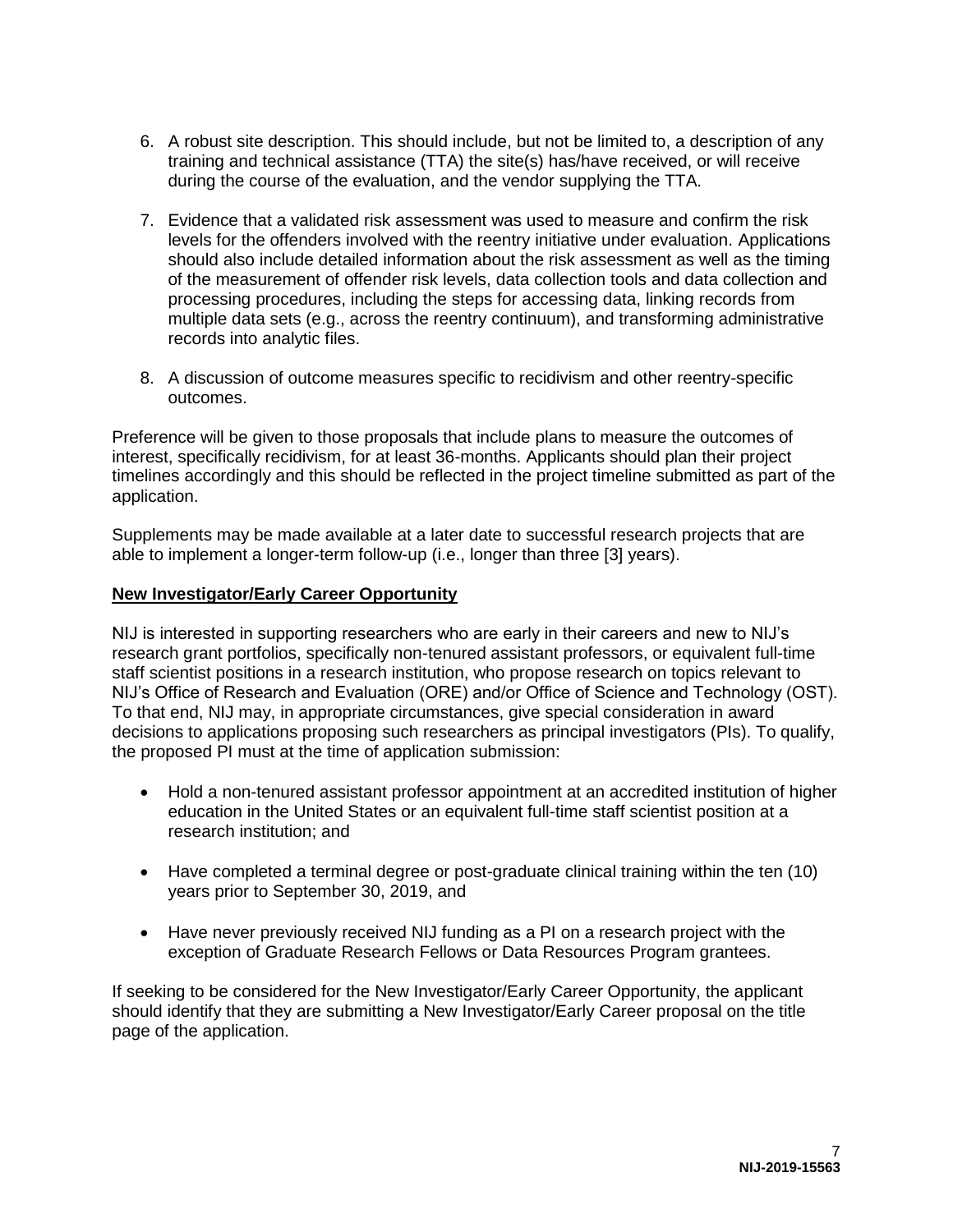## **Encouraging Program Investments in Economically-Distressed Communities (Qualified Opportunity Zones)**

Under this program, OJP will, as appropriate, give priority consideration in award decisions to applications that propose projects that directly benefit federally-designated Qualified Opportunity Zones (QOZ).<sup>4</sup> In order to assist NIJ in considering this factor, applicants should include information in the application that specifies how the project will generate information about enhancing public safety in the specified QOZs. For resources on QOZs, and for a current list of designated QOZs, see the U.S. Department of the Treasury's resource webpage, accessible at [https://www.cdfifund.gov/pages/opportunity-zones.aspx.](https://www.cdfifund.gov/pages/opportunity-zones.aspx)

# <span id="page-8-0"></span>**Goals, Objectives, Deliverables, and Expected Scholarly Products**

The primary goal of this solicitation is to advance the body of knowledge on promising practices in offender reentry, in part to inform federal and other reentry-specific initiatives. The objective of this solicitation is to advance this knowledge through the support of rigorous RCT evaluations of promising reentry strategies, practices and programs. Successfully implemented RCTs have the greatest likelihood of providing comprehensive, reliable and unbiased evidence to practitioners and policymakers seeking to implement effective interventions in their jurisdictions. Findings from this research will assist state, local and tribal jurisdictions to reduce violent crime and protect public safety personnel by reducing recidivism among former offenders as they successfully reintegrate into the community.

Interim Research Report. Any recipient of an award under this solicitation will be expected to submit an interim research report detailing initial study findings. The findings should include, but would not be limited to, 1-year post-release arrest rates.

Final Research Report. Any recipient of an award under this solicitation will be expected to submit a final research report. Additional information on the final research report requirement for the solicitation is posted on the [Post Award Reporting Requirements Page](https://www.nij.gov/funding/Pages/post-award-reporting.aspx) on NIJ's website.

Required Data Sets and Associated Files and Documentation*.* Any recipient of an award under this solicitation will be expected to submit to the National Archive of Criminal Justice Data (NACJD) all data sets that result in whole or in part from the work funded by the award, along with associated files and any documentation necessary for future efforts by others to reproduce the project's findings and/or to extend the scientific value of the data set through secondary analysis. For more information, see Program Narrative in [Section D. Application and](#page-14-0)  [Submission Information.](#page-14-0)

In addition to these deliverables (and the required reports and data on performance measures described in [Section F. Federal Award Administration Information\)](#page-37-0), NIJ expects scholarly products to result from each award under this solicitation, taking the form of one or more published, peer-reviewed, scientific journal articles, and/or (if appropriate) law review journal articles, book chapter(s) or book(s) in the academic press, technological prototypes, patented inventions, or similar scientific products.

The Goals, Objectives, Deliverables, and Expected Scholarly Products are directly related to the performance measures that demonstrate the results of the work completed.

<sup>4</sup> See Public Law 115-97, Title I, Subtitle C, Part IX, Subpart B, Sec. 13823.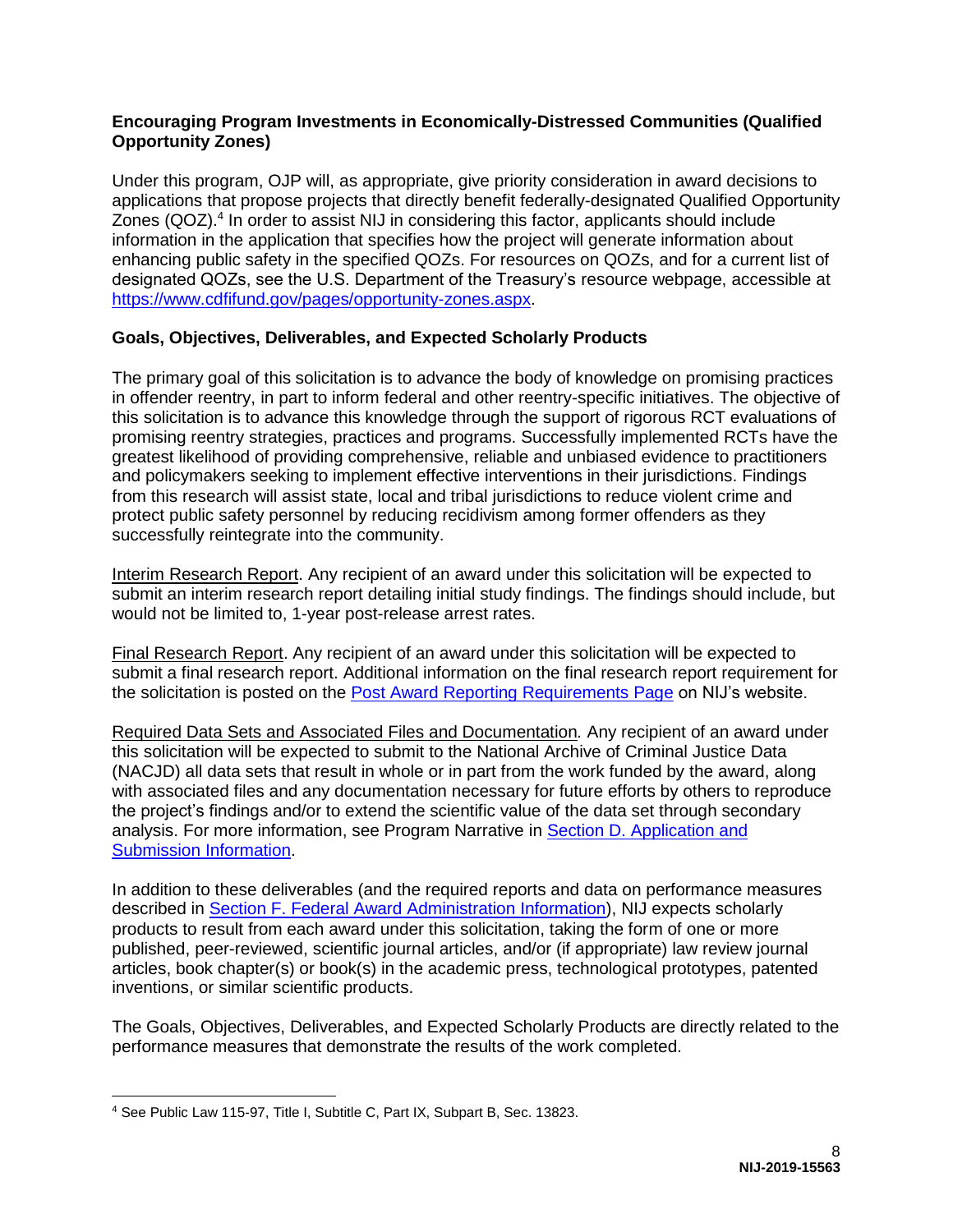### **Performance Measures**

OJP will require each successful applicant to submit regular performance data that demonstrate the results of the work carried out under the award (see ["General Information about Post-](#page-38-0)[Federal Award Reporting Requirements"](#page-38-0) in [Section F. Federal Award Administration](#page-37-0)  [Information\)](#page-37-0).

Applicants should visit OJP's performance measurement page at [www.ojp.gov/performance](https://www.ojp.gov/performance) for an overview of performance measurement activities at OJP.

The application should demonstrate the applicant's understanding of the performance data reporting requirements for this grant program and detail how the applicant will gather the required data should it receive funding.

Please note that applicants are **not** required to submit performance data with the application. Performance measures information is included as an alert that successful applicants will be required to submit performance data as part of the reporting requirements under an award.

| Objective                                                                                                                                                                    | <b>Performance Measure(s)</b>                                                                                                                                                                                                                                                                                                                                                                                                                                                                                                                                                                                                                                                                                                                                                                                                                                            | <b>Data Recipient</b><br><b>Provides</b>                                                                                                                                                                                                                                                                                                                                                                                                                                                                                                            |
|------------------------------------------------------------------------------------------------------------------------------------------------------------------------------|--------------------------------------------------------------------------------------------------------------------------------------------------------------------------------------------------------------------------------------------------------------------------------------------------------------------------------------------------------------------------------------------------------------------------------------------------------------------------------------------------------------------------------------------------------------------------------------------------------------------------------------------------------------------------------------------------------------------------------------------------------------------------------------------------------------------------------------------------------------------------|-----------------------------------------------------------------------------------------------------------------------------------------------------------------------------------------------------------------------------------------------------------------------------------------------------------------------------------------------------------------------------------------------------------------------------------------------------------------------------------------------------------------------------------------------------|
| Conduct<br>research in<br>social and<br>behavioral<br>sciences<br>having clear<br>implications<br>for criminal<br>justice policy<br>and practice<br>in the United<br>States. | 1. Relevance to the needs of the field as measured by<br>whether the project's substantive scope did not<br>deviate from the funded project or any subsequent<br>agency-approved modifications to the scope.<br>2. Quality of the research as demonstrated by the<br>scholarly products that result in whole or in part from<br>work funded under the NIJ award, such as<br>published, peer-reviewed, scientific journal articles,<br>and/or (as appropriate for the funded project) law<br>review journal articles, book chapter(s) or book(s) in<br>the academic press, technological prototypes,<br>patented inventions, or similar scientific products.<br>3. Quality of management as measured by such<br>factors as whether significant project milestones<br>were achieved, reporting and other deadlines were<br>met, and costs remained within approved limits. | 1. Quarterly financial<br>reports, semi-annual<br>and final progress<br>reports, and<br>products of the work<br>performed under the<br>NIJ award (including,<br>at minimum, an<br>interim report and a<br>final research<br>report).<br>If applicable, an<br>annual audit report.<br>2. List of citation(s) to<br>all scholarly products<br>that resulted in<br>whole or in part from<br>work funded under<br>the NIJ award.<br>3. If applicable, each<br>data set that resulted<br>in whole or in part<br>from work funded<br>under the NIJ award. |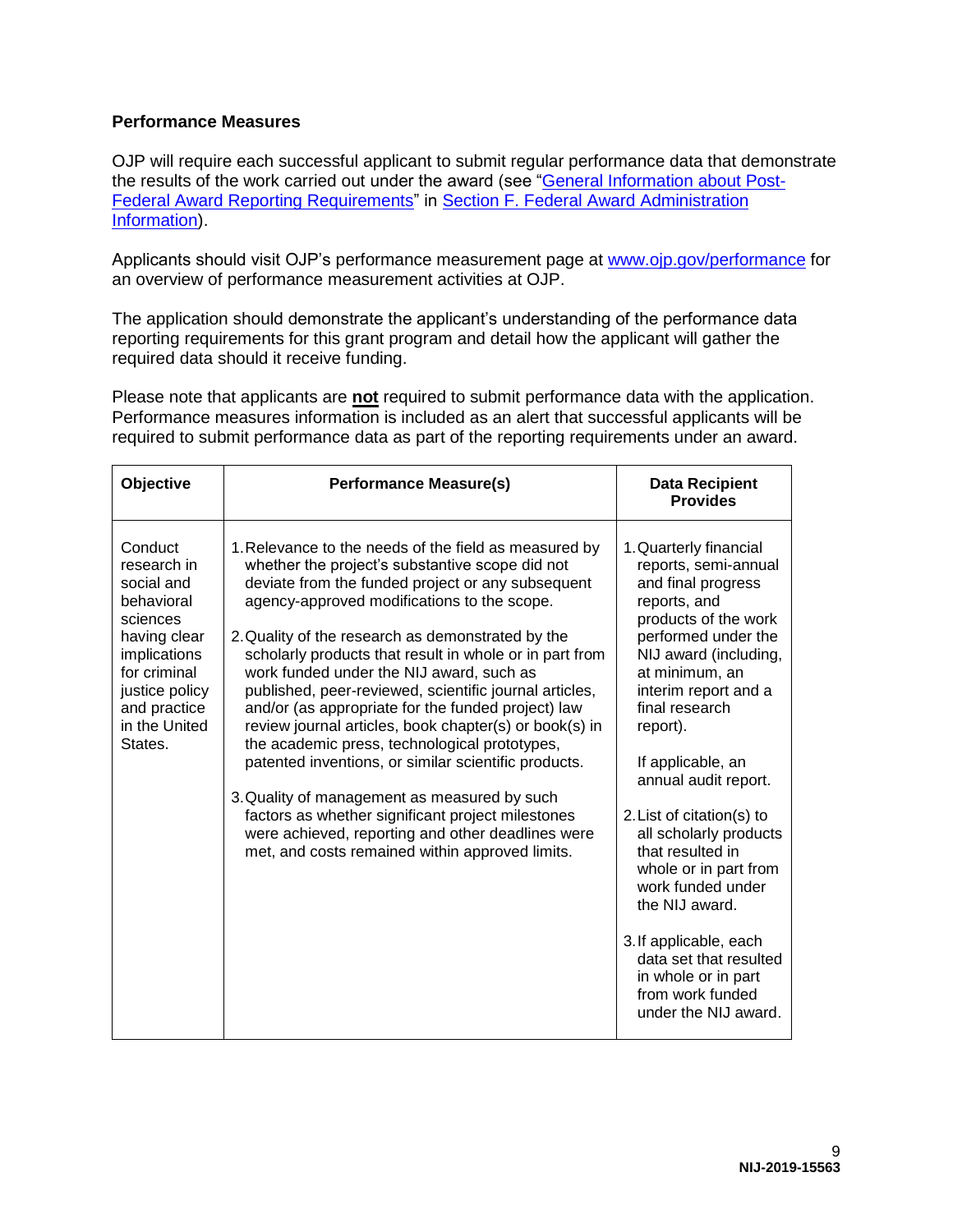## **Evaluation Research**

If an application includes an evaluation research component (or consists entirely of evaluation research), the application is expected to propose the most rigorous evaluation design appropriate for the research questions to be addressed. If the primary purpose of the evaluation is to determine the effectiveness or impact of an intervention (e.g., program, practice, or policy), the most rigorous evaluation designs may include random selection and assignment of participants (or other appropriate units of analysis) to experimental and control conditions. In cases where randomization is not feasible, applicants should propose a strong quasiexperimental design that can address the risk of selection bias.

Applications that include evaluation research should consider the feasibility of including cost/benefit analysis. In cases where evaluations find that interventions have produced the intended benefit, cost/benefit analysis provides valuable and practical information for practitioners and policymakers that aids decision-making.

Evaluation research projects may also address a wide range of research questions beyond those focused on the effectiveness or impact of an intervention. Different research designs may be more appropriate for different research questions and at different stages of program development. The intervention strategies, setting, other contextual factors, and resources should be taken into account when selecting an evaluation design. In all cases, applications are expected to propose the most rigorous evaluation design appropriate for the research questions to be addressed.

Applicants are encouraged to review evidence rating criteria at [www.crimesolutions.gov/about\\_starttofinish.aspx](http://www.crimesolutions.gov/about_starttofinish.aspx) for further information on high-quality evaluation design elements.

# <span id="page-10-0"></span>**B. Federal Award Information**

Total funding for this solicitation and the number of awards will depend on the availability of funds, the quality of the applications, and other pertinent factors. NIJ anticipates at least \$6 million will be available to fund multiple grant awards of which up to \$500,000 will be available for relevant research involving federally recognized tribes (or tribally based organizations). Successful applicants will be expected to complete the work proposed within a five-year period of performance.

To allow time for (among other things) any necessary post-award review and financial clearance by OJP of the proposed budget and for any associated responses or other action(s) that may be required of the recipient, applicants should propose an award start date of January 1, 2020.

If the applicant is proposing a project that reasonably could be conducted in discrete phases, with each phase resulting in completion of one or more significant, defined milestones, then NIJ strongly recommends that the applicant structure the application—specifically including the narrative, expected scholarly products, timelines/milestones, and budget detail worksheet and budget narrative—to clearly define each phase. (This is particularly the case if the applicant proposes a project that will exceed—in cost or the length of the period of performance—the amount or length of time anticipated for an individual award (or awards) under this solicitation.) Given limitations on the availability to NIJ of funds for awards for research, development, and evaluation, this information will assist NIJ in considering whether partial funding of applications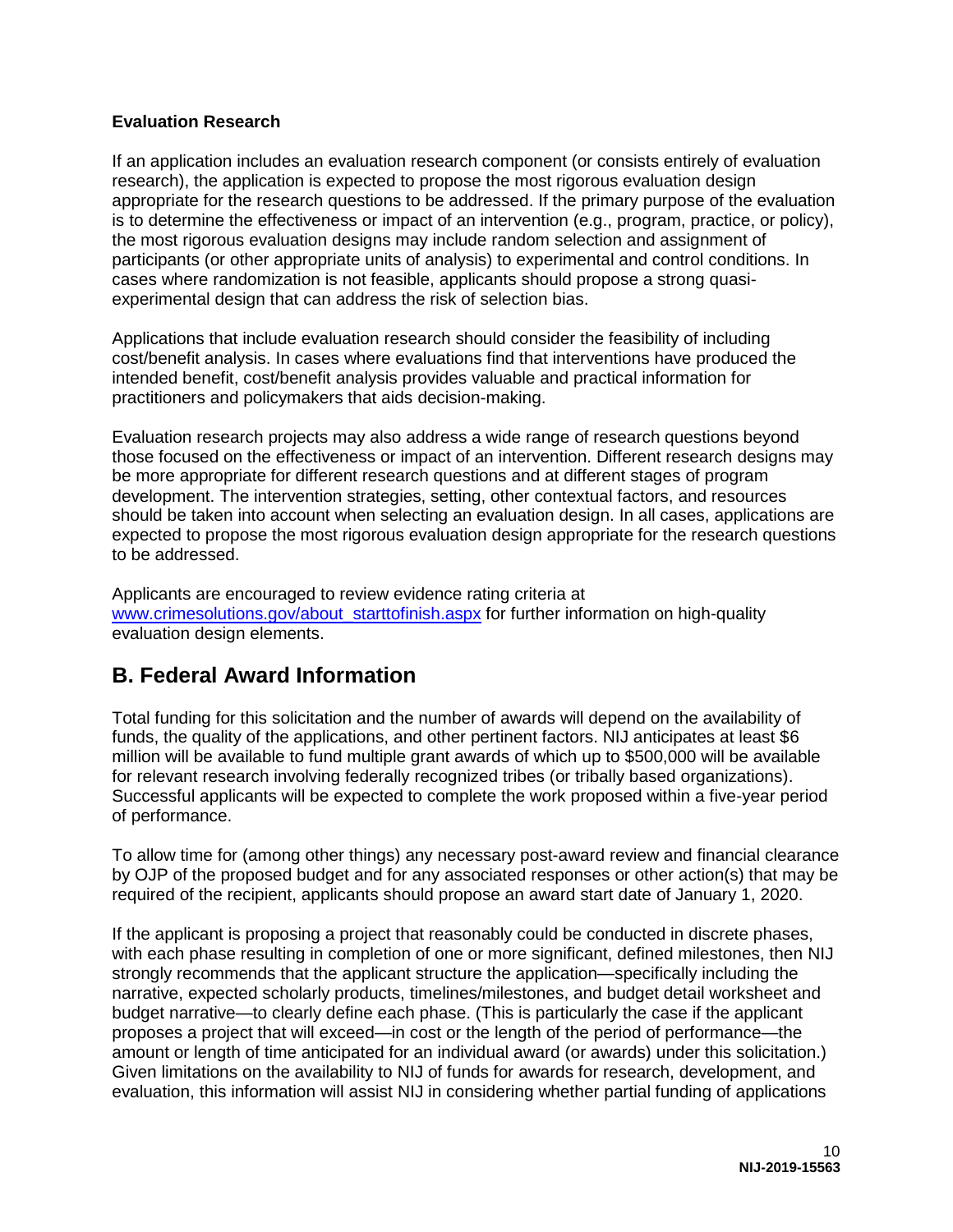would be productive. (If, in FY 2019, NIJ elects to fund only certain phases of a proposed project, the expected scholarly products from the partial-funding award may, in some cases, vary from those described above.)

NIJ's decisions regarding future funding for applications only partially funded in FY 2019, will consider, among other factors, the availability of appropriations, when the program or project was last competed, OJP's strategic priorities, and OJP's assessment of both the management of the award (for example, timeliness and quality of progress reports), and the progress of the work funded under the award.

All awards are subject to the availability of appropriated funds and to any modifications or additional requirements that may be imposed by law.

# <span id="page-11-0"></span>**Type of Award**

NIJ expects to make any award under this solicitation in the form of a grant or cooperative agreement.

A cooperative agreement is a type of award that provides for OJP to have substantial involvement in carrying out award activities. See [Administrative, National Policy, and Other](#page-37-2)  [Legal Requirements,](#page-37-2) under [Section F. Federal Award Administration Information,](#page-37-0) for a brief discussion of what may constitute substantial federal involvement. As discussed [later in the](#page-13-1)  [solicitation,](#page-13-1) important rules (including limitations) apply to any conference/meeting/training costs under cooperative agreements.

**Please note:** Any recipient of an award under this solicitation will be required to comply with DOJ regulations on confidentiality and protection of human subjects. See "Requirements related to Research" under ["Overview of Legal Requirements Generally Applicable to OJP Grants and](https://ojp.gov/funding/Explore/LegalOverview/index.htm)  [Cooperative Agreements – FY 2018 Awards"](https://ojp.gov/funding/Explore/LegalOverview/index.htm) in the OJP Funding Resource Center at [https://ojp.gov/funding/index.htm.](https://ojp.gov/funding/index.htm)

# <span id="page-11-1"></span>**Financial Management and System of Internal Controls**

Award recipients and subrecipients (including recipients or subrecipients that are pass-through entities<sup>5</sup>) must, as described in the Part 200 Uniform Requirements<sup>6</sup> as set out at 2 C.F.R. 200.303:

(a) Establish and maintain effective internal control over the Federal award that provides reasonable assurance that [the recipient (and any subrecipient)] is managing the Federal award in compliance with Federal statutes, regulations, and the terms and conditions of the Federal award. These internal controls should be in compliance with guidance in "Standards for Internal Control in the Federal Government" issued by the Comptroller General of the United States and the "Internal Control Integrated Framework", issued by the Committee of Sponsoring Organizations of the Treadway Commission (COSO).

 $\overline{a}$  $5$  For purposes of this solicitation, the phrase "pass-through entity" includes any recipient or subrecipient that provides a subaward ("subgrant") to carry out part of the funded award or program.

<sup>6</sup> The "Part 200 Uniform Requirements" means the DOJ regulation at 2 C.F.R Part 2800, which adopts (with certain modifications) the provisions of 2 C.F.R. Part 200.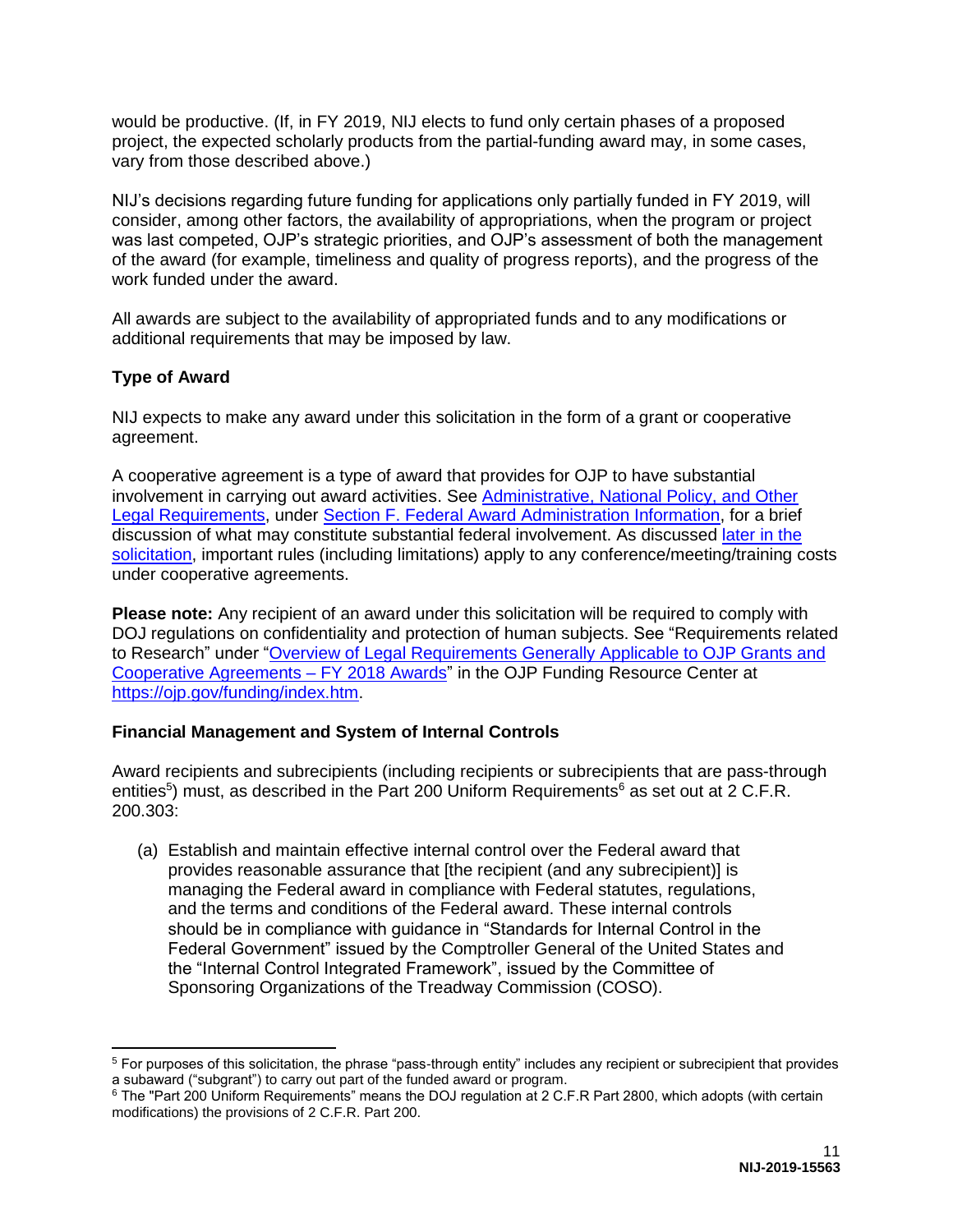- (b) Comply with Federal statutes, regulations, and the terms and conditions of the Federal awards.
- (c) Evaluate and monitor [the recipient's (and any subrecipient's)] compliance with statutes, regulations and the terms and conditions of Federal awards.
- (d) Take prompt action when instances of noncompliance are identified including noncompliance identified in audit findings.
- (e) Take reasonable measures to safeguard protected personally identifiable information and other information the Federal awarding agency or pass-through entity designates as sensitive or [the recipient (or any subrecipient)] considers sensitive consistent with applicable Federal, state, local, and tribal laws regarding privacy and obligations of confidentiality.

To help ensure that applicants understand applicable administrative requirements and cost principles, OJP encourages prospective applicants to enroll, at no charge, in the DOJ Grants Financial Management Online Training, available at <https://onlinegfmt.training.ojp.gov/>. (This training is required for all OJP recipients.)

Also, applicants should be aware that OJP collects information from applicants on their financial management and systems of internal controls (among other information) which is used to make award decisions. Under [Section D. Application and Submission Information,](#page-14-0) applicants may access and review the OJP Financial Management and System of Internal Controls Questionnaire [\(https://ojp.gov/funding/Apply/Resources/FinancialCapability.pdf\)](https://ojp.gov/funding/Apply/Resources/FinancialCapability.pdf) that OJP requires **all** applicants (other than an individual applying in his/her personal capacity) to download, complete, and submit as part of the application.

### <span id="page-12-0"></span>**Budget Information**

### What will not be funded:

- Applications primarily to purchase equipment, materials, or supplies. (A budget may include these items if they are necessary to conduct research, development, demonstration, evaluation, or analysis.)
- Applications that are not responsive to this specific solicitation.

### <span id="page-12-1"></span>**Cost Sharing or Matching Requirement**

See "Cofunding" paragraph under item 4 ("Budget and Associated Documentation") under [What](#page-14-3)  [an Application Should Include](#page-14-3) in [Section D. Application and Submission Information.](#page-14-0)

### <span id="page-12-2"></span>**Pre-agreement Costs (also known as Pre-award Costs)**

Pre-agreement costs are costs incurred by the applicant prior to the start date of the period of performance of the federal award.

OJP does **not** typically approve pre-agreement costs; an applicant must request and obtain the prior written approval of OJP for all such costs. All such costs incurred prior to award and prior to approval of the costs are incurred at the sole risk of the applicant. (Generally, no applicant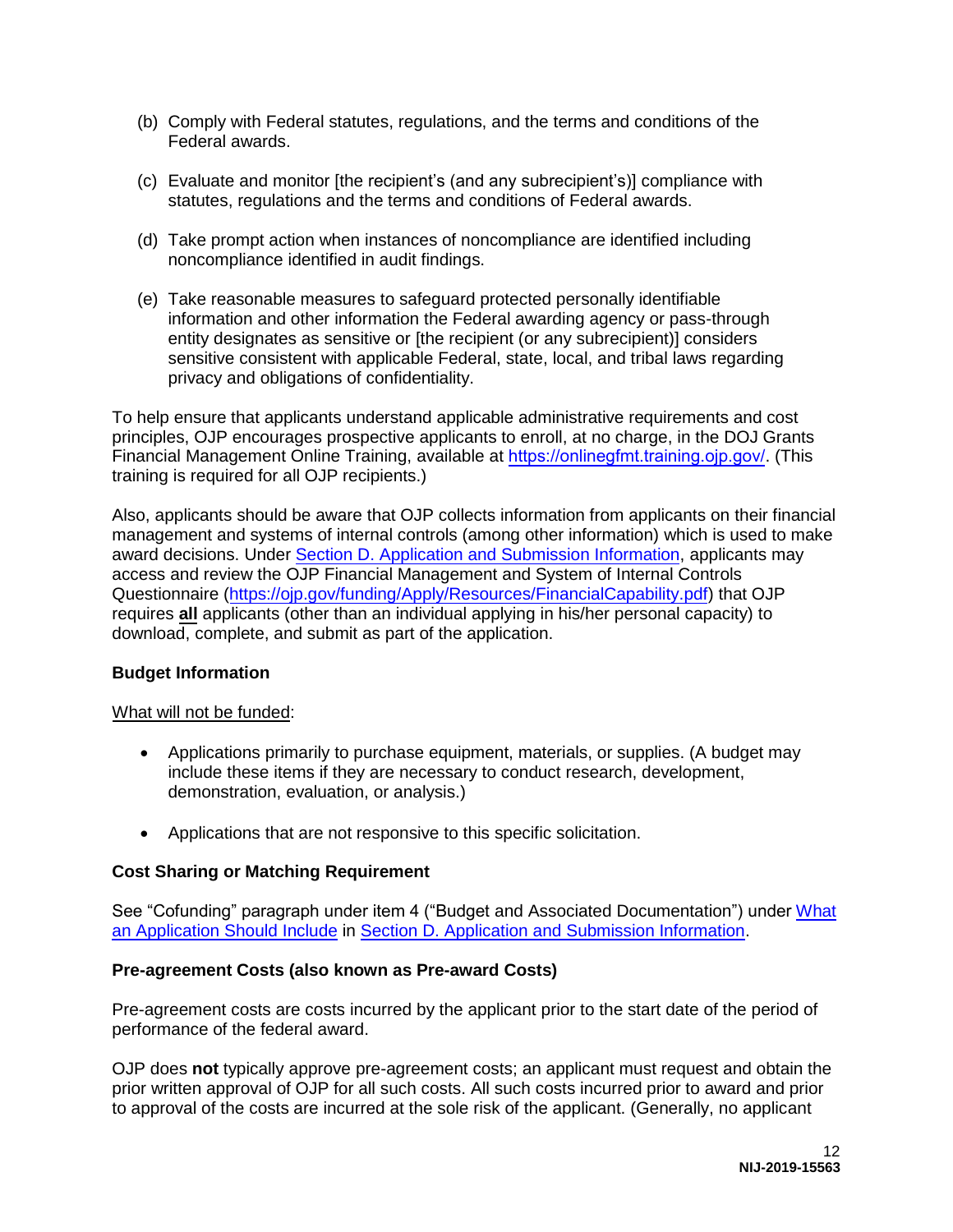should incur project costs *before* submitting an application requesting federal funding for those costs.) Should there be extenuating circumstances that make it appropriate for OJP to consider approving pre-agreement costs, the applicant may contact the point of contact listed on the title page of this solicitation for the requirements concerning written requests for approval. If approved in advance by OJP, award funds may be used for pre-agreement costs, consistent with the recipient's approved budget and applicable cost principles. See the section on "Costs Requiring Prior Approval" in the DOJ Grants Financial Guide at <https://ojp.gov/financialguide/DOJ/index.htm> for more information.

# <span id="page-13-0"></span>**Limitation on Use of Award Funds for Employee Compensation; Waiver**

With respect to any award of more than \$250,000 made under this solicitation, a recipient may not use federal funds to pay total cash compensation (salary plus cash bonuses) to any employee of the recipient at a rate that exceeds 110 percent of the maximum annual salary payable to a member of the Federal Government's Senior Executive Service (SES) at an agency with a Certified SES Performance Appraisal System for that year.<sup>7</sup> The 2019 salary table for SES employees is available at the Office of Personnel Management website at [https://www.opm.gov/policy-data-oversight/pay-leave/salaries-wages/salary](https://www.opm.gov/policy-data-oversight/pay-leave/salaries-wages/salary-tables/19Tables/exec/html/ES.aspx)tables/19[Tables/exec/html/ES.aspx](https://www.opm.gov/policy-data-oversight/pay-leave/salaries-wages/salary-tables/19Tables/exec/html/ES.aspx)*.* Note: A recipient may compensate an employee at a greater rate, provided the amount in excess of this compensation limitation is paid with nonfederal funds. (Non-federal funds used for any such additional compensation will not be considered matching funds, where match requirements apply.) If only a portion of an employee's time is charged to an OJP award, the maximum allowable compensation is equal to the percentage of time worked times the maximum salary limitation.

The Director of the National Institute of Justice may exercise discretion to waive, on an individual basis, this limitation on compensation rates allowable under an award. An applicant that requests a waiver should include a detailed justification in the budget narrative of its application. An applicant that does not submit a waiver request and justification with its application should anticipate that OJP will require the applicant to adjust and resubmit the budget.

The justification should address, in the context of the work the individual would do under the award, the particular qualifications and expertise of the individual, the uniqueness of a service the individual will provide, the individual's specific knowledge of the proposed program or project, and a statement that explains whether and how the individual's salary under the award would be commensurate with the regular and customary rate for an individual with his/her qualifications and expertise, and for the work he/she would do under the award.

# <span id="page-13-1"></span>**Prior Approval, Planning, and Reporting of Conference/Meeting/Training Costs**

OJP strongly encourages every applicant that proposes to use award funds for any conference-, meeting-, or training-related activity (or similar event) to review carefully—before submitting an application—the OJP policy and guidance on approval, planning, and reporting of such events, available at [www.ojp.gov/financialguide/DOJ/PostawardRequirements/chapter3.10a.htm.](https://ojp.gov/financialguide/DOJ/PostawardRequirements/chapter3.10a.htm) OJP policy and guidance (1) encourage minimization of conference, meeting, and training costs; (2) require prior written approval (which may affect project timelines) of most conference, meeting, and training costs for cooperative agreement recipients and of some conference, meeting, and

<sup>&</sup>lt;sup>7</sup> OJP does not apply this limitation on the use of award funds to the nonprofit organizations listed in Appendix VIII to 2 C.F.R. Part 200.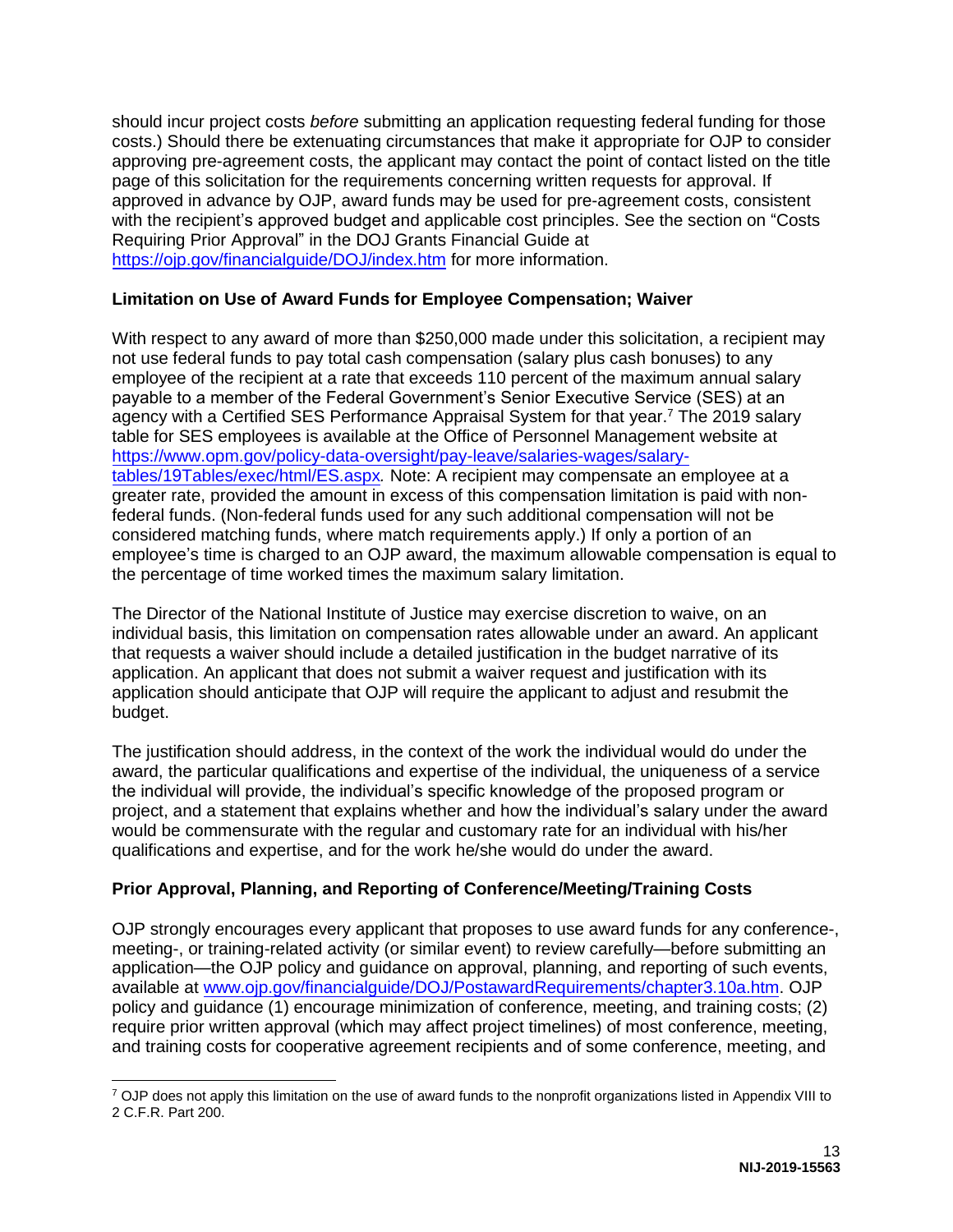training costs for grant recipients; and (3) set cost limits, which include a general prohibition of all food and beverage costs.

# <span id="page-14-1"></span>**Costs Associated With Language Assistance (if applicable)**

If an applicant proposes a program or activity that would deliver services or benefits to individuals, the costs of taking reasonable steps to provide meaningful access to those services or benefits for individuals with limited English proficiency may be allowable. Reasonable steps to provide meaningful access to services or benefits may include interpretation or translation services, where appropriate.

For additional information, see the "Civil Rights Compliance" section under ["Overview of Legal](https://ojp.gov/funding/Explore/LegalOverview/index.htm)  [Requirements Generally Applicable to OJP Grants and Cooperative Agreements – FY 2018](https://ojp.gov/funding/Explore/LegalOverview/index.htm)  [Awards"](https://ojp.gov/funding/Explore/LegalOverview/index.htm) in the OJP Funding Resource Center at [https://ojp.gov/funding/index.htm.](https://ojp.gov/funding/index.htm)

# <span id="page-14-2"></span>**C. Eligibility Information**

For eligibility information, see the title page.

For information on cost sharing or match requirements, see ["What an Application Should](#page-14-3)  [Include"](#page-14-3) in [Section D. Application and Submission Information.](#page-14-0)

# <span id="page-14-0"></span>**D. Application and Submission Information**

## <span id="page-14-3"></span>**What an Application Should Include**

This section describes in detail what an application should include. An applicant should anticipate that if it fails to submit an application that contains all of the specified elements, it may negatively affect the review of its application; and, should a decision be made to make an award, it may result in the inclusion of award conditions that preclude the recipient from accessing or using award funds until the recipient satisfies the conditions and OJP makes the funds available.

Moreover, an applicant should anticipate that an application that OJP determines is nonresponsive to the scope of the solicitation, or that OJP determines does not include the application elements that NIJ has designated to be critical, will neither proceed to peer review nor receive further consideration. For this solicitation, NIJ has designated the following application elements as critical: Program Narrative, Budget Detail Worksheet, Budget Narrative, and resumes/curriculum vitae of key personnel. (For purposes of this solicitation, "key personnel" means the principal investigator, and any and all co-principal investigators.)

**NOTE:** OJP has combined the Budget Detail Worksheet and Budget Narrative in a single document collectively referred to as the Budget Detail Worksheet. See "Budget Information and Associated Documentation" below for more information about the Budget Detail Worksheet and where it can be accessed.

OJP strongly recommends that applicants use appropriately descriptive file names (e.g*.*, "Program Narrative," "Budget Detail Worksheet," "Timelines," "Memoranda of Understanding," "Resumes") for all attachments. Also, OJP recommends that applicants include resumes in a single file.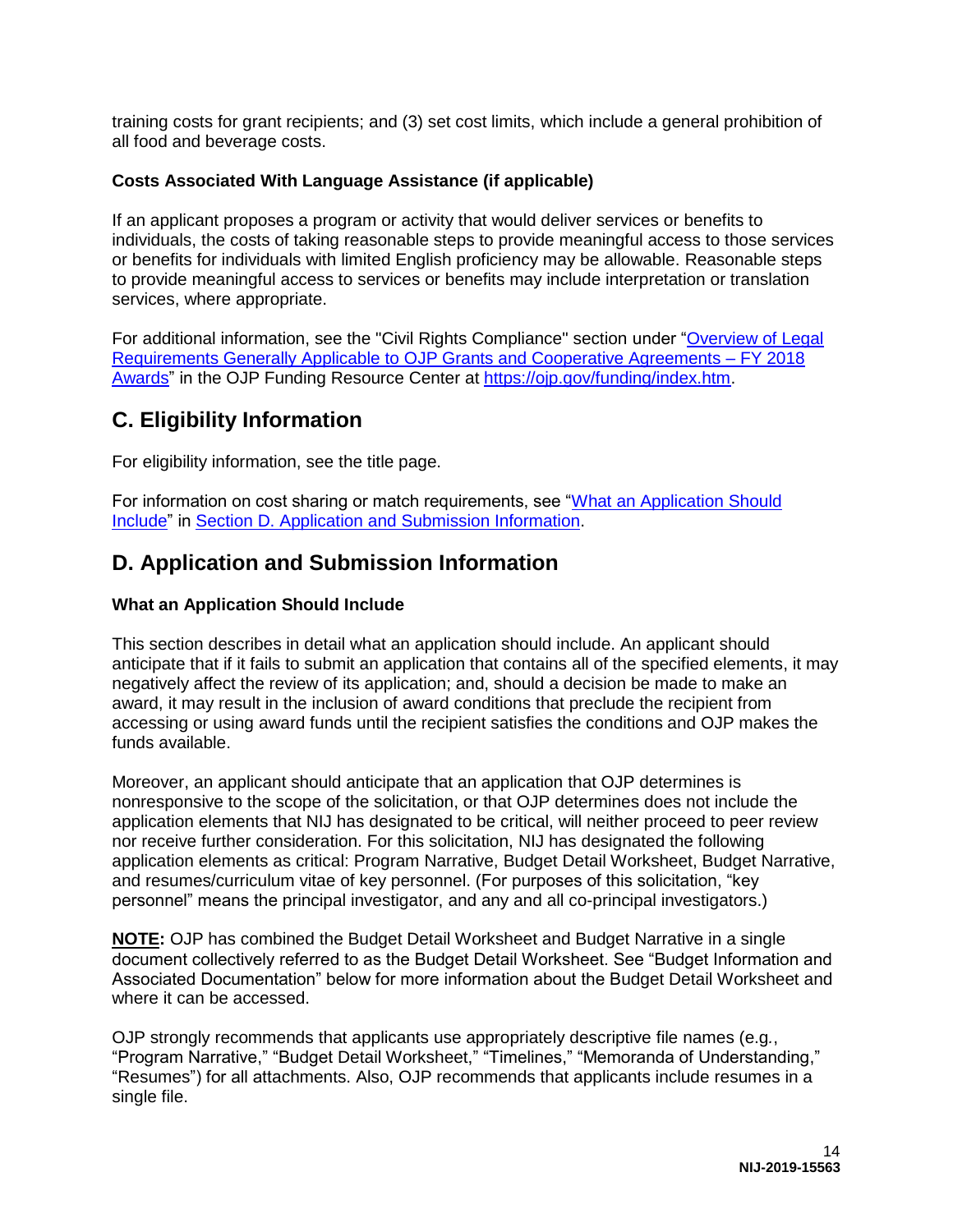Please review the "Note on File Names and File Types" under [How to Apply](#page-29-0) to be sure applications are submitted in permitted formats.

## **1. Information to Complete the Application for Federal Assistance (SF-424)**

The SF-424 is a required standard form used as a cover sheet for submission of preapplications, applications, and related information. Grants.gov and OJP's Grants Management System (GMS) take information from the applicant's profile to populate the fields on this form. When selecting "type of applicant," if the applicant is a for-profit entity, select "For-Profit Organization" or "Small Business" (as applicable).

To avoid processing delays, an applicant must include an accurate legal name on its SF-424. On the SF-424, current OJP award recipients, when completing the field for "Legal Name" (box 8a), should use the same legal name that appears on the prior year award document (which is also the legal name stored in OJP's financial system.) Also, current recipients should enter the Employer Identification Number (EIN) in box 8b exactly as it appears on the prior year award document. An applicant with a current, active award(s) must ensure that its GMS profile is current. If the profile is not current, the applicant should submit a Grant Adjustment Notice updating the information on its GMS profile prior to applying under this solicitation.

A new applicant entity should enter its official legal name in box 8a, its address in box 8d, its EIN in box 8b, and its Data Universal Numbering System (DUNS) number in box 8c of the SF-424. A new applicant entity should attach official legal documents to the application (e.g., articles of incorporation, 501(c)(3) status documentation, organizational letterhead) to confirm the legal name, address, and EIN entered into the SF-424. OJP will use the System for Award Management (SAM) to confirm the legal name and DUNS number entered in the SF-424; therefore, an applicant should ensure that the information entered in the SF-424 matches its current registration in SAM. See the [How to Apply](#page-29-0) section for more information on SAM and DUNS numbers.

**Intergovernmental Review:** This solicitation ("funding opportunity") **is not** subject to [Executive Order 12372.](https://www.archives.gov/federal-register/codification/executive-order/12372.html) (In completing the SF-424, an applicant is to answer question 19 by selecting the response that the "Program is not covered by E.O. 12372.")

### **2. Project Abstract**

The project abstract is a very important part of the application, and serves as an introduction to the proposed project. NIJ uses the project abstract for a number of purposes, including assignment of the application to an appropriate review panel. If the application is funded, the project abstract typically will become public information and be used to describe the project.

Applications should include a high-quality project abstract that summarizes the proposed project in 250-400 words. Project abstracts not submitted in the template below should be—

- Written for a general public audience.
- Submitted as a separate attachment with "Project Abstract" as part of its file name.
- Single-spaced, using the form's standard 12-point font (with 1-inch margins).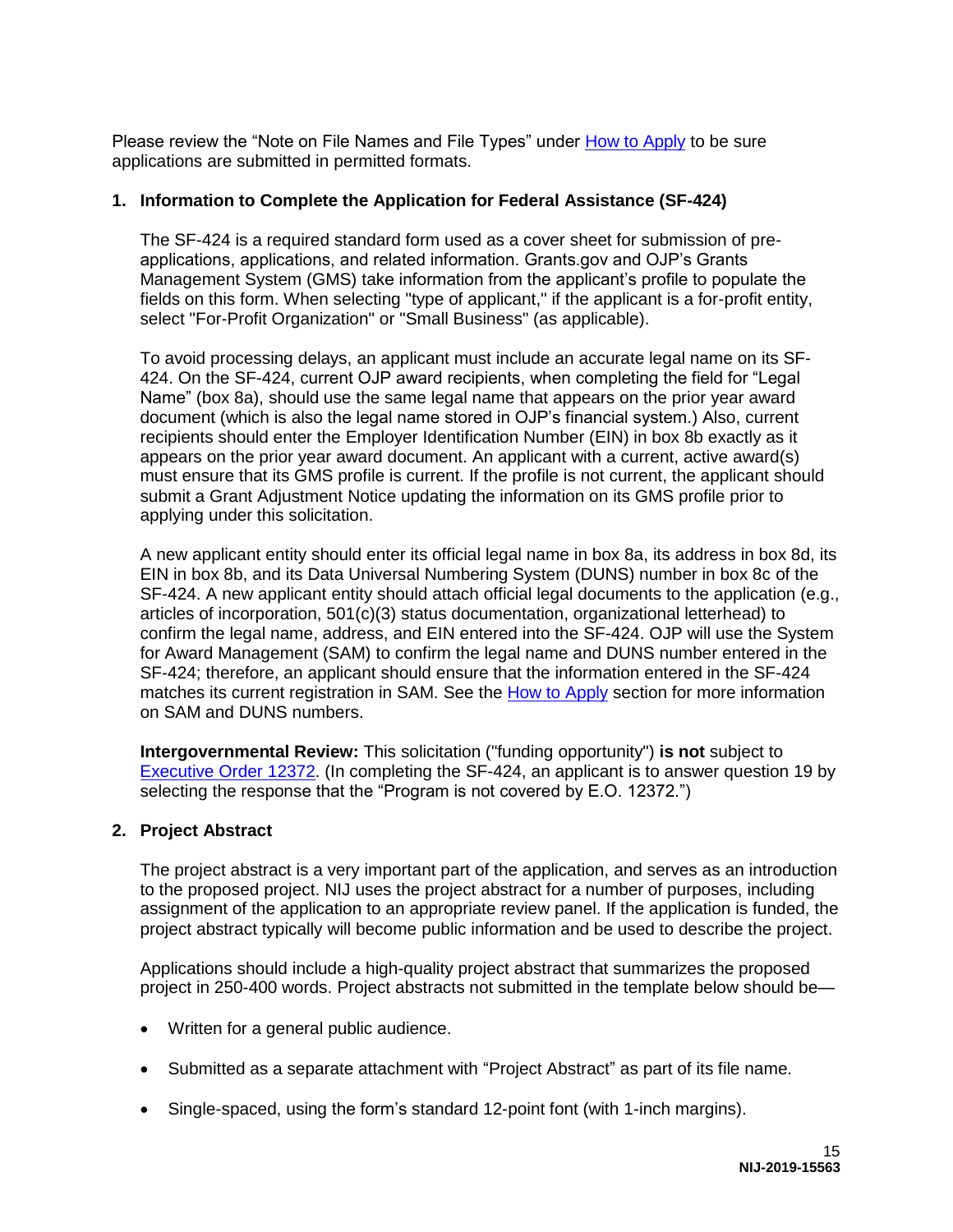As a separate attachment, the project abstract will **not** count against the page limit for the program narrative.

Project abstracts should follow the detailed template (including the detailed instructions as to content) available at [www.nij.gov/funding/documents/nij-project-abstract-template.pdf](https://nij.gov/funding/documents/nij-project-abstract-template.pdf)*.* 

#### **3. Program Narrative**

 $\overline{a}$ 

The program narrative section of the application should not exceed 30 double-spaced pages in 12-point font with 1-inch margins. If included in the main body of the program narrative, tables, charts, figures, and other illustrations count toward the 30-page limit for the narrative section. The project abstract, table of contents, appendices, and government forms do not count toward the 30-page limit.

If the program narrative fails to comply with these length-related restrictions, NIJ may consider such noncompliance in peer review and in final award decisions.

The following sections should be included as part of the program narrative.<sup>8</sup>

#### **Program Narrative Guidelines:**

**a. Title Page** (not counted against the 30-page program narrative limit).

The title page should include the title of the project, submission date, funding opportunity number, and the name and complete contact information (that is, address, telephone number, and e-mail address) for both the applicant and the principal investigator.

**b. Resubmit Response** (if applicable) (not counted against the 30-page program narrative limit).

If an applicant is resubmitting an application presented previously to NIJ, but not funded, the applicant should indicate this. A statement should be provided, no more than two pages, addressing: (1) the title, submission date, and NIJ-assigned application number of the previous application, and (2) a brief summary of revisions to the application, including responses to previous feedback received from NIJ.

**c. Table of Contents and Figures** (not counted against the 30-page program narrative limit).

<sup>&</sup>lt;sup>8</sup> As noted earlier, if the proposed program or project reasonably could be conducted in discrete phases, with each phase resulting in completion of one or more significant, defined milestones, then NIJ strongly recommends that the applicant structure the application – specifically including the narrative, expected scholarly products, timelines/milestones, and budget detail worksheet and budget narrative – to set out each phase clearly. (In appropriate cases, the expected scholarly product(s) from a particular phase may vary from those described above.) See generally "Goals, Objectives, Deliverables, and Expected Scholarly Products" under "Program-Specific Information," above.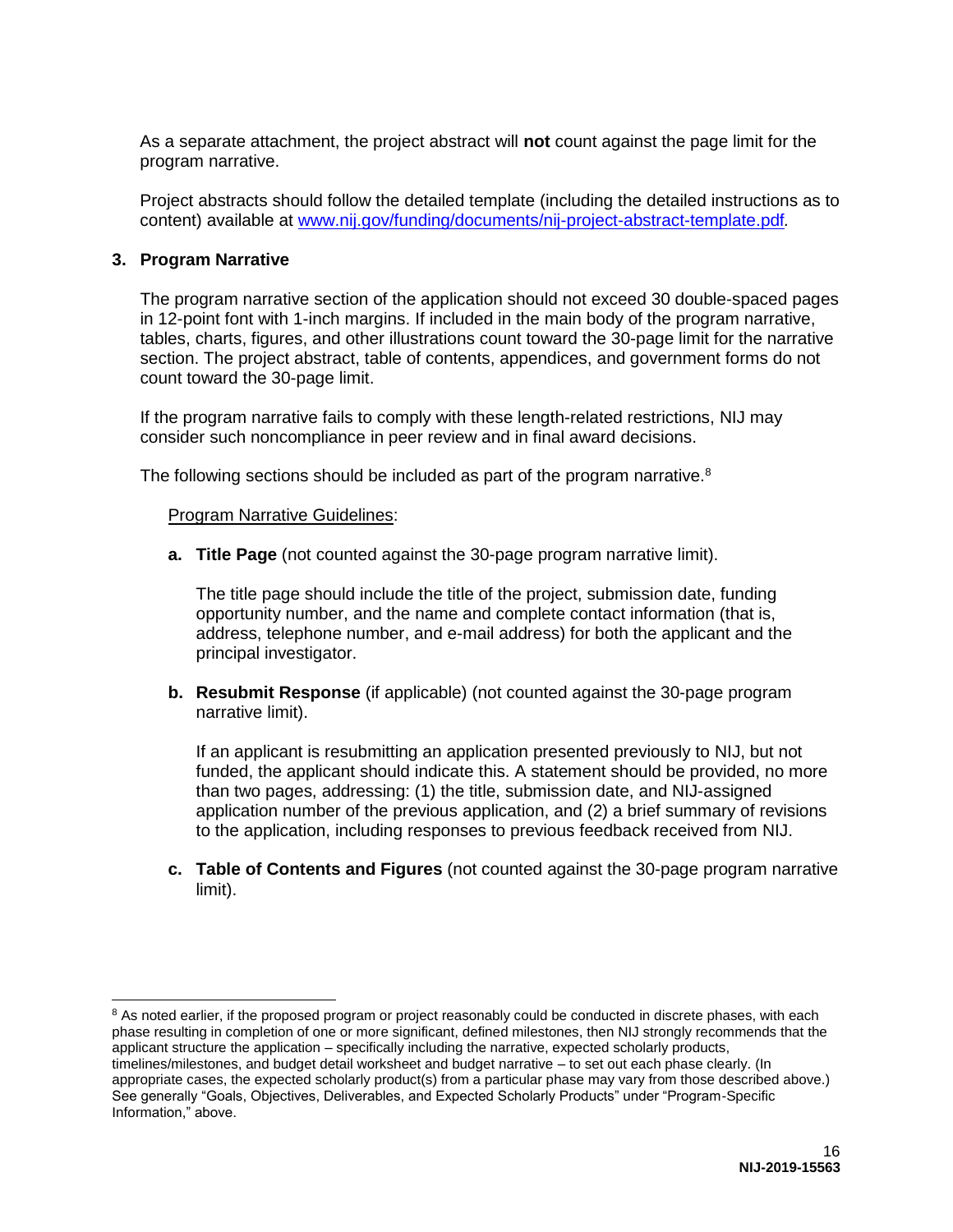#### **d. Main Body**

The main body of the program narrative should describe the proposed project in depth. The following sections should be included as part of the program narrative:

 Statement of the Problem and Research Questions. The statement of the problem should address the need for research in this area. Applicants should discuss current gaps in data, research, and knowledge, including those for particular justice sectors, for certain populations, and to answer questions relevant to current policy and practice needs and public interests. As part of this discussion, applicants should present a review of previous literature and discuss previous research related to these problems.

This section should also identify the proposed research questions and discuss the purpose, goals, and objectives of the proposed project. Additionally, this section should also include information and details specific to the RCT evaluation considerations beginning on page 6.

- Project Design and Implementation. Applicants should provide a detailed description of the strategies to implement this research project and address the research questions. Design elements should follow directly from the research project's goals and objectives and address the program-specific information that begins on page 5. Applicants should describe the research methodology in detail and demonstrate the validity and usefulness of the data they will collect. Applicants should consider the rigor and soundness of the methodology and analytical and technical approaches for the proposed research and address the feasibility of the proposed project and potential challenges or problems in carrying out the activities.
- Potential Impact. Applicants should describe the potential impact of the research and how it may inform or improve criminal or juvenile justice-related policy, practice, or theory in the United States.

The discussion of impact should include a discussion of the deliverables, including planned scholarly products indicated in the program-specific information that begins on page 5 and a plan for dissemination to appropriate audiences. Applicants should identify plans to produce or make available to broader interested practitioners and policy makers in a form that is designed to be readily accessible and useful to them.

- Capabilities/Competencies. This section should describe the experience and capability of the applicant organization, key staff, and any proposed subgrantees (including consultants) that the applicant will use to implement and manage this effort and the federal funds under this award, highlighting any previous experience implementing projects of similar scope, design, and magnitude. Applicants should address:
	- o Experience and capacity to work with the proposed data sources in the conduct of similar research efforts.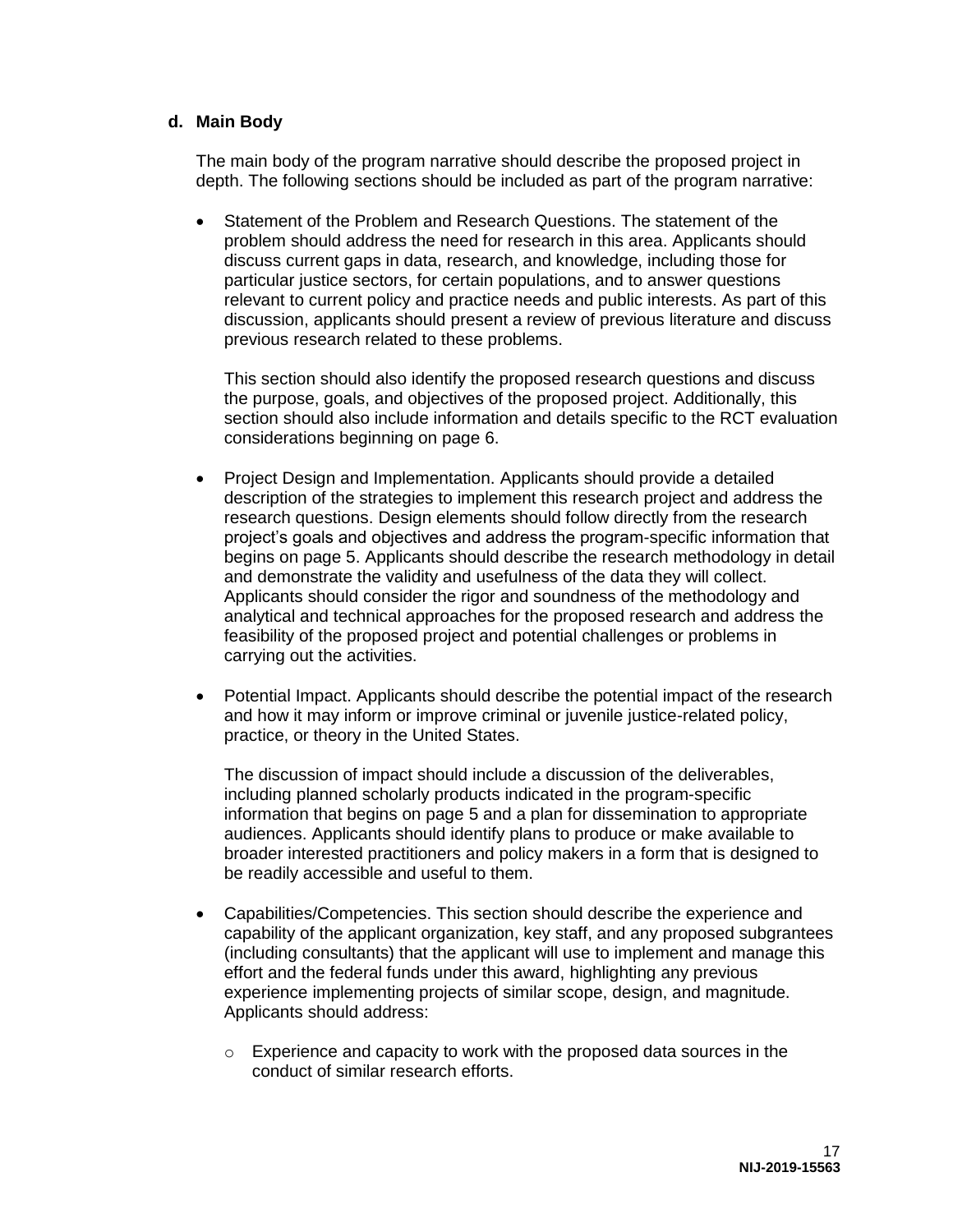- $\circ$  Experience and capacity to design and implement rigorous research and data analysis projects.
- o Experience producing and disseminating meaningful deliverables.

Applicants should also outline the management plan and organization that connects to the goals and objectives of the project.

- **e. Appendices** not counted against the 30-page program narrative limit) include:
	- Bibliography/references.
	- Any tools/instruments, questionnaires, tables/charts/graphs, or maps pertaining to the proposed project that are supplemental to such items included in the main body of the narrative.
	- Curriculum vitae or resume of the principal investigator and any and all coprincipal investigators. In addition, curriculum vitae, resume, or biographical sketches of all other individuals (regardless of "investigator" status) who will be significantly involved in substantive aspects of the proposed project (including, for example, individuals such as statisticians used to conduct proposed data analysis).
	- To assist OJP in assessing actual or apparent conflicts of interest (including such conflicts on the part of prospective reviewers of the application, a complete list of the individuals named or otherwise identified anywhere in the application (including in the budget or in any other attachment) who will or may work (or advise or consult) on the proposed research, development, or evaluation project. This applies to all such individuals, including, for example, individuals who are or would be employees of the applicant or employees of any proposed subrecipient entity, any individuals who themselves may be a subrecipient, and individuals who may (or will) work without compensation (such as advisory board members). This appendix to the program narrative is to include, for each listed individual: name, title, employer, any other potentially-pertinent organizational affiliation(s), and the individual's proposed roles and responsibilities in carrying out the proposed project. If the application identifies any specific entities or organizations (other than the applicant) that will or may work (or advise or consult) on the proposed project, without also naming any associated individuals, the name of each such organization also should be included on this list. Applicants should use the "Proposed Project Staff, Affiliation, and Roles" form available at <https://www.nij.gov/funding/documents/nij-project-staff-template.xlsx>to provide this list.

If the application (including the budget) identifies any proposed non-competitive agreements that are or may be considered procurement "contracts" (rather than subawards) for purposes of federal grants administrative requirements the applicant also must list the entities with which the applicant proposes to contract. Applicants should provide this list as a separate sheet entitled "Proposed noncompetitive procurement contracts."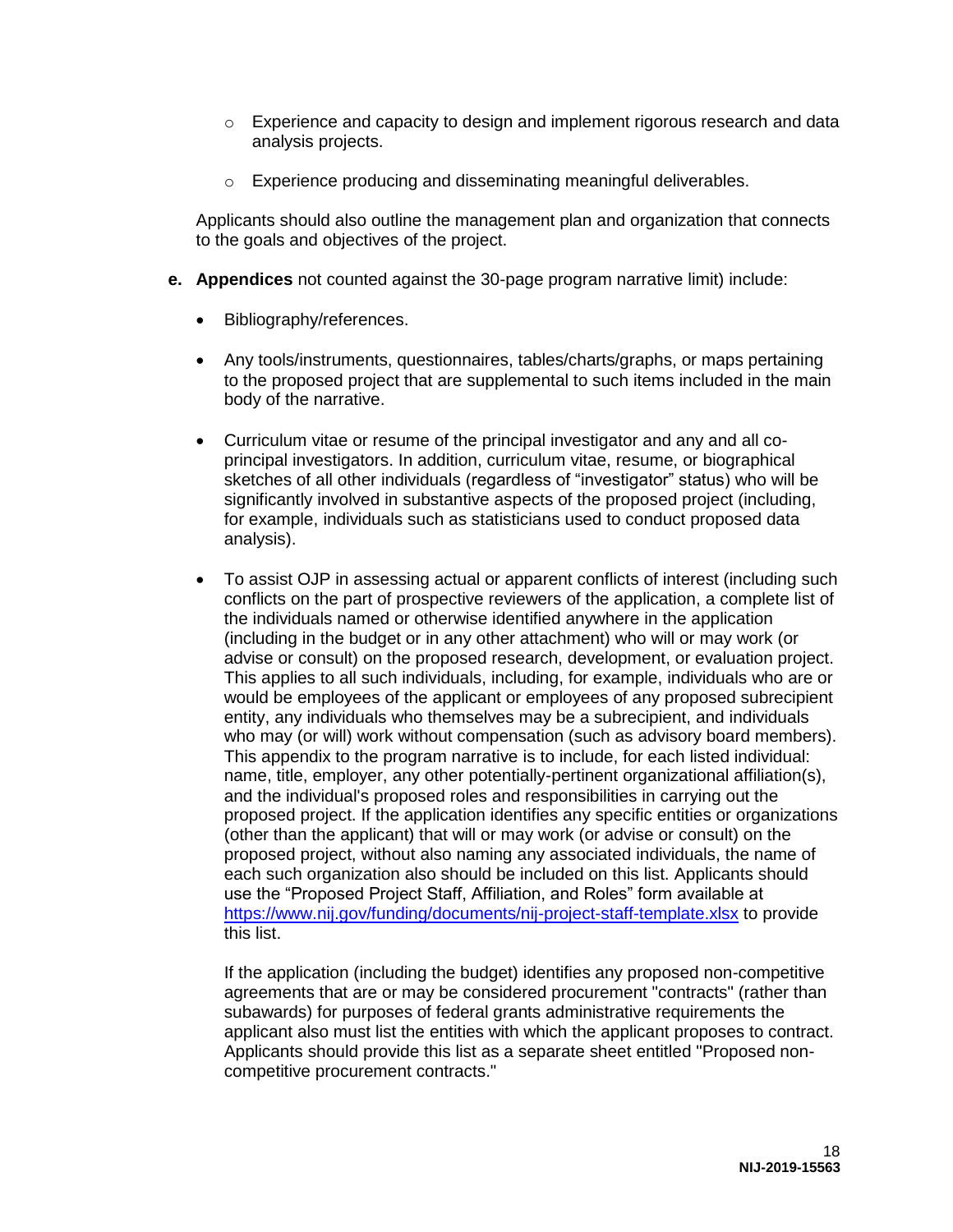For information on distinctions -- for purposes of federal grants administrative requirements -- between subawards and procurement contracts under awards, see "Budget and Associated Documentation," below.

- Proposed project timeline and expected milestones.
- Human Subjects Protection paperwork (documentation and forms related to Institutional Review Board (IRB) review). (See [nij.gov/funding/humansubjects/Pages/welcome.aspx\)](https://nij.gov/funding/humansubjects/Pages/welcome.aspx). **Note**: Final IRB approval is not required at the time an application is submitted.
- Privacy Certificate (for further guidance go to [nij.gov/funding/humansubjects/pages/confidentiality.aspx\)](https://nij.gov/funding/humansubjects/pages/confidentiality.aspx).
- List of any previous and current NIJ awards to the applicant and investigator(s), including the NIJ-assigned award numbers and a brief description of any scholarly products that resulted in whole or in part from work funded under the NIJ award(s). (See ["Goals, Objectives, Deliverables, and Expected Scholarly](#page-8-0)  [Products"](#page-8-0) under ["Program-Specific Information,](#page-5-0)" above, for definition of "scholarly products.")
- List of other agencies, organizations, or funding sources to which this application has been submitted (if applicable).
- Applicants proposing to use incentives or stipends payments as part of their research project design, must submit an incentive or stipend approval request, as a separate document, according to the requirements set forth at [https://www.nij.gov/funding/Pages/research-participant-costs-and](https://www.nij.gov/funding/Pages/research-participant-costs-and-incentives.aspx)[incentives.aspx.](https://www.nij.gov/funding/Pages/research-participant-costs-and-incentives.aspx)
- Data archiving plan. Applicants should anticipate that NIJ will require (through special award conditions, that data sets resulting in whole or in part from projects funded under this solicitation be submitted for archiving with the NACJD (See [www.nij.gov/funding/data-resources-program/applying/Pages/data-archiving](http://www.nij.gov/funding/data-resources-program/applying/Pages/data-archiving-strategies.aspx)[strategies.aspx.](http://www.nij.gov/funding/data-resources-program/applying/Pages/data-archiving-strategies.aspx))

Applications should include as an appendix a brief plan – labeled "Data Archiving Plan" – to comply with data archiving requirements. The plan should provide brief details about proposed data management and archiving, including submission to NIJ (through NACJD) of **all files and documentation** necessary to allow for future efforts by others to reproduce the project's findings and/or to extend the scientific value of the data set through secondary analysis. Pertinent files and documentation include, among other things, qualitative and quantitative data produced, instrumentation and data collection forms, codebook(s), any specialized programming code necessary to reproduce all constructed measures and the original data analysis, description of necessary de-identification procedures, and (when required) a copy of the privacy certificate and informed consent protocols.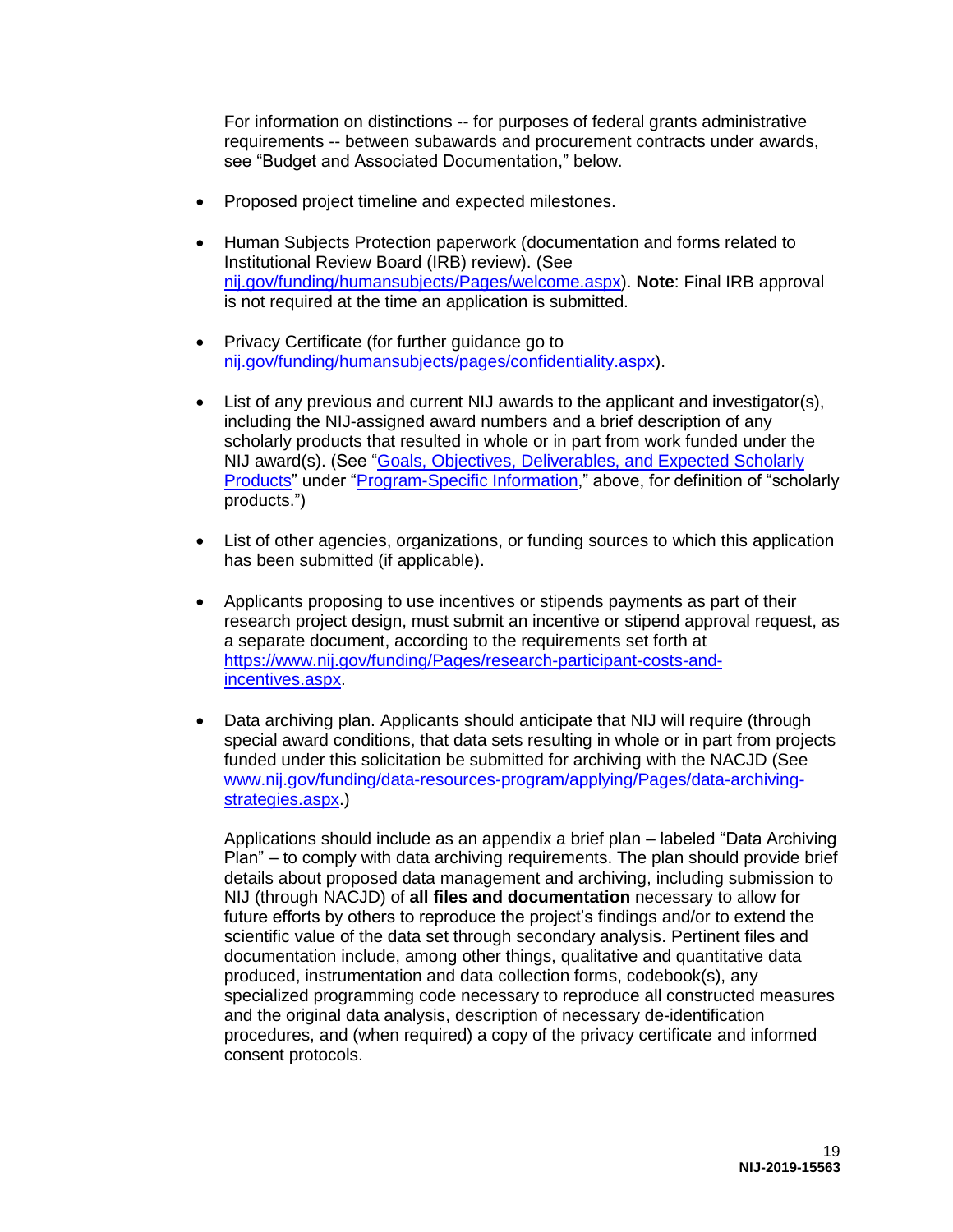The plan should be one or two pages in length and include the level of effort associated with meeting archiving requirements.

Note that required data sets are to be submitted on, or before, the end of the period of performance.

 Letters of cooperation/support, Memoranda of Understanding (MOUs), or administrative agreements from organizations collaborating in the project, such as law enforcement and correctional agencies (if applicable).

#### **4. Budget and Associated Documentation**

The Budget Detail Worksheet and the Budget Narrative are now combined in a single document collectively referred to as the Budget Detail Worksheet. The Budget Detail Worksheet is a user-friendly, fillable, Microsoft Excel-based document designed to calculate totals. Additionally, the Excel workbook contains worksheets for multiple budget years that can be completed as necessary. **All applicants should use the Excel version when completing the proposed budget in an application, except in cases where the applicant does not have access to Microsoft Excel or experiences technical difficulties.** If an applicant does not have access to Microsoft Excel or experiences technical difficulties with the Excel version, then the applicant should use the 508-compliant accessible Adobe Portable Document Format (PDF) version.

Both versions of the Budget Detail Worksheet can be accessed at [https://ojp.gov/funding/Apply/Forms/BudgetDetailWorksheet.htm.](https://ojp.gov/funding/Apply/Forms/BudgetDetailWorksheet.htm)

#### **a. Budget Detail Worksheet**

The Budget Detail Worksheet should provide the detailed computation for each budget line item, listing the total cost of each and showing how it was calculated by the applicant. For example, costs for personnel should show the annual salary rate and the percentage of time devoted to the project for each employee paid with grant funds. The Budget Detail Worksheet should present a complete itemization of all proposed costs.

For questions pertaining to budget and examples of allowable and unallowable costs, see the DOJ Grants Financial Guide at [https://ojp.gov/financialguide/DOJ/index.htm.](https://ojp.gov/financialguide/DOJ/index.htm)

### **b. Budget Narrative**

The budget narrative should thoroughly and clearly describe every category of expense listed in the Budget Detail Worksheet. OJP expects proposed budgets to be complete, cost effective, and allowable (e.g., reasonable, allocable, and necessary for project activities).

An applicant should demonstrate in its budget narrative how it will maximize cost effectiveness of award expenditures. Budget narratives should generally describe cost effectiveness in relation to potential alternatives and the goals of the project. For example, a budget narrative should detail why planned in-person meetings are necessary, or how technology and collaboration with outside organizations could be used to reduce costs, without compromising quality.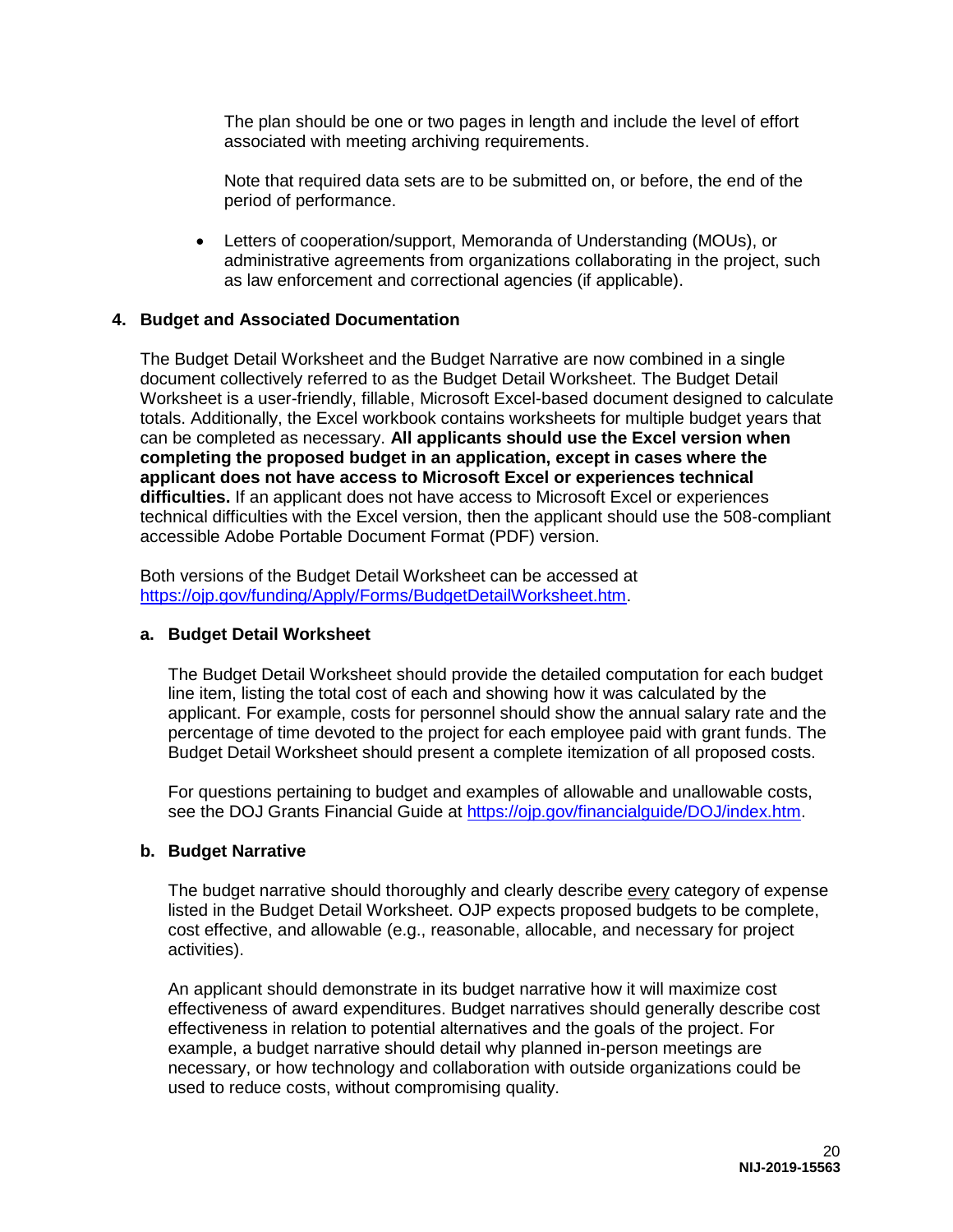The budget narrative should be mathematically sound and correspond clearly with the information and figures provided in the Budget Detail Worksheet. The narrative should explain how the applicant estimated and calculated all costs, and how those costs are necessary to the completion of the proposed project. The narrative may include tables for clarification purposes, but need not be in a spreadsheet format. As with the Budget Detail Worksheet, the budget narrative should describe costs by year.

### **c. Cofunding**

An award made by NIJ under this solicitation may account for up to 100 percent of the total cost of the project. The application should indicate whether it is feasible for the applicant to contribute cash, facilities, or services as non-federal support for the project. The application should identify generally any such contributions that the applicant expects to make and the proposed budget should indicate in detail which items, if any, will be supported with non-federal contributions.

For additional match information, see the [Cost Sharing or Match Requirement](#page-12-1) section under [Section B. Federal Award Information.](#page-10-0)

If a successful application proposes a voluntary match amount, and OJP approves the budget, the total match amount incorporated into the approved budget becomes mandatory and subject to audit.

### **d. Information on Proposed Subawards (if any), as well as on Proposed Procurement Contracts (if any)**

Applicants for OJP awards typically may propose to make *subawards*. Applicants also may propose to enter into procurement *contracts* under the award.

Whether an action – for federal grants administrative purposes – is a subaward or procurement contract is a critical distinction as significantly different rules apply to subawards and procurement contracts. If a recipient enters into an agreement that is a subaward of an OJP award, specific rules apply – many of which are set by federal statutes and DOJ regulations; others by award conditions. These rules place particular responsibilities on an OJP recipient for any subawards the OJP recipient may make. The rules determine much of what the written subaward agreement itself must require or provide. The rules also determine much of what an OJP recipient must do both before and after it makes a subaward. If a recipient enters into an agreement that is a procurement contract under an OJP award, a substantially different set of federal rules applies.

OJP has developed the following guidance documents to help clarify the differences between subawards and procurement contracts under an OJP award and outline the compliance and reporting requirements for each. This information can be accessed online at [https://ojp.gov/training/training.htm.](https://ojp.gov/training/training.htm)

- Subawards under OJP Awards and Procurement Contracts under Awards: A [Toolkit for OJP Recipients.](https://ojp.gov/training/pdfs/Subaward-Procure-Toolkit-D.pdf)
- [Checklist to Determine Subrecipient or Contractor Classification.](https://ojp.gov/training/pdfs/Subrecipient-Procure-cklist-B.pdf)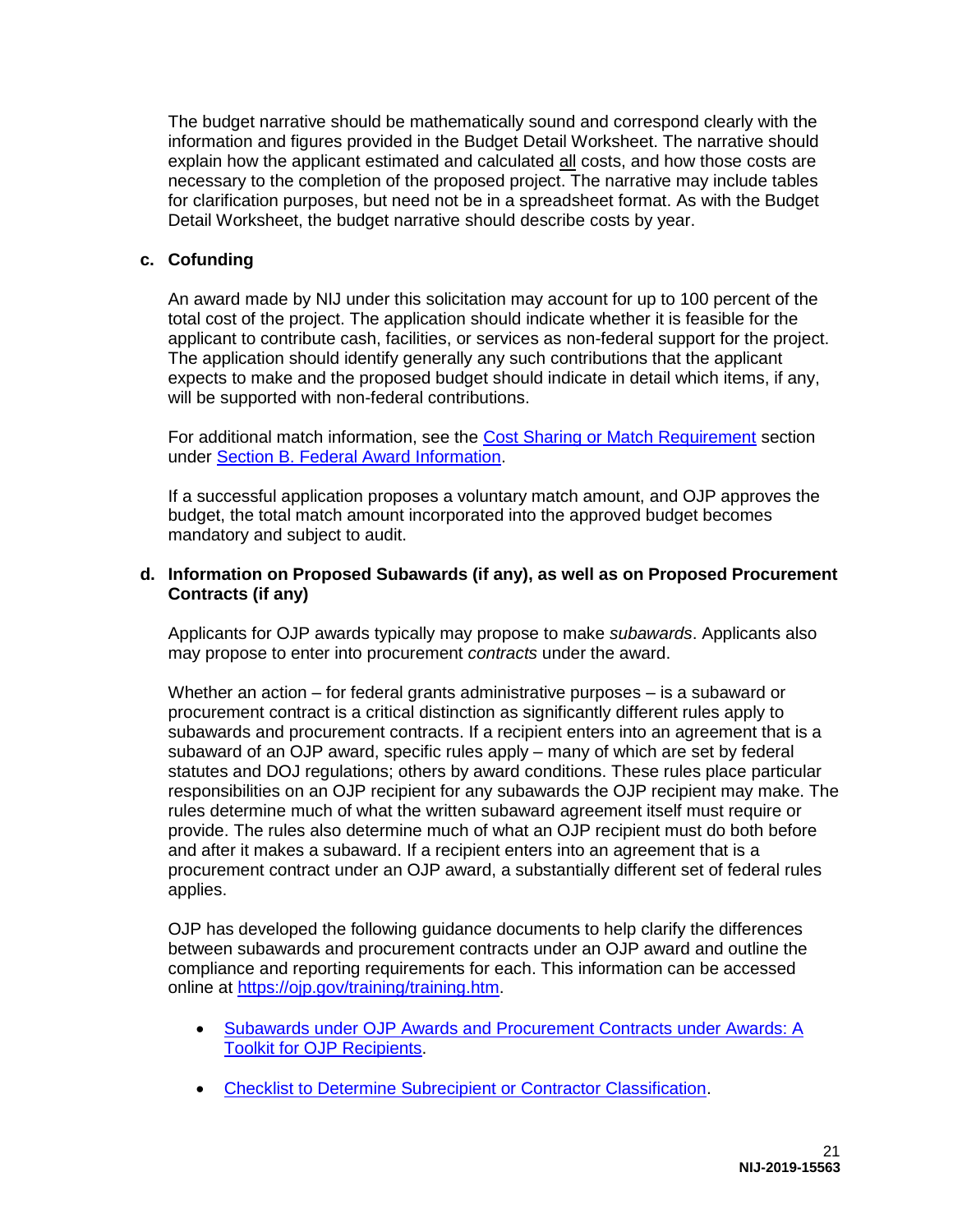• [Sole Source Justification Fact Sheet and Sole Source Review Checklist.](https://ojp.gov/training/pdfs/Sole-Source-FactSheet-C.pdf)

In general, the central question is the relationship between what the third-party will do under its agreement with the recipient and what the recipient has committed (to OJP) to do under its award to further a public purpose (e.g., services the recipient will provide, products it will develop or modify, research or evaluation it will conduct). If a third party will provide some of the services the recipient has committed (to OJP) to provide, will develop or modify all or part of a product the recipient has committed (to OJP) to develop or modify, or will conduct part of the research or evaluation the recipient has committed (to OJP) to conduct, OJP will consider the agreement with the third party a *subaward* for purposes of federal grants administrative requirements.

This will be true **even if** the recipient, for internal or other non-federal purposes, labels or treats its agreement as a procurement, a contract, or a procurement contract. Neither the title nor the structure of an agreement determines whether the agreement -- for purposes of federal grants administrative requirements -- is a *subaward* or is instead a procurement *contract* under an award. The substance of the relationship should be given greater consideration than the form of agreement between the recipient and the outside entity.

### **1. Information on proposed subawards**

A recipient of an OJP award may not make subawards ("subgrants") unless the recipient has specific federal authorization to do so. Unless an applicable statute or DOJ regulation specifically authorizes (or requires) subawards, a recipient must have authorization from OJP before it may make a subaward.

A particular subaward may be authorized by OJP because the recipient included a sufficiently-detailed description and justification of the proposed subaward in the Program Narrative, Budget Detail Worksheet, and Budget Narrative as approved by OJP. If, however, a particular subaward is not authorized by federal statute or regulation, and is not approved by OJP, the recipient will be required, post-award, to request and obtain written authorization from OJP before it may make the subaward.

If an applicant proposes to make one or more subawards to carry out the federal award and program, the applicant should-- (1) identify (if known) the proposed subrecipient(s), (2) describe in detail what each subrecipient will do to carry out the federal award and federal program, and (3) provide a justification for the subaward(s), with details on pertinent matters such as special qualifications and areas of expertise. Pertinent information on subawards should appear not only in the Program Narrative, but also in the Budget Detail Worksheet and Budget Narrative.

#### **2. Information on proposed procurement contracts (with specific justification for proposed noncompetitive contracts over \$250,000)**

Unlike a recipient contemplating a subaward, a recipient of an OJP award generally does not need specific prior federal authorization to enter into an agreement that - for purposes of federal grants administrative requirements -- is considered a procurement contract, **provided that** (1) the recipient uses its own documented procurement procedures and (2) those procedures conform to applicable federal law, including the Procurement Standards of the (DOJ) Part 200 Uniform Requirements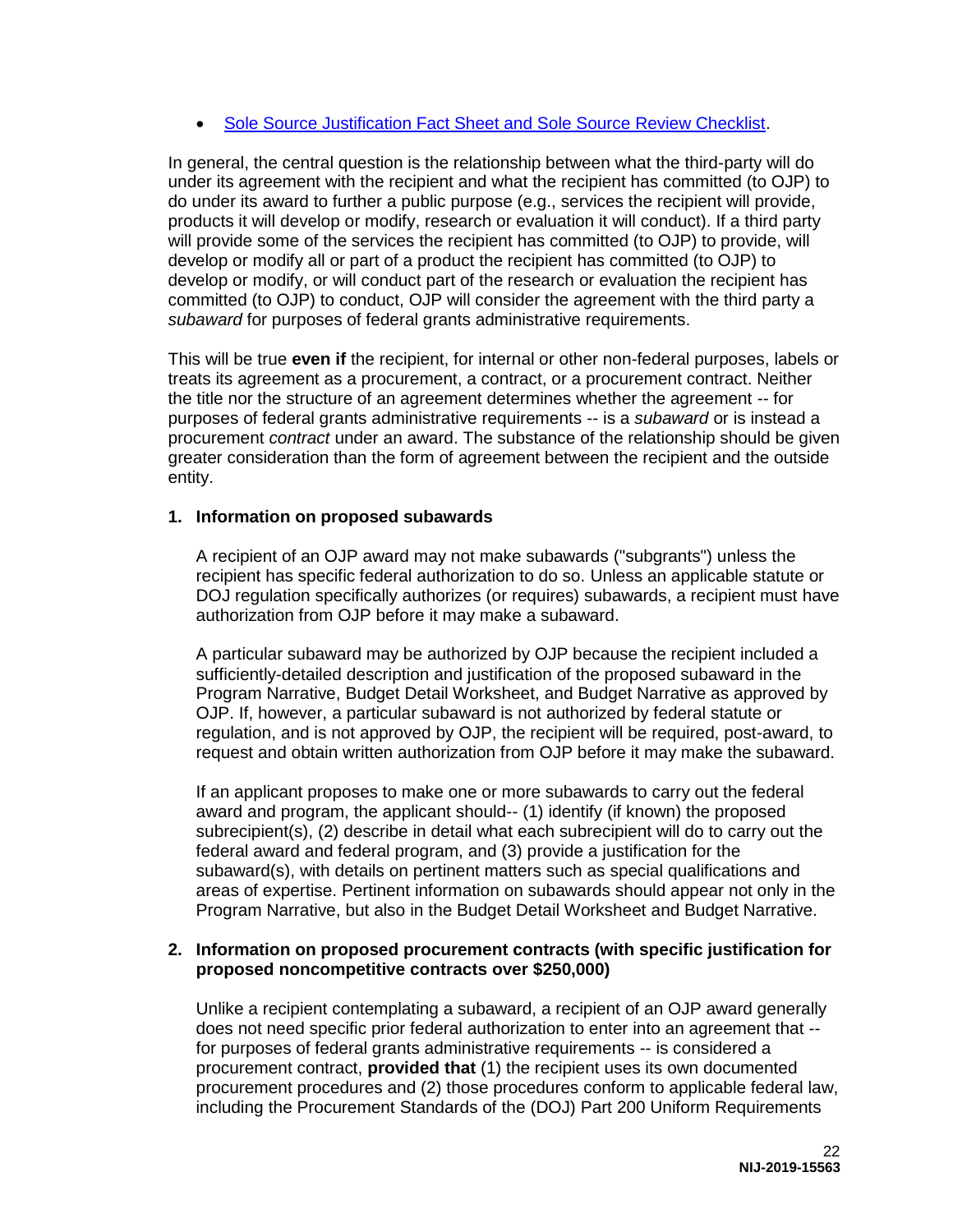(as set out at 2 C.F.R. 200.317 - 200.326). The Budget Detail Worksheet and Budget Narrative should identify proposed procurement contracts. (As discussed above, subawards must be identified and described separately from procurement contracts.)

The Procurement Standards in the Part 200 Uniform Requirements, however, reflect a general expectation that agreements that (for purposes of federal grants administrative requirements) constitute procurement "contracts" under awards will be entered into on the basis of full and open competition. All noncompetitive (sole source) procurement contracts must meet the OJP requirements outlined at [https://ojp.gov/training/subawards-procurement.htm.](https://ojp.gov/training/subawards-procurement.htm) If a proposed procurement contract would exceed the simplified acquisition threshold -- currently, \$250,000 -- a recipient of an OJP award may not proceed without competition unless and until the recipient receives specific advance authorization from OJP to use a non-competitive approach for the procurement. An applicant that (at the time of its application) intends – without competition – to enter into a procurement contract that would exceed \$250,000 should include a detailed justification that explains to OJP why, in the particular circumstances, it is appropriate to proceed without competition.

If the applicant receives an award, sole source procurements that do not exceed the Simplified Acquisition Threshold (currently \$250,000) must have written justification for the noncompetitive procurement action maintained in the procurement file. If a procurement file does not have the documentation that meets the criteria outlined in 2 C.F.R. 200, the procurement expenditures may not be allowable. Sole source procurement over the \$250,000 Simplified Acquisition Threshold must have prior approval from OJP using a Sole Source Grant Adjustment Notice (GAN). Written documentation justifying the noncompetitive procurement must be submitted with the GAN and maintained in the procurement file.

### **e. Pre-Agreement Costs**

For information on preagreement costs, see [Section B. Federal Award Information.](#page-10-0)

# **5. Indirect Cost Rate Agreement (if applicable)**

Indirect costs may be charged to an award only if:

- (a) The recipient has a current (unexpired), federally approved indirect cost rate; or
- (b) The recipient is eligible to use, and elects to use, the "de minimis" indirect cost rate described in the Part 200 Uniform Requirements, as set out at 2 C.F.R. 200.414(f).

An applicant with a current (unexpired) federally-approved indirect cost rate is to attach a copy of the indirect cost rate agreement to the application. An applicant that does not have a current federally-approved rate may request one through its cognizant federal agency, which will review all documentation and approve a rate for the applicant entity, or, if the applicant's accounting system permits, applicants may propose to allocate costs in the direct cost categories.

For assistance with identifying the appropriate cognizant federal agency for indirect costs, please contact the Office of the Chief Financial Officer Customer Service Center at 1-800- 458-0786 or at [ask.ocfo@usdoj.gov.](mailto:ask.ocfo@usdoj.gov) If DOJ is the cognizant federal agency, an applicant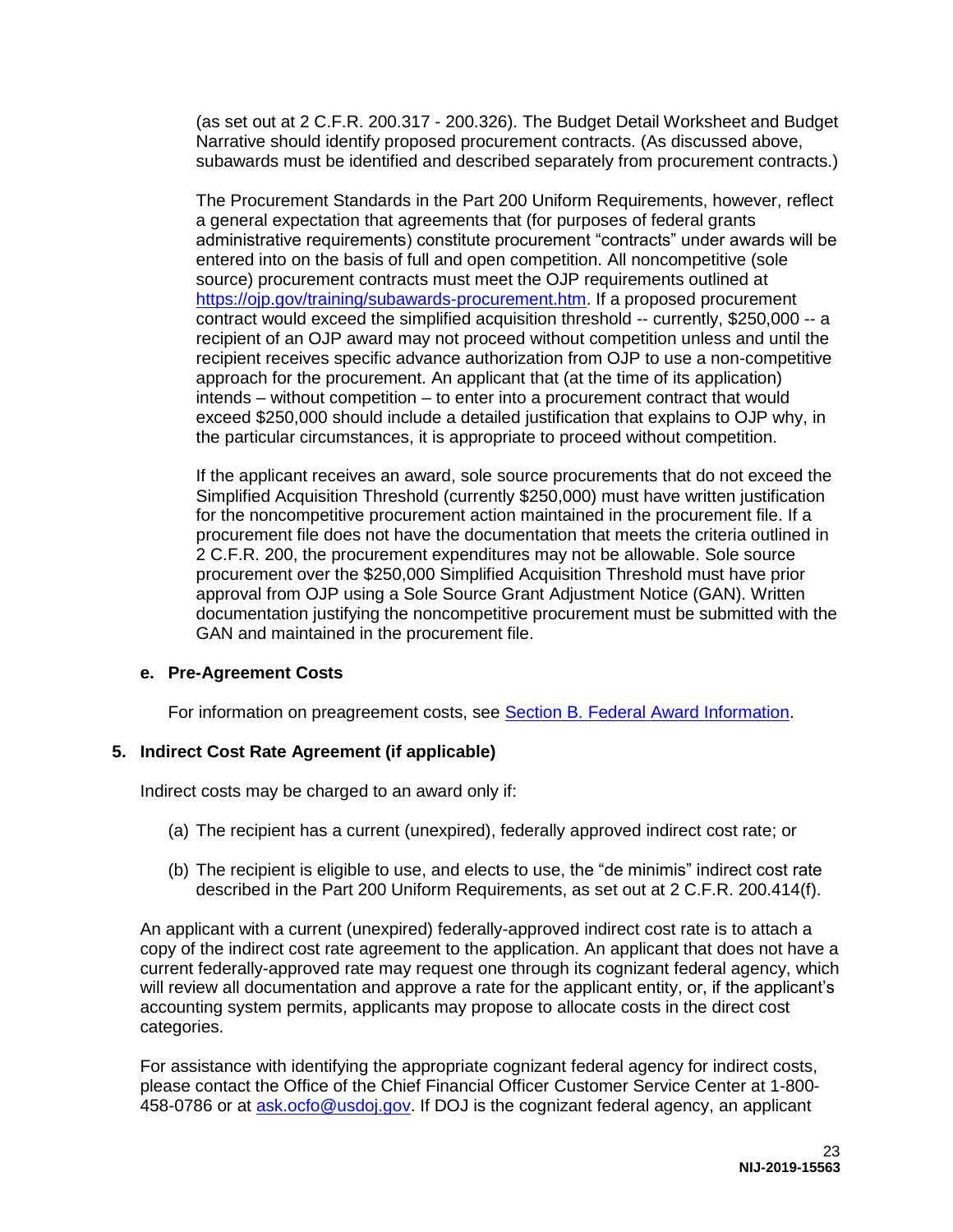may obtain information needed to submit an indirect cost rate proposal at [https://www.ojp.gov/funding/Apply/Resources/IndirectCosts.pdf.](https://www.ojp.gov/funding/Apply/Resources/IndirectCosts.pdf)

Certain OJP recipients have the option of electing to use the "de minimis" indirect cost rate. An applicant that is eligible to use the "de minimis" rate that wishes to use the "de minimis" rate should attach written documentation to the application that advises OJP of both-- (1) the applicant's eligibility to use the "de minimis" rate, and (2) its election to do so. If an eligible applicant elects the "de minimis" rate, costs must be consistently charged as either indirect or direct costs, but may not be double charged or inconsistently charged as both. The "de minimis" rate may no longer be used once an approved federally-negotiated indirect cost rate is in place. (No entity that ever has had a federally-approved negotiated indirect cost rate is eligible to use the "de minimis" rate.) For the "de minimis" rate requirements (including information on eligibility to elect to use the rate), see the Part 200 Uniform Requirements, at 2 C.F.R. 200.414(f).

# **6. Tribal Authorizing Resolution (if applicable)**

A tribe, tribal organization, or third party that proposes to provide direct services or assistance to residents on tribal lands should include in its application a resolution, letter, affidavit, or other documentation, as appropriate, that demonstrates (as a legal matter) that the applicant has the requisite authorization from the tribe(s) to implement the proposed project on tribal lands. In those instances when an organization or consortium of tribes applies for an award on behalf of a tribe or multiple specific tribes, the application should include appropriate legal documentation, as described above, from all tribes that would receive services or assistance under the award. A consortium of tribes for which existing consortium bylaws allow action without support from all tribes in the consortium (i.e., without an authorizing resolution or comparable legal documentation from each tribal governing body) may submit, instead, a copy of its consortium bylaws with the application.

#### **7. Financial Management and System of Internal Controls Questionnaire (including applicant disclosure of high-risk status)**

Every OJP applicant (other than an individual applying in his or her personal capacity) is required to download, complete, and submit the OJP Financial Management and System of Internal Controls Questionnaire (Questionnaire) at <https://ojp.gov/funding/Apply/Resources/FinancialCapability.pdf> as part of its application. The Questionnaire helps OJP assess the financial management and internal control systems, and the associated potential risks of an applicant as part of the pre-award risk assessment process.

The Questionnaire should only be completed by financial staff most familiar with the applicant's systems, policies, and procedures in order to ensure that the correct responses are recorded and submitted to OJP. The responses on the Questionnaire directly impact the pre-award risk assessment and should accurately reflect the applicant's financial management and internal control system at the time of the application. The pre-award risk assessment is only one of multiple factors and criteria used in determining funding. However, a pre-award risk assessment that indicates that an applicant poses a higher risk to OJP may affect the funding decision and/or result in additional reporting requirements, monitoring, special conditions, withholding of award funds, or other additional award requirements.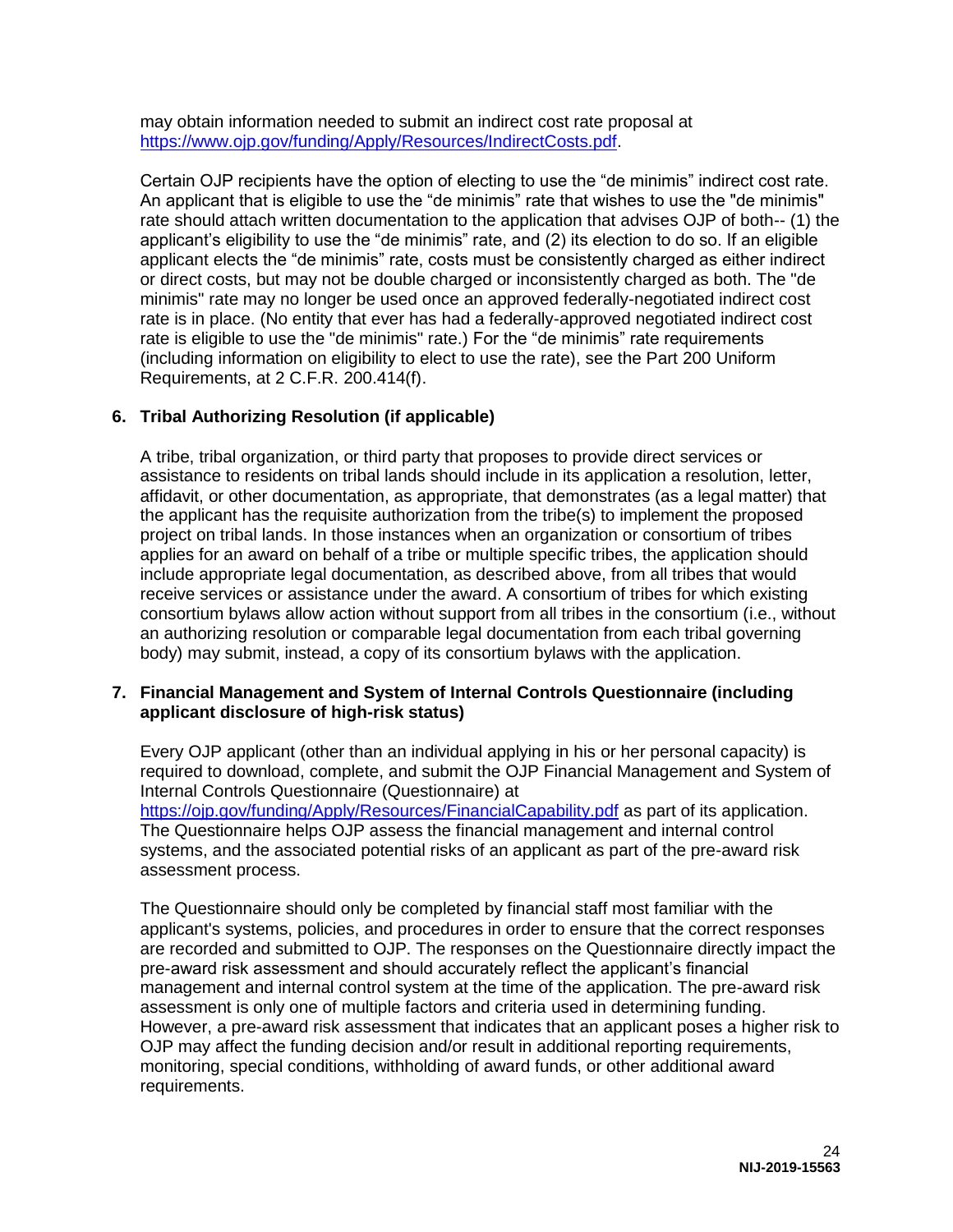Among other things, the form requires each applicant to disclose whether it currently is designated "high risk" by a federal grant-making agency outside of DOJ. For purposes of this disclosure, high risk includes any status under which a federal awarding agency provides additional oversight due to the applicant's past performance, or other programmatic or financial concerns with the applicant. If an applicant is designated high risk by another federal awarding agency, the applicant must provide the following information:

- The federal awarding agency that currently designates the applicant high-risk.
- The date the applicant was designated high-risk.
- The high-risk point of contact at that federal awarding agency (name, phone number, and email address).
- The reasons for the high-risk status, as set out by the federal awarding agency.

OJP seeks this information to help ensure appropriate federal oversight of OJP awards. An applicant that is considered "high-risk" by another federal awarding agency is not automatically disqualified from receiving an OJP award. OJP may, however, consider the information in award decisions, and may impose additional OJP oversight of any award under this solicitation (including through the conditions that accompany the award document).

# **8. Disclosure of Lobbying Activities**

Each applicant must complete and submit this information. An applicant that expends any funds for lobbying activities is to provide all of the information requested on the form Disclosure of Lobbying Activities (SF-LLL) posted at [https://ojp.gov/funding/Apply/Resources/Disclosure.pdf.](https://ojp.gov/funding/Apply/Resources/Disclosure.pdf) An applicant that does not expend any funds for lobbying activities is to enter "N/A" in the text boxes for item 10 ("a. Name and Address of Lobbying Registrant" and "b. Individuals Performing Services").

# **9. Additional Attachments**

# **a. Applicant disclosure of pending applications<sup>9</sup>**

Each applicant is to disclose whether it has (or is proposed as a subrecipient under) any pending applications for federally-funded grants or cooperative agreements that (1) include requests for funding to support the same project being proposed in the application under this solicitation, and (2) would cover the identical cost items outlined in the budget submitted to OJP under this solicitation. The applicant is to disclose both applications made directly to federal awarding agencies, and also applications for subawards of federal funds (e.g., applications to State agencies that will subaward ("subgrant") federal funds).

OJP seeks this information to help avoid inappropriate duplication of funding. Leveraging multiple funding sources in a complementary manner to implement comprehensive programs or projects is encouraged and is not seen as inappropriate duplication.

 $\overline{a}$ <sup>9</sup> Typically, the applicant is **not** the principal investigator. Rather, the applicant, most frequently, is the institution, organization, or company in which the principal investigator is employed.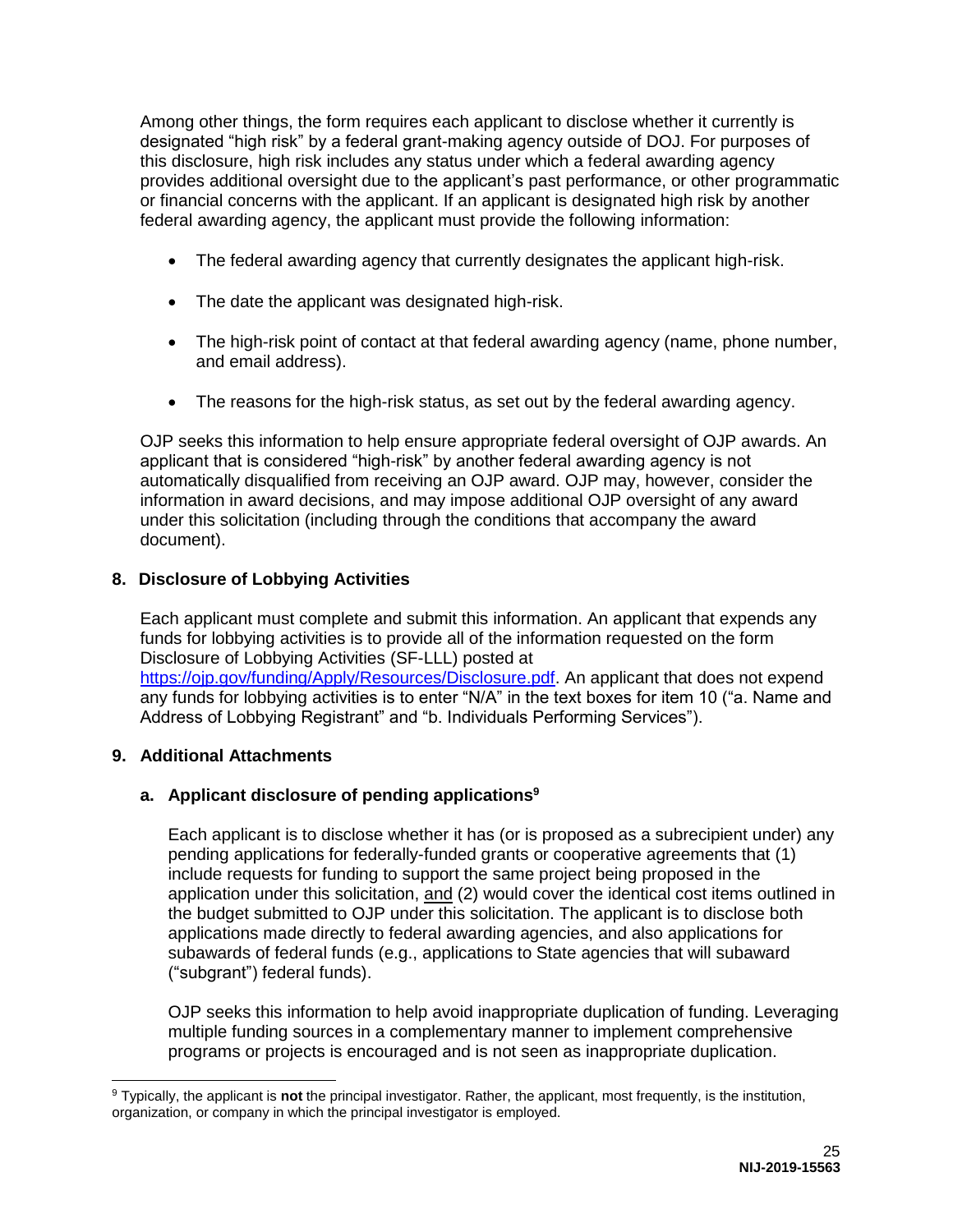Each applicant that has one or more pending applications as described above is to provide the following information about pending applications submitted within the last 12 months:

- The federal or State funding agency.
- The solicitation name/project name.
- The point of contact information at the applicable federal or State funding agency.

| <b>Federal or State</b><br><b>Funding Agency</b>                                                              | <b>Solicitation</b><br>Name/Project<br><b>Name</b>                                                    | Name/Phone/E-mail for Point of Contact<br>at Federal or State Funding Agency |
|---------------------------------------------------------------------------------------------------------------|-------------------------------------------------------------------------------------------------------|------------------------------------------------------------------------------|
| DOJ/Office of<br><b>Community Oriented</b>                                                                    | <b>COPS Hiring</b><br>Program                                                                         | Jane Doe, 202/000-0000;<br>jane.doe@usdoj.gov                                |
| <b>Policing Services</b><br>(COPS Office)                                                                     |                                                                                                       |                                                                              |
| <b>Health and Human</b><br>Services/Substance<br>Abuse and Mental<br><b>Health Services</b><br>Administration | Drug-Free<br>Communities<br>Mentoring<br>Program/North<br><b>County Youth</b><br>Mentoring<br>Program | John Doe, 202/000-0000; john.doe@hhs.gov                                     |

Each applicant should include the table as a separate attachment to its application. The file should be named "Disclosure of Pending Applications." The applicant's Legal Name on the application must match the entity named on the disclosure of pending applications statement.

Any applicant that does not have any pending applications as described above is to submit, as a separate attachment, a statement to this effect: "[Applicant Name on SF-424] does not have (and is not proposed as a subrecipient under) any pending applications submitted within the last 12 months for federally-funded grants or cooperative agreements or for subawards under federal grants or cooperative agreements that request funding to support the same project being proposed in this application to OJP and that would cover the identical cost items outlined in the budget submitted as part of this application."

### **b. Applicant Disclosure and Justification - DOJ High Risk Grantees<sup>10</sup> (if applicable)**

An applicant that is designated as a DOJ High Risk Grantee is to submit separate attachment to its application, information that OJP will use, among other pertinent information, to determine whether it will consider or select the application for an

 $10$  A "DOJ High Risk Grantee" is a recipient that has received a DOJ High-Risk designation based on a documented history of unsatisfactory performance, financial instability, management system or other internal control deficiencies, or noncompliance with award terms and conditions on prior awards, or that is otherwise not responsible.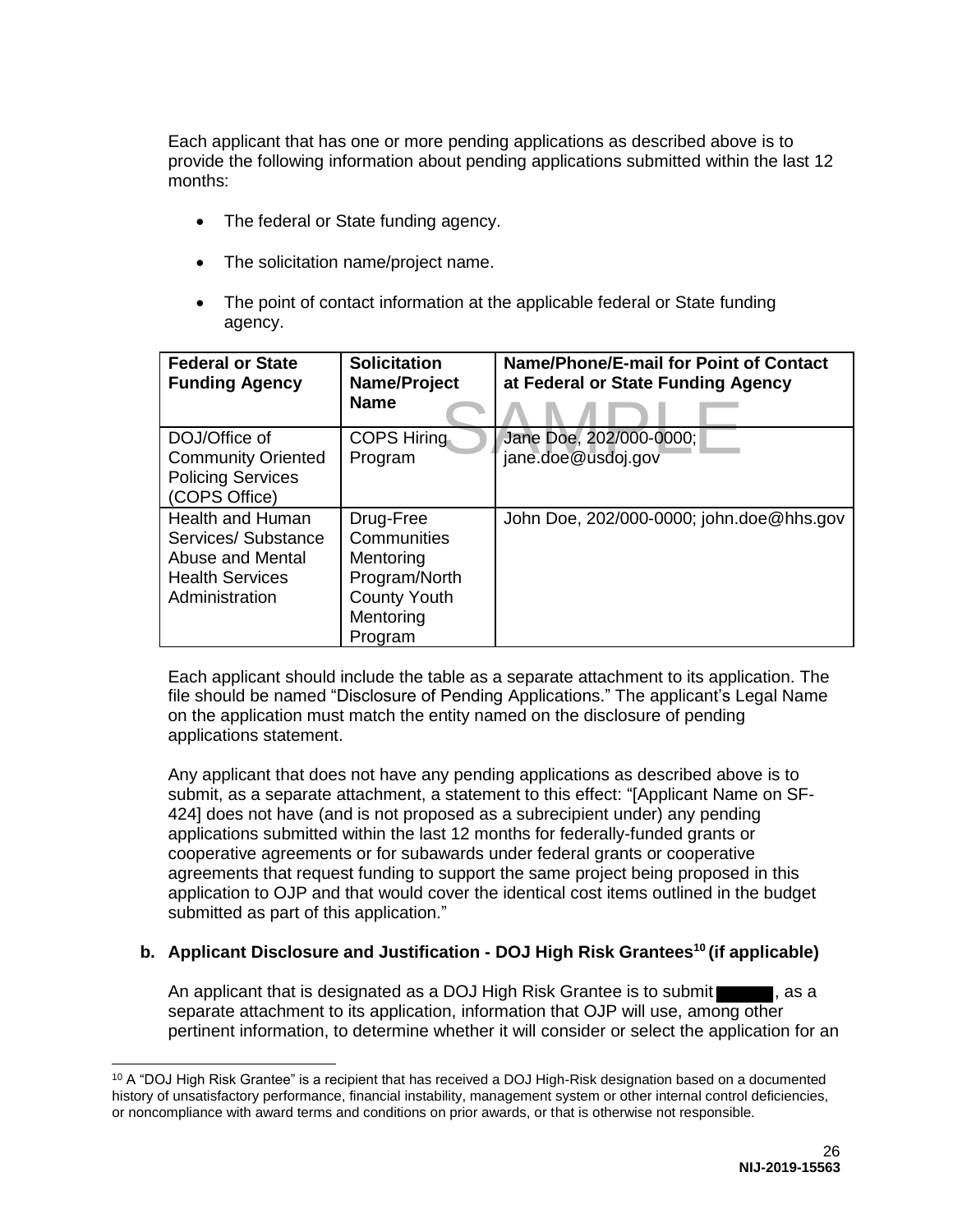award under this solicitation. The file should be named "DOJ High Risk Grantee Applicant Disclosure and Justification." (See, also, "Review Process," below, under Section E. Application Review Information, for a brief discussion of how such information may considered in the application review process.)

OJP constantly seeks to optimize its investments in criminal- and juvenile justicefocused programs and activities, increase program effectiveness, and maximize the return – and program impact – from limited programmatic resources. Therefore, OJP may remove from consideration or not select for award a "DOJ High Risk Grantee" applicant that is determined to pose a substantial risk of program implementation failure. In making such determinations, OJP will consider one or more of the following factors: the applicant's lack of sufficient progress in addressing required corrective actions necessary for removal of the DOJ High Risk Grantee designation; the nature and severity of the issues leading to or accompanying the applicant's DOJ High Risk Grantee designation; or the applicant's expected ability to manage grant funds and achieve grant goals and objectives.

In this attachment, the applicant is to provide any additional information or justification – especially with regard to corrective actions yet to be implemented (as of the application date) – that may help demonstrate how the applicant has addressed or otherwise mitigated such uncorrected matters, such that any negative impact on the proposed program and its implementation would be immaterial or would be significantly reduced or eliminated. (To the extent that the applicant believes that any of the information provided pursuant to this disclosure may be confidential in nature, the applicant should specifically identify it.)

### **c. Research and Evaluation Independence and Integrity**

When an application proposes research (including research and development) and/or evaluation, the applicant must demonstrate research/evaluation independence and integrity, including appropriate safeguards, before it may receive award funds. The applicant must demonstrate independence and integrity regarding both this proposed research and/or evaluation, and any current or prior related projects.

Each application should include an attachment that addresses **both** i. and ii. below.

- i. For purposes of this solicitation, each applicant is to document research and evaluation independence and integrity by including one of the following two items:
	- a. A specific assurance that the applicant has reviewed its application to identify any actual or potential apparent conflicts of interest (including through review of pertinent information on the principal investigator, any co-principal investigators, and any subrecipients), and that the applicant has identified no such conflicts of interest – whether personal or financial or organizational (including on the part of the applicant entity or on the part of staff, investigators, or subrecipients) – that could affect the independence or integrity of the research, including the design, conduct, and reporting of the research.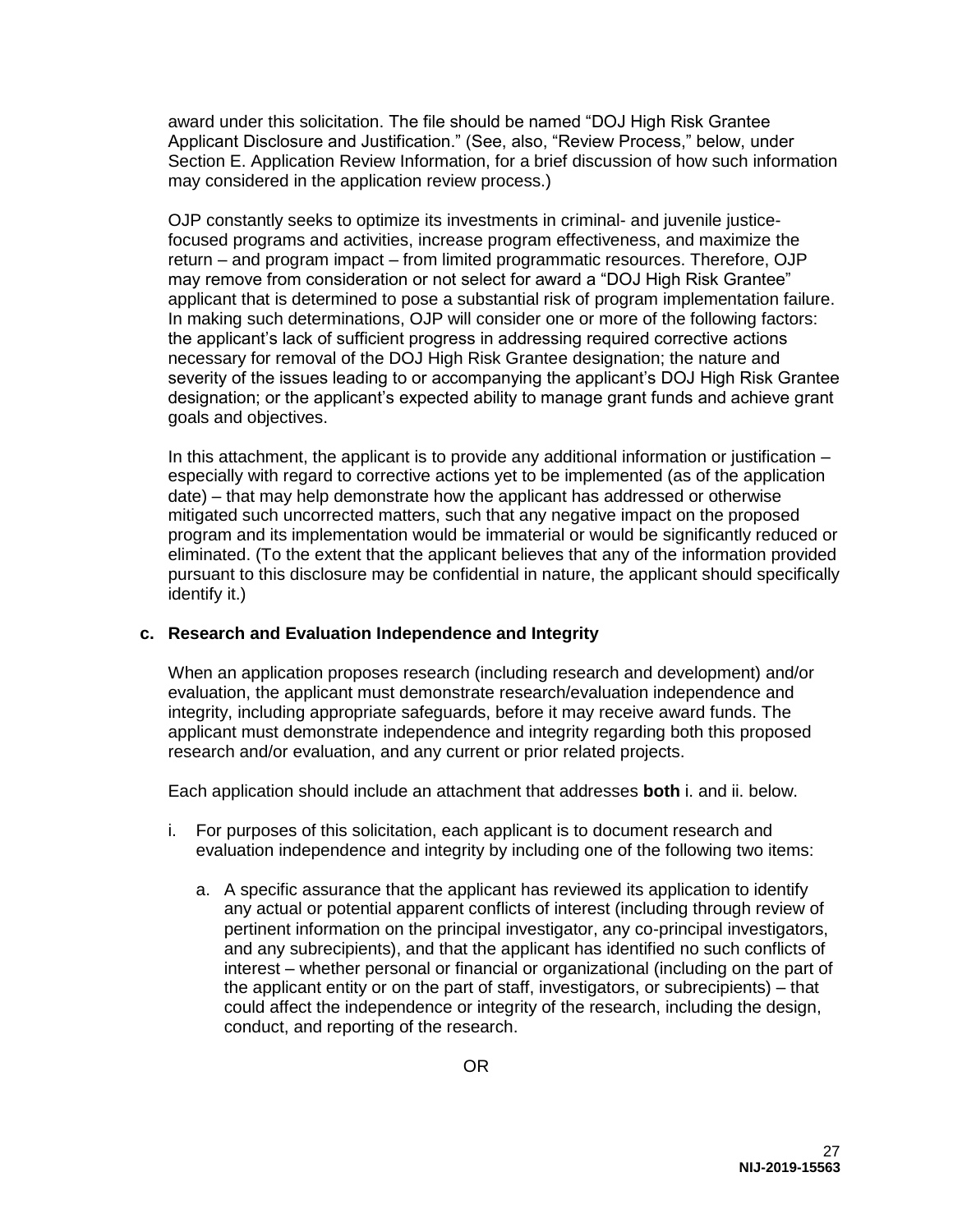- b. A specific description of actual or potential apparent conflicts of interest that the applicant has identified – including through review of pertinent information on the principal investigator, any co-principal investigators, and any subrecipients – that could affect the independence or integrity of the research, including the design, conduct, or reporting of the research. These conflicts may be personal (e.g., on the part of investigators or other staff), financial, or organizational (related to the applicant or any subrecipient entity). Some examples of potential investigator (or other personal) conflict situations are those in which an investigator would be in a position to evaluate a spouse's work product (actual conflict), or an investigator would be in a position to evaluate the work of a former or current colleague (potential apparent conflict). With regard to potential organizational conflicts of interest, as one example, generally an organization would not be given an award to evaluate a project, if that organization had itself provided substantial prior technical assistance to that specific project or a location implementing the project (whether funded by OJP or other sources), because the organization in such an instance might appear to be evaluating the effectiveness of its own prior work. The key is whether a reasonable person understanding all of the facts would be able to have confidence that the results of any research or evaluation project are objective and reliable. Any outside personal or financial interest that casts doubt on that objectivity and reliability of an evaluation or research product is a problem and must be disclosed.
- ii. In addition, for purposes of this solicitation, each applicant is to address possible mitigation of research integrity concerns by including, at a minimum, one of the following two items:
	- a. If an applicant reasonably believes that no actual or potential apparent conflicts of interest (personal, financial, or organizational) exist, then the applicant should provide a brief narrative explanation of how and why it reached that conclusion. The applicant also is to include an explanation of the specific processes and procedures that the applicant has in place, or will put in place, to identify and prevent (or, at the very least, mitigate) any such conflicts of interest pertinent to the funded project during the period of performance. Documentation that may be helpful in this regard may include organizational codes of ethics/conduct and policies regarding organizational, personal, and financial conflicts of interest. There is no guarantee that the plan, if any, will be accepted as proposed.

### OR

b. If the applicant has identified actual or potential apparent conflicts of interest (personal, financial, or organizational) that could affect the independence and integrity of the research, including the design, conduct, or reporting of the research, the applicant is to provide a specific and robust mitigation plan to address each of those conflicts. At a minimum, the applicant is expected to explain the specific processes and procedures that the applicant has in place, or will put in place, to identify and eliminate (or, at the very least, mitigate) any such conflicts of interest pertinent to the funded project during the period of performance. Documentation that may be helpful in this regard may include organizational codes of ethics/conduct and policies regarding organizational, personal, and financial conflicts of interest. There is no guarantee that the plan, if any, will be accepted as proposed.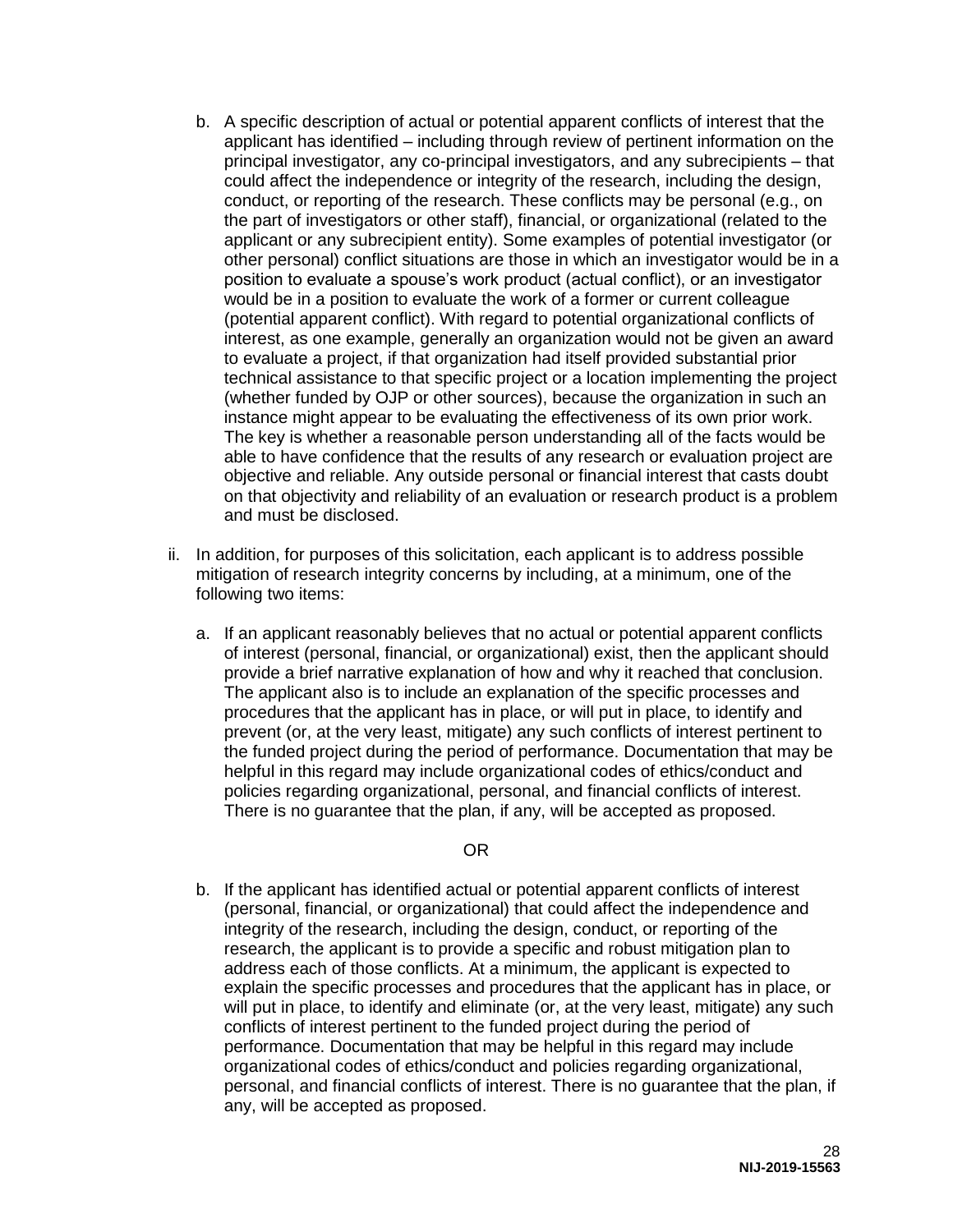OJP will assess research and evaluation independence and integrity based on considerations such as the adequacy of the applicant's efforts to identify factors that could affect the objectivity or integrity of the proposed staff and/or the applicant entity (and any subrecipients) in carrying out the research, development, or evaluation activity; and the adequacy of the applicant's existing or proposed remedies to control any such factors.

### **d. Documentation of Anticipated Benefit to Qualified Opportunity Zones (if applicable)**

As is mentioned above, OJP will, as appropriate, give priority consideration in award decisions to applications that propose projects that will generate information about enhancing public safety in the specified QOZs. Each applicant proposing a project it anticipates will generate information about enhancing public safety in one or more QOZs should provide a sufficient narrative explanation in order for OJP to identify clearly the public safety benefit the applicant anticipates that information generated under its project will have on a specified QOZ(s). The attachment(s) should be clearly labeled as addressing QOZs. The applicant may also include tables, charts, graphs, or other relevant illustrations that may be useful in comprehending the manner in which the proposed project is anticipated to benefit a QOZ(s).

# <span id="page-29-0"></span>**How to Apply**

Applicants must register in and submit applications through Grants.gov, a primary source to find federal funding opportunities and apply for funding. Find complete instructions on how to register and submit an application at [https://www.grants.gov/web/grants/support.html.](https://www.grants.gov/web/grants/support.html) Applicants that experience technical difficulties during this process should call the Grants.gov Customer Support Hotline at **800**-**518**-**4726** or **606–545–5035**, which operates 24 hours a day, 7 days a week, except on federal holidays.

**Important Grants.gov update.** Grants.gov has updated its application tool. The legacy PDF application package was retired on December 31, 2017. Grants.gov Workspace is now the standard application method for applying for grants. OJP applicants should familiarize themselves with the Workspace option now. For complete information and instructions on using Workspace (and other changes), go to the Workspace Overview page at [https://www.grants.gov/web/grants/applicants/workspace-overview.html.](https://www.grants.gov/web/grants/applicants/workspace-overview.html)

Registering with Grants.gov is a one-time process; however, **processing delays may occur, and it can take several weeks** for first-time registrants to receive confirmation of registration and a user password. OJP encourages applicants to **register several weeks before** the application submission deadline. In addition, OJP urges applicants to submit applications at least 72 hours prior to the application due date, in order to allow time for the applicant to receive validation messages or rejection notifications from Grants.gov, and to correct in a timely fashion any problems that may have caused a rejection notification.

OJP strongly encourages all prospective applicants to sign up for Grants.gov email notifications regarding this solicitation at [https://www.grants.gov/web/grants/manage-subscriptions.html.](https://www.grants.gov/web/grants/manage-subscriptions.html) If this solicitation is cancelled or modified, individuals who sign up with Grants.gov for updates will be automatically notified.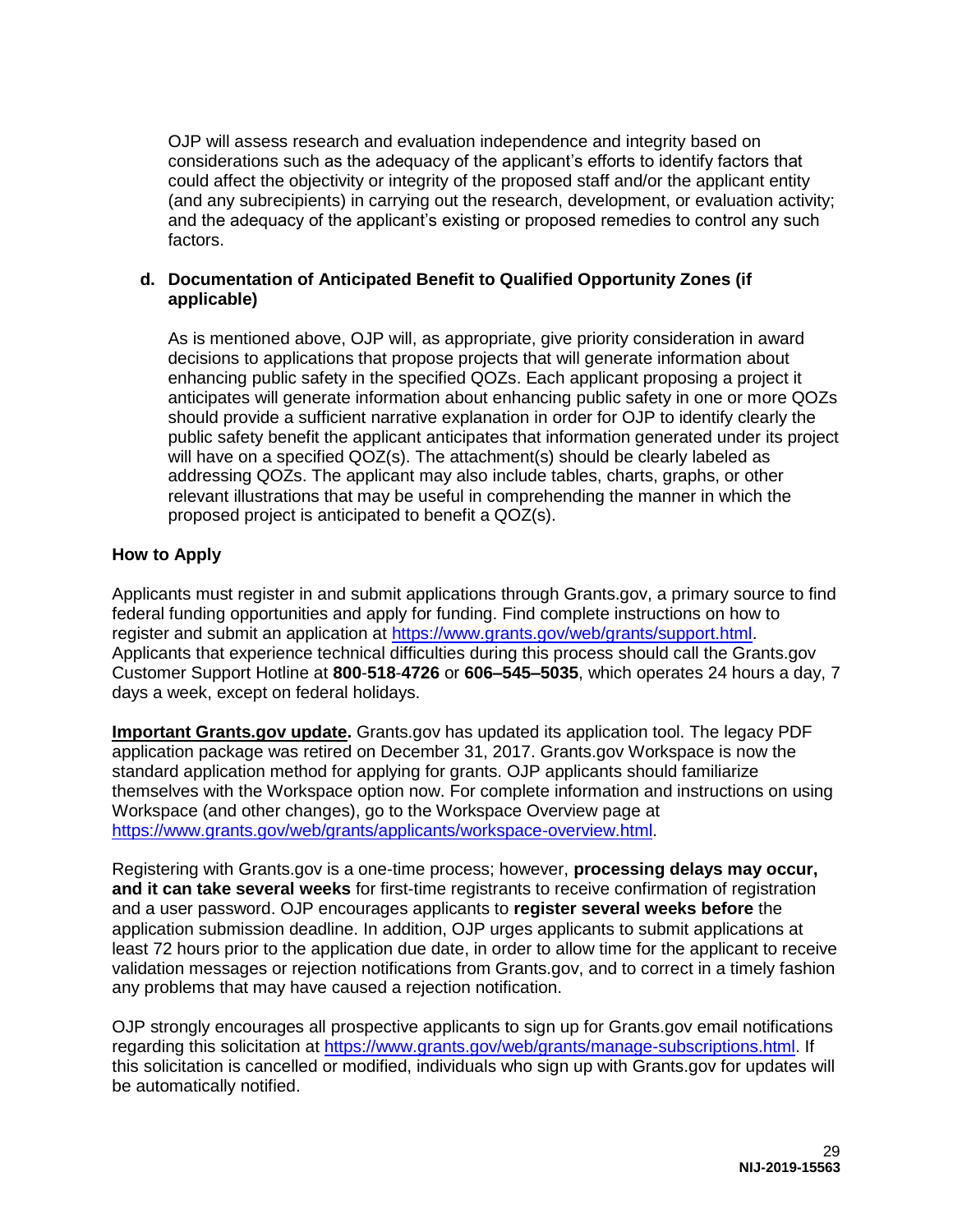**Browser Information:** Grants.gov was built to be compatible with Internet Explorer. For technical assistance with Google Chrome, or another browser, contact Grants.gov Customer Support.

**Note on Attachments.** Grants.gov has two categories of files for attachments: "mandatory" and "optional." OJP receives all files attached in both categories. Attachments are also labeled to describe the file being attached (e.g., Project Narrative, Budget Narrative, Other). Please ensure that all required documents are attached in the correct Grants.gov category and are labeled correctly. Do not embed "mandatory" attachments within another file.

**Note on File Names and File Types:** Grants.gov only permits the use of certain specific characters in file names of attachments. Valid file names may include only the characters shown in the table below. Grants.gov rejects any application that includes an attachment(s) with a file name that contains any characters not shown in the table below. Grants.gov forwards successfully-submitted applications to the OJP Grants Management System (GMS).

| <b>Characters</b>    | <b>Special Characters</b> |                 |                       |
|----------------------|---------------------------|-----------------|-----------------------|
| Upper case $(A - Z)$ | Parenthesis (             | Curly braces {  | Square brackets []    |
| Lower case $(a - z)$ | Ampersand (&)*            | Tilde $(-)$     | Exclamation point (!) |
| Underscore (         | Comma $($ , $)$           | Semicolon (;)   | Apostrophe (          |
| Hyphen ( -           | At sign $(\mathcal{Q})$   | Number sign (#) | Dollar sign (\$)      |
| Space                | Percent sign (%)          | Plus sign $(+)$ | Equal sign $(=)$      |
| Period (.)           |                           |                 |                       |

\*When using the ampersand (&) in XML, applicants must use the "&" format.

**GMS does not accept executable file types as application attachments**. These disallowed file types include, but are not limited to, the following extensions: ".com," ".bat," ".exe," ".vbs," ".cfg," ".dat," ".db," ".dbf," ".dll," ".ini," ".log," ".ora," ".sys," and ".zip." GMS may reject applications with files that use these extensions. It is important to allow time to change the type of file(s) if the application is rejected.

All applicants are required to complete the following steps:

# **Unique Entity Identifier (DUNS Number) and System for Award Management (SAM)**

Every applicant entity must comply with all applicable System for Award Management (SAM) and unique entity identifier (currently, a Data Universal Numbering System [DUNS] number) requirements. SAM is the repository for certain standard information about federal financial assistance applicants, recipients, and subrecipients. A DUNS number is a unique nine-digit identification number provided by the commercial company Dun and Bradstreet. More detailed information about SAM and the DUNS number is in the numbered sections below.

If an applicant entity has not fully complied with the applicable SAM and unique identifier requirements by the time OJP makes award decisions, OJP may determine that the applicant is not qualified to receive an award and may use that determination as a basis for making the award to a different applicant.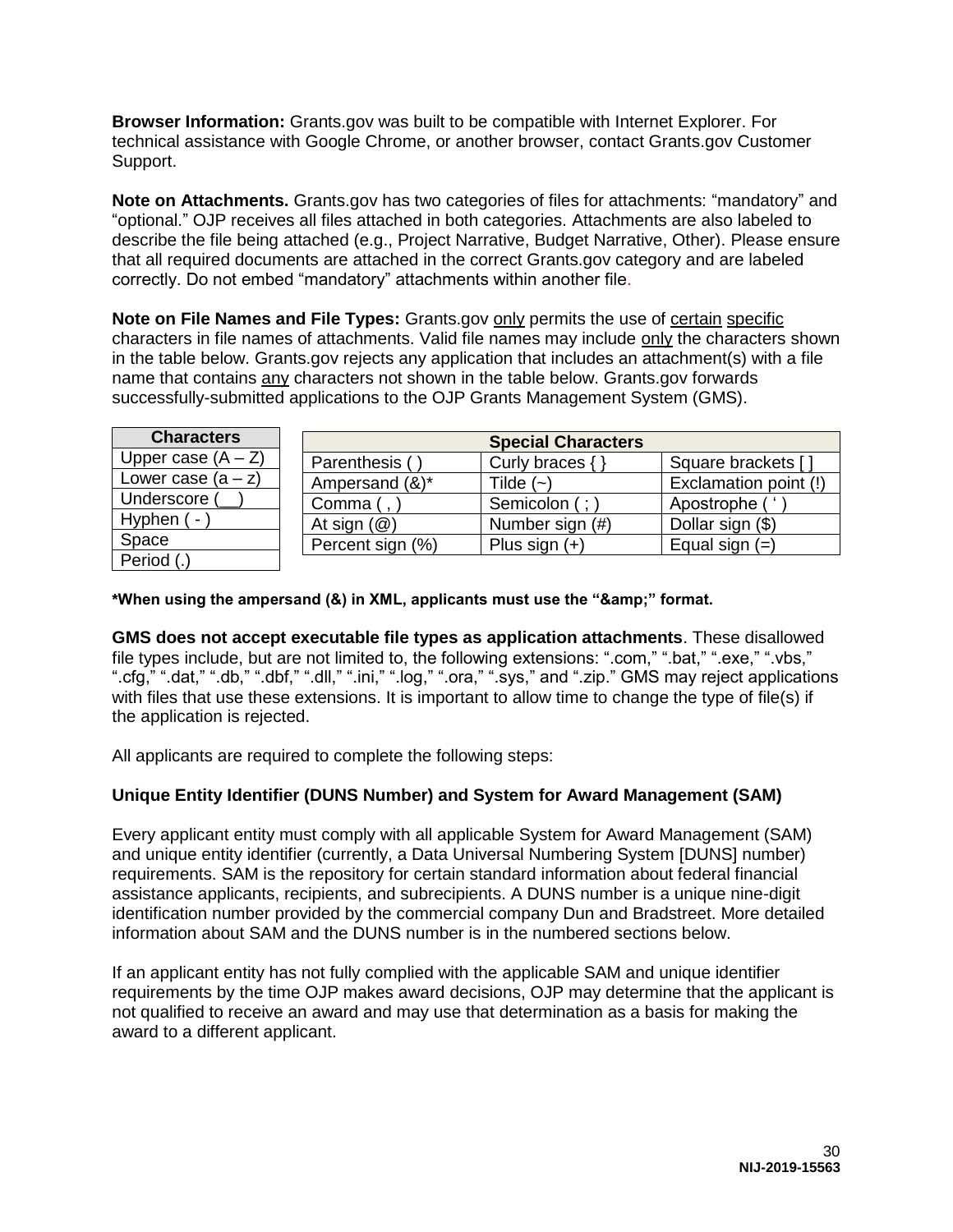## **Applying as an Individual**

An individual who wishes to apply in his/her personal capacity should search Grants.gov for funding opportunities for which individuals are eligible to apply. Use the Funding Opportunity Number (FON) to register. (An applicant applying as an individual must comply with all applicable Grants.gov individual registration requirements.)

Enter the FON at<https://apply07.grants.gov/apply/IndCPRegister>to complete the registration form and create a username and password for Grants.gov. (An applicant applying as an individual should complete all steps except 1, 2, and 4.)

## **Registration and Submission Steps**

**1. Acquire a unique entity identifier (currently, a DUNS number)**. In general, the Office of Management and Budget requires every applicant for a federal award (other than an individual) to include a "unique entity identifier" in each application, including an application for a supplemental award. Currently, a DUNS number is the required unique entity identifier.

This unique entity identifier is used for tracking purposes, and to validate address and point of contact information for applicants, recipients, and subrecipients. It will be used throughout the life cycle of an OJP award. Obtaining a DUNS number is a free, one-time activity. Call Dun and Bradstreet at 866–705–5711 to obtain a DUNS number or apply online at [www.dnb.com.](https://www.dnb.com/) A DUNS number is usually received within 1-2 business days.

**2. Acquire or maintain registration with SAM**. Any applicant for an OJP award creating a **new** entity registration (or updating or renewing a registration) in SAM.gov must submit an original, signed notarized letter appointing the authorized Entity Administrator within thirty (30) days of the registration activation. **Notarized letters must be submitted via U.S. Postal Service Mail**. Read the Alert at **[www.sam.gov](http://www.sam.gov/)** to learn more about what is required in the notarized letter, and read the Frequently Asked Questions (FAQs) at **[www.gsa.gov/samupdate](http://www.gsa.gov/samupdate)** to learn more about this process change. All applicants for OJP awards (other than individuals) must maintain current registrations in the SAM database. Applicants will need the authorizing official of the organization and an Employer Identification Number (EIN). Information about SAM registration procedures can be accessed at [www.sam.gov.](http://www.sam.gov/)

An application cannot be successfully submitted in Grants.gov until Grants.gov receives the SAM registration information. Once the SAM registration/renewal is complete, **the information transfer from SAM to Grants.gov can take as long as 48 hours.** OJP recommends that the applicant register or renew registration with SAM as early as possible.

- **3. Acquire an Authorized Organization Representative (AOR) and a Grants.gov username and password**. Complete the AOR profile on Grants.gov and create a username and password. An applicant entity's "unique entity identifier" (DUNS number) must be used to complete this step. For more information about the registration process for organizations and other entities, go to [https://www.grants.gov/web/grants/applicants/organization](https://www.grants.gov/web/grants/applicants/organization-registration.html)[registration.html.](https://www.grants.gov/web/grants/applicants/organization-registration.html) Individuals registering with Grants.gov should go to [https://www.grants.gov/web/grants/applicants/registration.html.](https://www.grants.gov/web/grants/applicants/registration.html)
- **4. Acquire confirmation for the AOR from the E-Business Point of Contact (E-Biz POC)**. The E-Biz POC at the applicant organization must log into Grants.gov to "confirm" the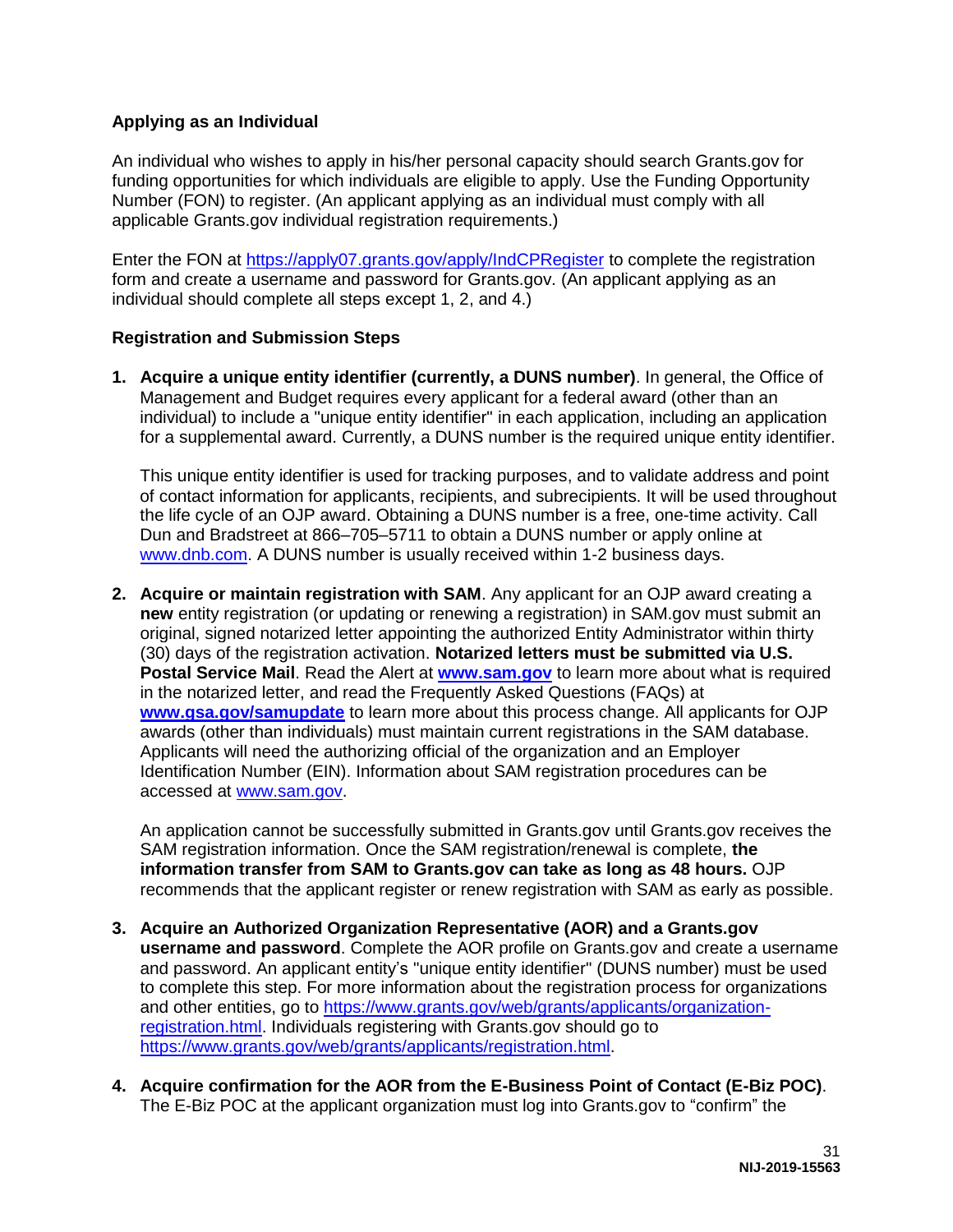applicant organization's AOR. The E-Biz POC will need the Marketing Partner Identification Number (MPIN) password obtained when registering with SAM to complete this step. Note that an organization can have more than one AOR.

- **5. Search for the funding opportunity on Grants.gov.** Use the following identifying information when searching for the funding opportunity on Grants.gov. The Catalog of Federal Domestic Assistance (CFDA) number for this solicitation is 16.560 and the funding opportunity number is NIJ-2019-15563.
- **6. Access Funding Opportunity and Application Package from Grants.gov**. Select "Apply for Grants" under the "Applicants" column. Enter your email address to be notified of any changes to the opportunity package before the closing date. Click the Workspace icon to use Grants.gov Workspace.
- **7. Submit a valid application consistent with this solicitation by following the directions**  in Grants.gov. Within 24-48 hours after submitting the electronic application, the applicant should receive two notifications from Grants.gov. The first will confirm the receipt of the application. The second will state whether the application has been validated and successfully submitted, or whether it has been rejected due to errors, with an explanation. It is possible to first receive a message indicating that the application is received, and then receive a rejection notice a few minutes or hours later. Submitting an application well ahead of the deadline provides time to correct the problem(s) that caused the rejection. **Important:**  OJP urges each applicant to submit its application **at least 72 hours prior** to the application due date, to allow time to receive validation messages or rejection notifications from Grants.gov, and to correct in a timely fashion any problems that may have caused a rejection notification. Applications must be successfully submitted through Grants.gov by 11:59 p.m. eastern time on May 13*,* 2019*.*

Click<https://www.grants.gov/web/grants/applicants/organization-registration.html>for further details on DUNS numbers, SAM, and Grants.gov registration steps and timeframes.

# **Note: Application Versions**

If an applicant submits multiple versions of the same application, OJP will review only the most recent system-validated version submitted.

# **Experiencing Unforeseen Grants.gov Technical Issues**

An applicant that experiences unforeseen Grants.gov technical issues beyond its control that prevent it from submitting its application by the deadline must contact the [Grants.gov Customer](mailto:support@grants.gov)  [Support Hotline](mailto:support@grants.gov) at [https://www.grants.gov/web/grants/support.html](https://www.grants.gov/web/grants/support.htmlo) or the [SAM Help Desk](https://www.fsd.gov/) (Federal Service Desk) at<https://www.fsd.gov/fsd-gov/home.do>to report the technical issue and receive a tracking number. The applicant must e-mail the NIJ contact identified in the Contact Information section on the title page **within 24 hours after the application deadline** to request approval to submit its application after the deadline. The applicant's e-mail must describe the technical difficulties, and must include a timeline of the applicant's submission efforts, the complete grant application, the applicant's DUNS number, and any Grants.gov Help Desk or SAM tracking number(s).

**Note: OJP does not automatically approve requests to submit a late application***.* After OJP reviews the applicant's request, and contacts the Grants.gov or SAM Help Desks to verify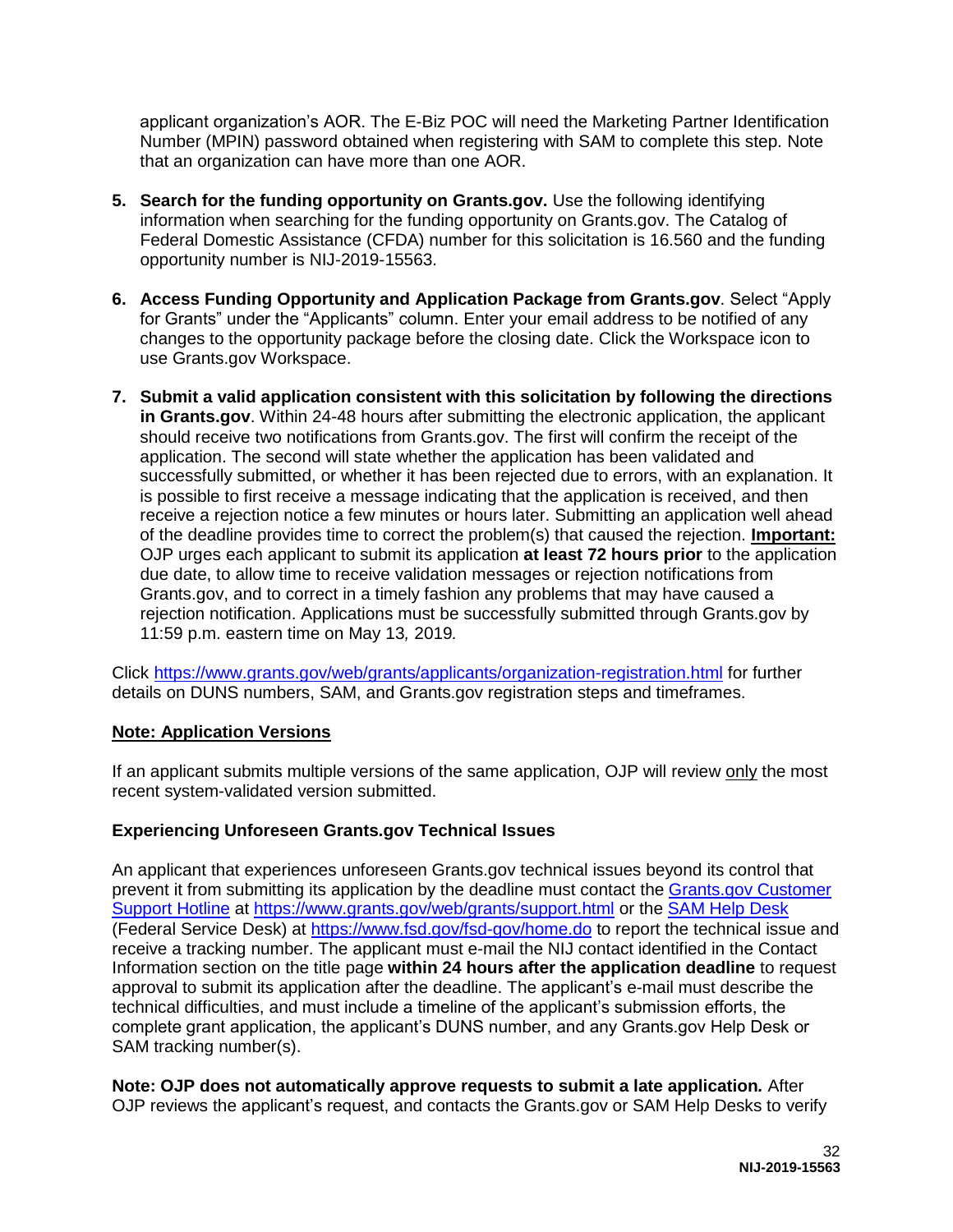the reported technical issues, OJP will inform the applicant whether the request to submit a late application has been approved or denied. If OJP determines that the untimely application submission was due to the applicant's failure to follow all required procedures, OJP will deny the applicant's request to submit its application.

The following conditions generally are insufficient to justify late submissions:

- Failure to register in SAM or Grants.gov in sufficient time (SAM registration and renewal can take as long as 10 business days to complete. The information transfer from SAM to Grants.gov can take up to 48 hours.)
- Failure to follow Grants.gov instructions on how to register and apply as posted on its website.
- Failure to follow each instruction in the OJP solicitation.
- Technical issues with the applicant's computer or information technology environment, such as issues with firewalls or browser incompatibility.

**Notifications regarding known technical problems with Grants.gov, if any, are posted at the top of the OJP Funding Resource Center at [https://ojp.gov/funding/index.htm.](https://ojp.gov/funding/index.htm)** 

# <span id="page-33-0"></span>**E. Application Review Information**

#### <span id="page-33-1"></span>**Review Criteria**

Applications that meet basic minimum requirements will be evaluated by peer reviewers using the following review criteria. Each individual criterion is assigned a different weight based on the percentage value listed. For example, the first criterion, Statement of the Problem, is worth 15 percent of the score in the assessment of the application's technical merit.

**Statement of the Problem and Research Questions** (Understanding of the problem, research questions, and their importance) – 15%

- 1. Demonstrated understanding of the problem.
- 2. Demonstrated importance of research questions, goals and objectives, including alignment with the aims of the solicitation.
- 3. Demonstrated awareness of the state of current research.

#### **Project Design and Implementation** (Quality and technical merit) – 50%

- 1. Soundness of methods and analytic and technical approach to addressing the stated aim(s) of the proposed project.
- 2. Feasibility of proposed project.
- 3. Awareness of potential pitfalls of proposed project design and feasibility of proposed actions to minimize and/or mitigate them.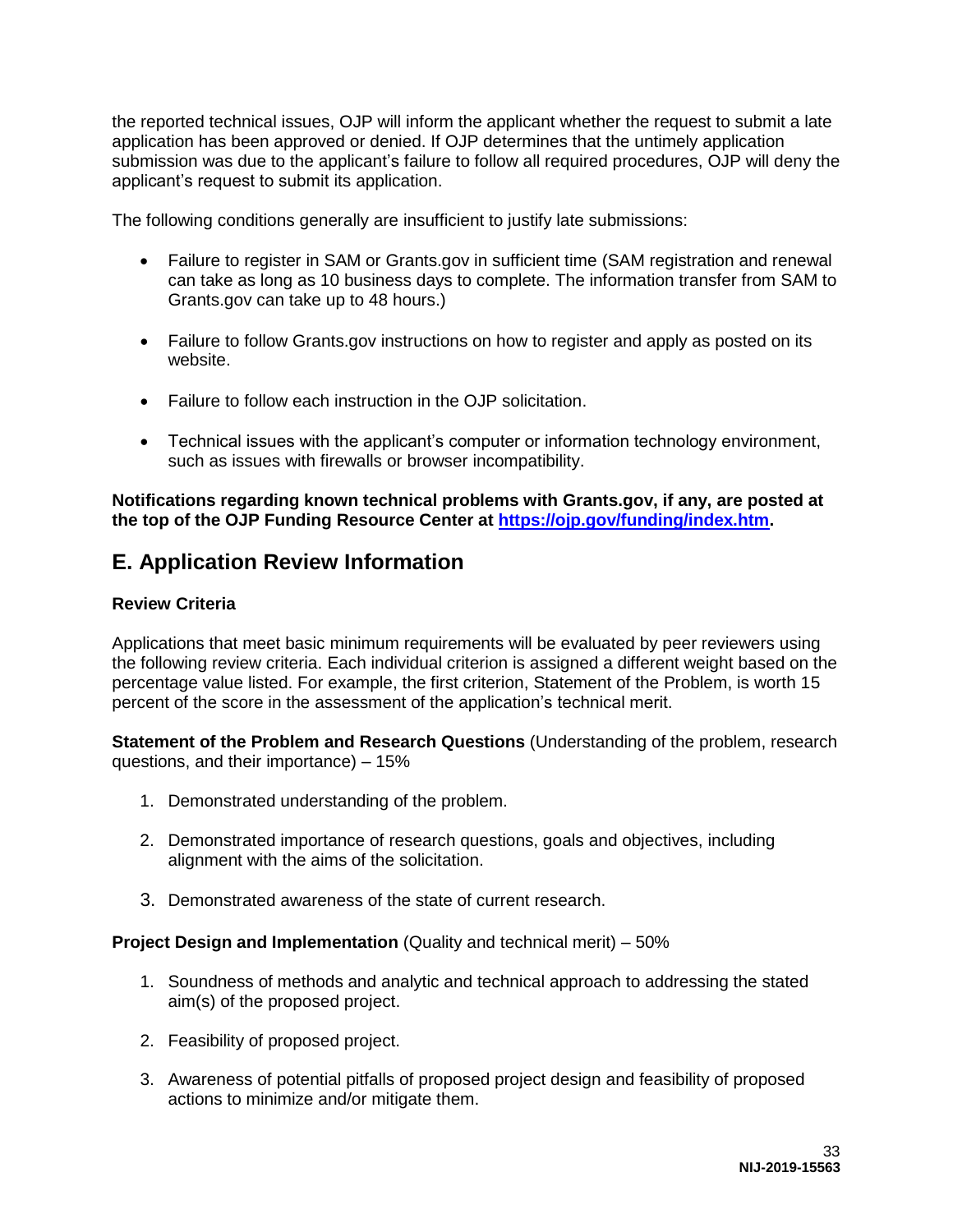4. Feasibility of completing the deliverables noted in the solicitation.

## **Potential Impact** – 15%

Potential for a significant scientific or technical advance(s) that will improve criminal/juvenile justice in the United States, such as:

- Potential for significantly improved understanding of the stated criminal/juvenile justice problem.
- Potential for innovative solution to address (all or a significant part of) the stated criminal/juvenile justice problem.

**Capabilities/Competencies** (Capabilities, demonstrated productivity, and experience of the applicant organization and proposed project staff) – 20%

- 1. Qualifications and experience of proposed project staff (that is, the principal investigator, any and all co-principal investigators, and all other individuals (and organizations) identified in the application (regardless of "investigator" status) who will be significantly involved in substantive aspects of the proposed project).
- 2. Demonstrated ability of the applicant organization to implement the proposed strategies and manage the effort.
- 3. Relationship between the capabilities/competencies of the proposed project staff (including the applicant organization) and the scope and strategies of the proposed project.

### **Budget**

In addition, peer reviewers will consider and may comment on the following additional items in the context of scientific and technical merit.

- 1. Total cost of the project relative to the perceived benefit (cost effectiveness).
- 2. Appropriateness of the budget relative to the level of effort.
- 3. Use of existing resources to conserve costs.
- 4. Alignment of the proposed budget with proposed project activities.
- 5. Proposed plan (if any) to produce or to make available to broader interested audiences, such as criminal/juvenile justice practitioners or policymakers, summary information from the planned scholarly products of the project.

#### **Plan for Dissemination to Broader Audiences (if applicable to the proposed project)**

Peer reviewers may comment—in the context of scientific and technical merit—on the proposed plan (if any) to produce or to make available to broader interested audiences, such as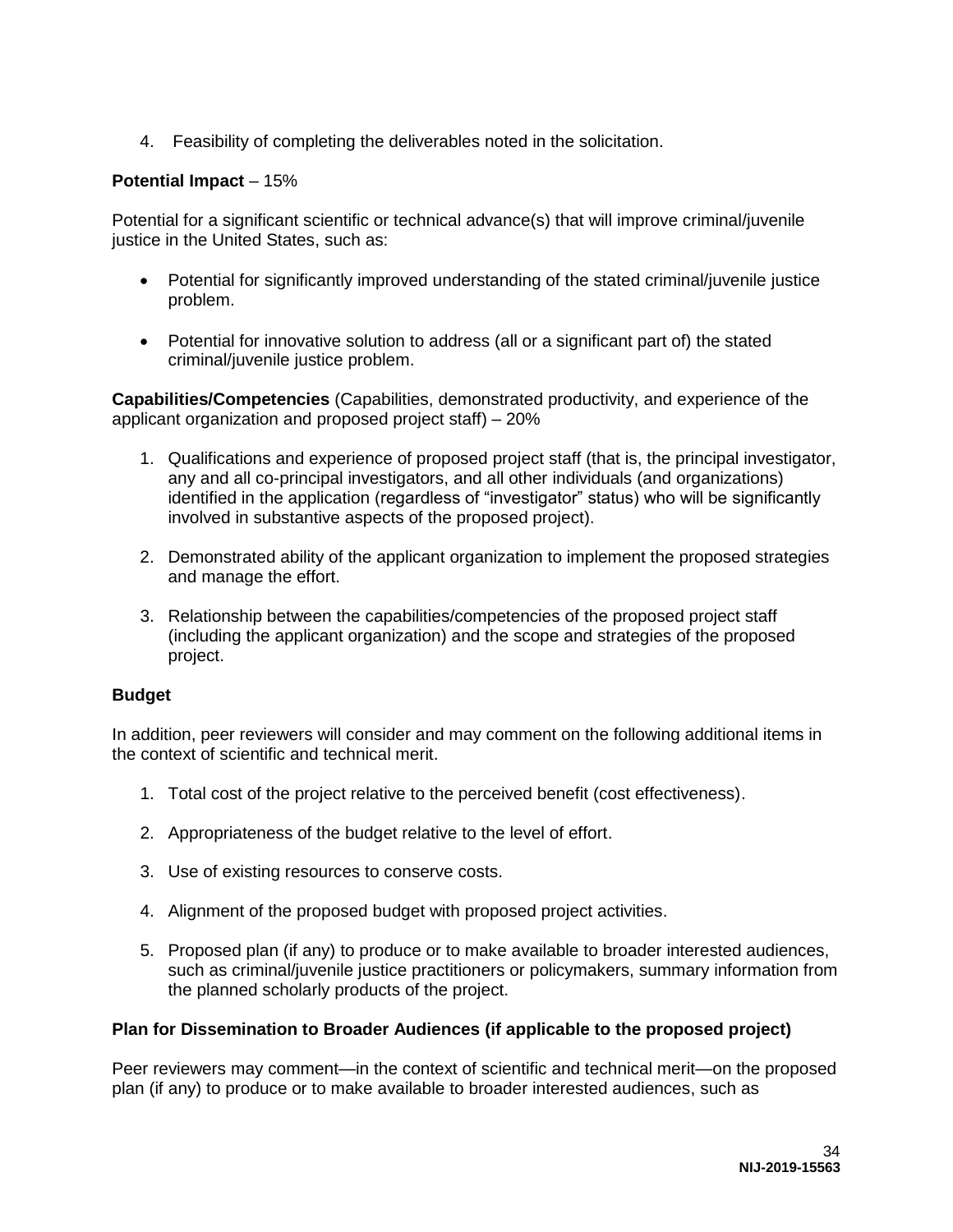criminal/juvenile justice practitioners or policymakers, summary information from the planned scholarly products of the project.

### <span id="page-35-0"></span>**Review Process**

 $\overline{a}$ 

OJP is committed to ensuring a fair and open process for making awards. NIJ reviews the application to make sure that the information presented is reasonable, understandable, measurable, and achievable, as well as consistent with the solicitation.

Peer reviewers will review the applications submitted under this solicitation that meet basic minimum requirements. For purposes of assessing whether an application meets basic minimum requirements and should proceed to further consideration, OJP screens applications for compliance with those requirements. Although specific requirements may vary, the following are common requirements applicable to all solicitations for funding under OJP programs:

- The application must be submitted by an eligible type of applicant.
- The application must request funding within programmatic funding constraints (if applicable).
- The application must be responsive to the scope of the solicitation.
- The application must include all items designated as "critical elements."
- The application, if submitted by an applicant that is a DOJ High Risk Grantee<sup>11</sup>, or is designated "high risk" by a federal grant-making agency outside of DOJ, must not have been determined by the Director/Administrator to pose a substantial risk of program implementation failure, based on 1) the applicant's lack of sufficient progress in addressing required corrective actions necessary for removal of the DOJ High Risk Grantee (or non-DOJ high risk) designation, 2) the nature and severity of the issues leading to or accompanying the DOJ High Risk Grantee (or non-DOJ high risk) designation, and/or 3) the applicant's expected ability to manage grant funds and achieve grant goals and objectives.
- The applicant must not be identified in SAM as excluded from receiving federal awards.

For a list of the critical elements for this solicitation, see "What an Application Should Include" under [Section D. Application and Submission Information.](#page-14-0)

Peer review panels will evaluate, score, and rate applications that meet basic minimum requirements. NIJ may use external peer reviewers, internal peer reviewers, or a combination, to assess applications on technical merit using the solicitation's review criteria. An external peer reviewer is an expert in the subject matter of a given solicitation who is not a current DOJ employee. An internal reviewer is a current DOJ employee who is well-versed or has expertise in the subject matter of this solicitation. Peer reviewers' ratings and any resulting recommendations are advisory only, although reviewer views are considered carefully. Other

<sup>11</sup> See "Applicant Disclosure and Justification - DOJ High Risk Grantees" under "What an Application Should Include," above, for a definition of "DOJ High Risk Grantee."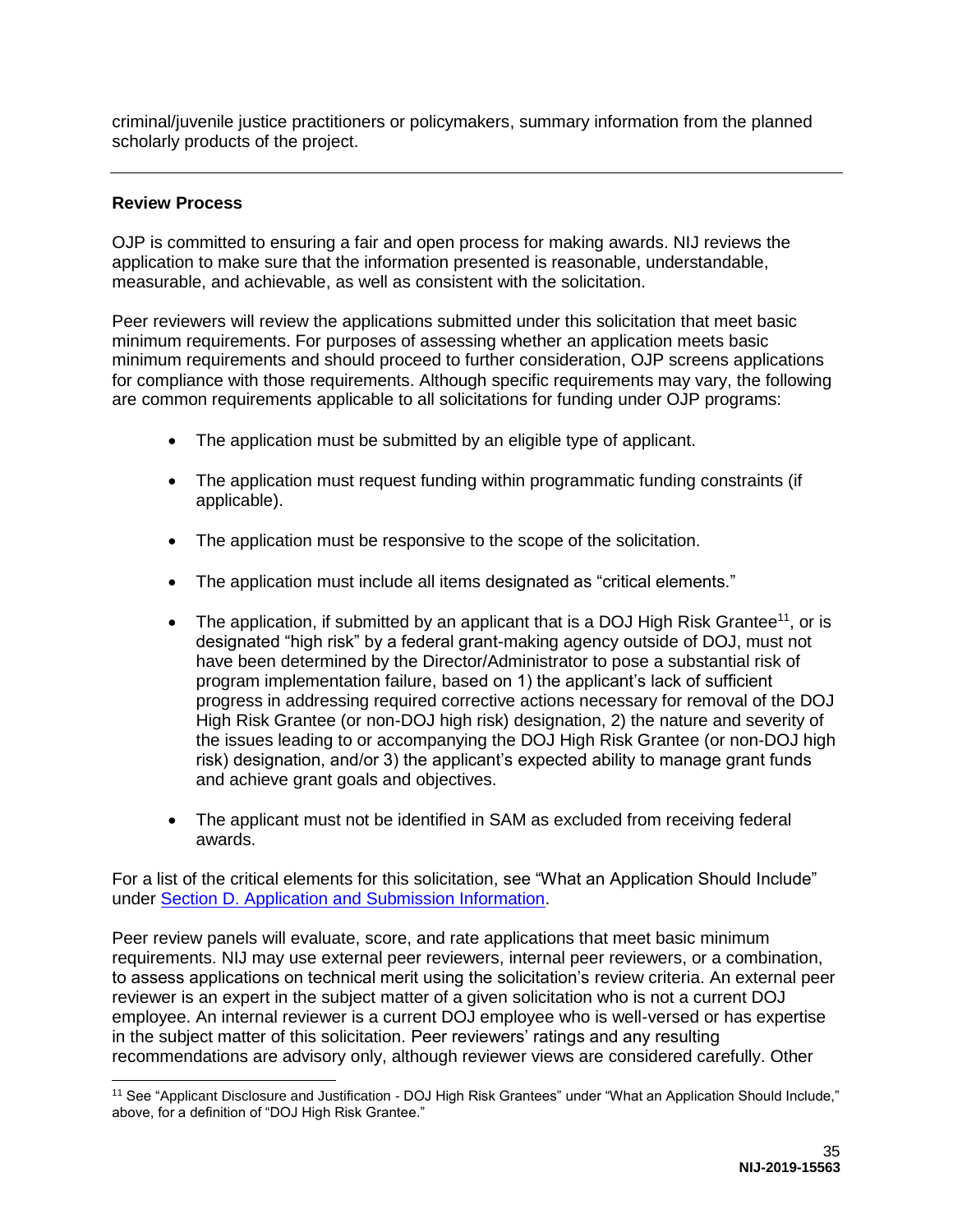important considerations for NIJ include geographic diversity, strategic priorities (specifically including, but not limited to, demonstrable potential enhancement to public safety in one or more federally designated Qualified Opportunity Zones), and available funding, as well as the planned scholarly products and the extent to which the Budget Detail Worksheet and Budget Narrative accurately explain project costs that are reasonable, necessary, and otherwise allowable under federal law and applicable federal cost principles.

Pursuant to the Part 200 Uniform Requirements, before award decisions are made, OJP also reviews information related to the degree of risk posed by applicants. Among other things to help assess whether an applicant that has one or more prior federal awards has a satisfactory record with respect to performance, integrity, and business ethics, OJP checks whether the applicant is listed in SAM as excluded from receiving a federal award. In addition, if OJP anticipates that an award will exceed \$150,000 in federal funds, OJP also must review and consider any information about the applicant that appears in the non-public segment of the integrity and performance system accessible through SAM (currently, the Federal Awardee Performance and Integrity Information System; "FAPIIS").

**Important note on FAPIIS:** An applicant, at its option, may review and comment on any information about itself that currently appears in FAPIIS and was entered by a federal awarding agency. OJP will consider any such comments by the applicant, in addition to the other information in FAPIIS, in its assessment of the risk posed by the applicant. The evaluation of risks goes beyond information in SAM, however. OJP itself has in place a framework for evaluating risks posed by applicants for competitive awards. OJP takes into account information pertinent to matters such as —

- 1. Applicant financial stability and fiscal integrity.
- 2. Quality of the applicant's management systems, and applicant's ability to meet prescribed management standards, including those outlined in the DOJ Grants Financial Guide.
- 3. Applicant's history of performance under OJP and other DOJ awards (including scholarly products, and compliance with reporting requirements and award conditions), as well as awards from other federal agencies.
- 4. Reports and findings from audits of the applicant, including audits under the Part 200 Uniform Requirements.
- 5. Applicant's ability to comply with statutory and regulatory requirements, and to effectively implement other award requirements.

**Note on applicants with a "high risk" designation**: Risks associated with DOJ High Risk Grantees, or applicants designated as "high risk" by a federal grant-making agency outside of DOJ, are taken into account during the review process, and each applicant with such "high risk" designations will be considered for funding on a case-by-case basis, depending on the nature and severity of the issues that led to the DOJ High Risk Grantee (or non-DOJ high risk) designation, status of progress in addressing corrective actions, and expected ability to manage grant funds and achieve grant goals and objectives. A "high risk" designated applicant is to submit disclosure and justification documentation consistent with the requirements specified, above, under "What an Application Should Include" in Section C. Application and Submission Information.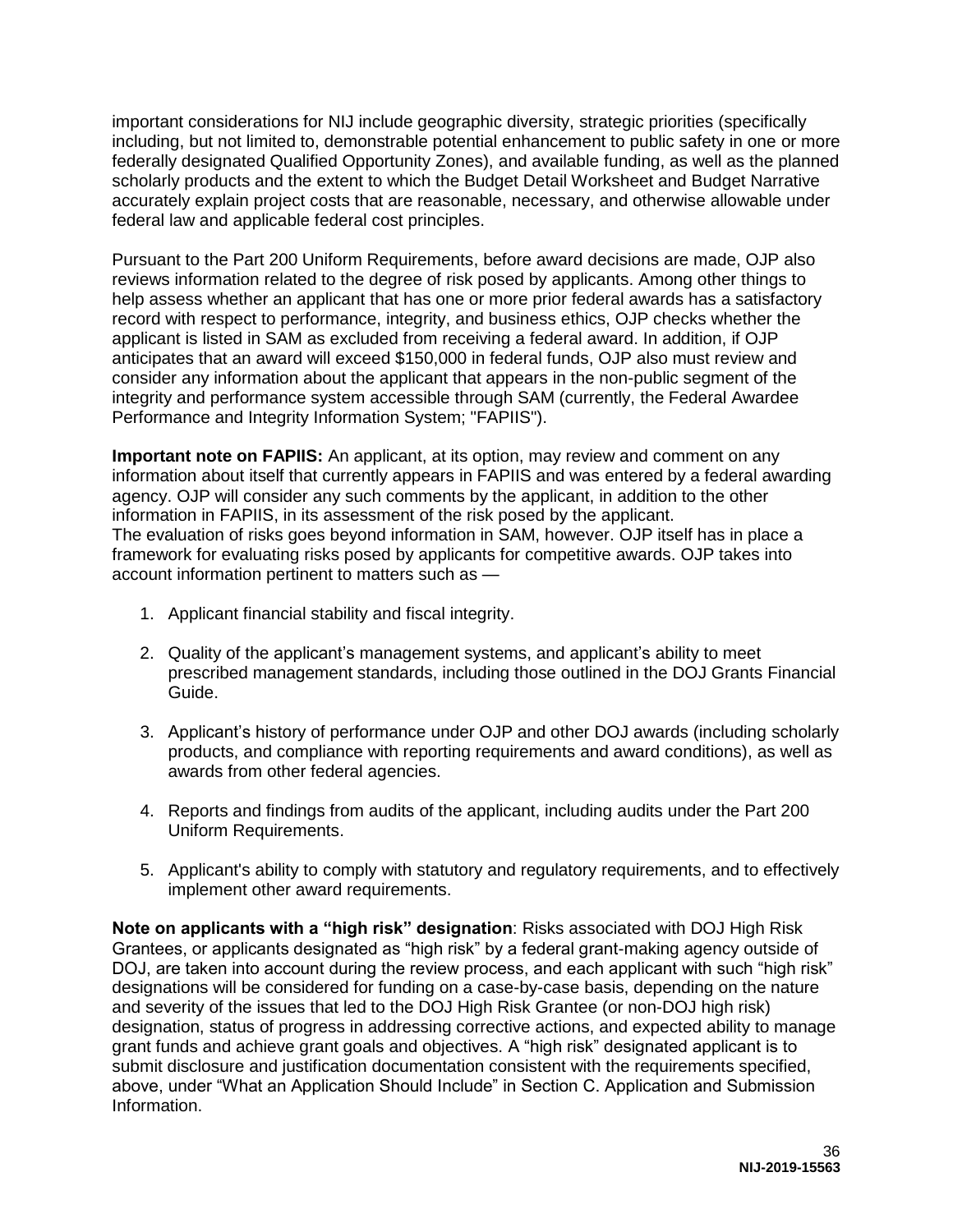All final award decisions will be made by the Director of the National Institute of Justice*,* who may take into account not only peer review ratings and NIJ recommendations, but also other factors as indicated in this section. The NIJ Director may also take into consideration whether the principal investigator is new to his or her career and new to NIJ's research grant portfolios, and meets the criteria outlined on page 7 of this solicitation.

# <span id="page-37-0"></span>**F. Federal Award Administration Information**

# <span id="page-37-1"></span>**Federal Award Notices**

Award notifications will be made by September 30, 2019. OJP sends award notifications by email through GMS to the individuals listed in the application as the point of contact and the authorizing official (E-Biz POC and AOR). The email notification includes detailed instructions on how to access and view the award documents, and steps to take in GMS to start the award acceptance process. GMS automatically issues the notifications at 9:00 p.m. eastern time on the award date.

For each successful applicant, an individual with the necessary authority to bind the applicant will be required to login; execute a set of legal certifications and a set of legal assurances; designate a financial point of contact; thoroughly review the award, including all award conditions; and sign and accept the award. The award acceptance process requires physical signature of the award document by the authorized representative and the scanning and submission of the fully-executed award document to OJP.

# <span id="page-37-2"></span>**Administrative, National Policy, and Other Legal Requirements**

If selected for funding, in addition to implementing the funded project consistent with the OJPapproved application, the recipient must comply with all award conditions, as well as all applicable requirements of federal statutes and regulations (including applicable requirements referred to in the assurances and certifications executed in connection with award acceptance). OJP strongly encourages prospective applicants to review information on post-award legal requirements and common OJP award conditions **prior** to submitting an application.

Applicants should consult the ["Overview of Legal Requirements Generally Applicable to OJP](https://ojp.gov/funding/Explore/LegalOverview/index.htm)  [Grants and Cooperative Agreements – FY 2018 Awards,](https://ojp.gov/funding/Explore/LegalOverview/index.htm)" available in the OJP Funding Resource Center at [https://ojp.gov/funding/index.htm.](https://ojp.gov/funding/index.htm) In addition, applicants should examine the following two legal documents, as each successful applicant must execute both documents before it may receive any award funds. (An applicant is not required to submit these documents as part of an application.)

- [Certifications Regarding Lobbying; Debarment, Suspension and Other Responsibility](https://ojp.gov/funding/Apply/Resources/Certifications.pdf)  Matters: and Drug-Free Workplace Requirements.
- [Certified Standard Assurances.](https://ojp.gov/funding/Apply/Resources/StandardAssurances.pdf)

The webpages accessible through the ["Overview of Legal Requirements Generally Applicable to](https://ojp.gov/funding/Explore/LegalOverview/index.htm)  [OJP Grants and Cooperative Agreements](https://ojp.gov/funding/Explore/LegalOverview/index.htm) – FY 2018 Awards" are intended to give applicants for OJP awards a general overview of important statutes, regulations, and award conditions that apply to many (or in some cases, all) OJP grants and cooperative agreements awarded in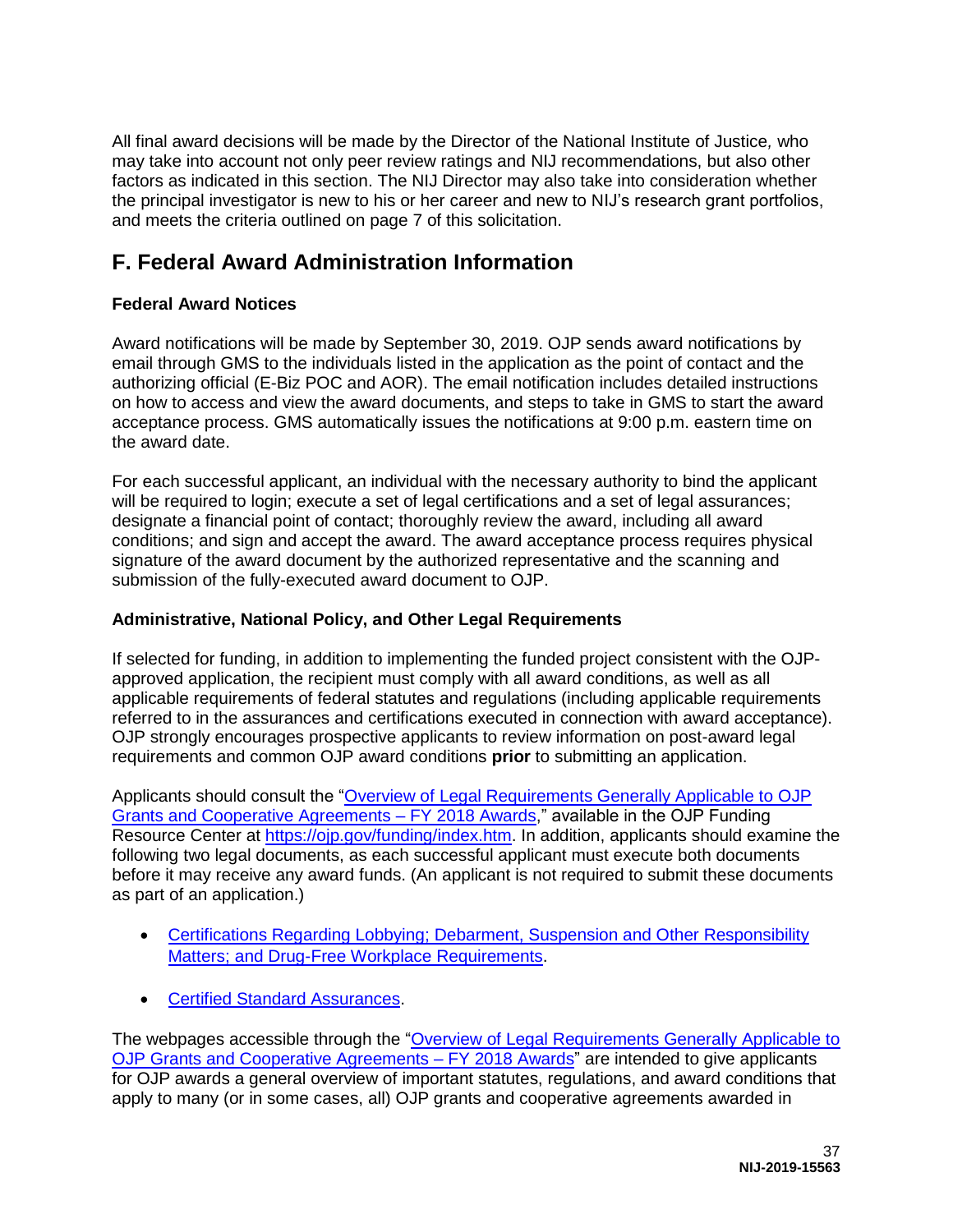FY 2019. Individual OJP awards typically also will include additional award conditions. Those additional conditions may relate to the particular statute, program, or solicitation under which the award is made; to the substance of the funded application; to the recipient's performance under other federal awards; to the recipient's legal status (e.g., as a for-profit entity); or to other pertinent considerations.

As stated above, NIJ expects that it will make any award under this solicitation in the form of a grant or cooperative agreement. Any award made via a cooperative agreement will include a condition in the award document that sets out the nature of the "substantial federal involvement" in carrying out the award and program. Generally stated, under OJP cooperative agreement awards, responsibility for the day-to-day conduct of the funded project rests with the recipient. OJP, however, may have substantial involvement in matters such as substantive coordination of technical efforts and site selection, as well as review and approval of project work plans, research designs, data collection instruments, and major project-generated materials. In addition, OJP often indicates in the award terms and conditions that it may redirect the project if necessary.

In addition to an award condition that sets out the nature of the anticipated "substantial federal involvement" in the award, cooperative agreements awarded by OJP include an award condition the requires specific reporting in connection with conferences, meetings, retreats, seminars, symposium, training activities, or similar events funded under the award.

Awards under this solicitation will include a condition (the specific terms of which will govern the award) related to verification of employment eligibility. The condition will, generally speaking, require the recipient (and any subrecipient) that accepts the award to verify the employment eligibility of any individual hired under the award, consonant with 8 U.S.C. § 1324a(1).

Awards under this solicitation will include a condition (the specific terms of which will govern the award) related to competition requirements set forth at 2 C.F.R. § 200.319. The condition will, generally speaking, prohibit recipients (and any subrecipients) from procuring goods and services with award funds by means of any competition that disadvantages or excludes vendors on the basis of their having (or their having had) a prior or existing contractual relationship with the federal government.

### <span id="page-38-0"></span>**General Information about Post-Federal Award Reporting Requirements**

In addition to the deliverables and expected scholarly products described in [Section A. Program](#page-4-0)  [Description,](#page-4-0) any recipient of an award under this solicitation will be required to submit the following reports and data.

Required reports. Recipients typically must submit quarterly financial reports, semi-annual progress reports, final financial and progress reports, and, if applicable, an annual audit report in accordance with the Part 200 Uniform Requirements or specific award conditions. Applicants should anticipate that progress reports will be required to follow the non-budgetary components of the Research Performance Progress Report (RPPR) template/format. General information on RPPRs may be found at [www.nsf.gov/bfa/dias/policy/rppr/.](https://www.nsf.gov/bfa/dias/policy/rppr/) Future awards and fund drawdowns may be withheld if reports are delinquent. (In appropriate cases, OJP may require additional reports.)

Awards that exceed \$500,000 will include an additional condition that, under specific circumstances, will require the recipient to report (to FAPIIS) information on civil, criminal, and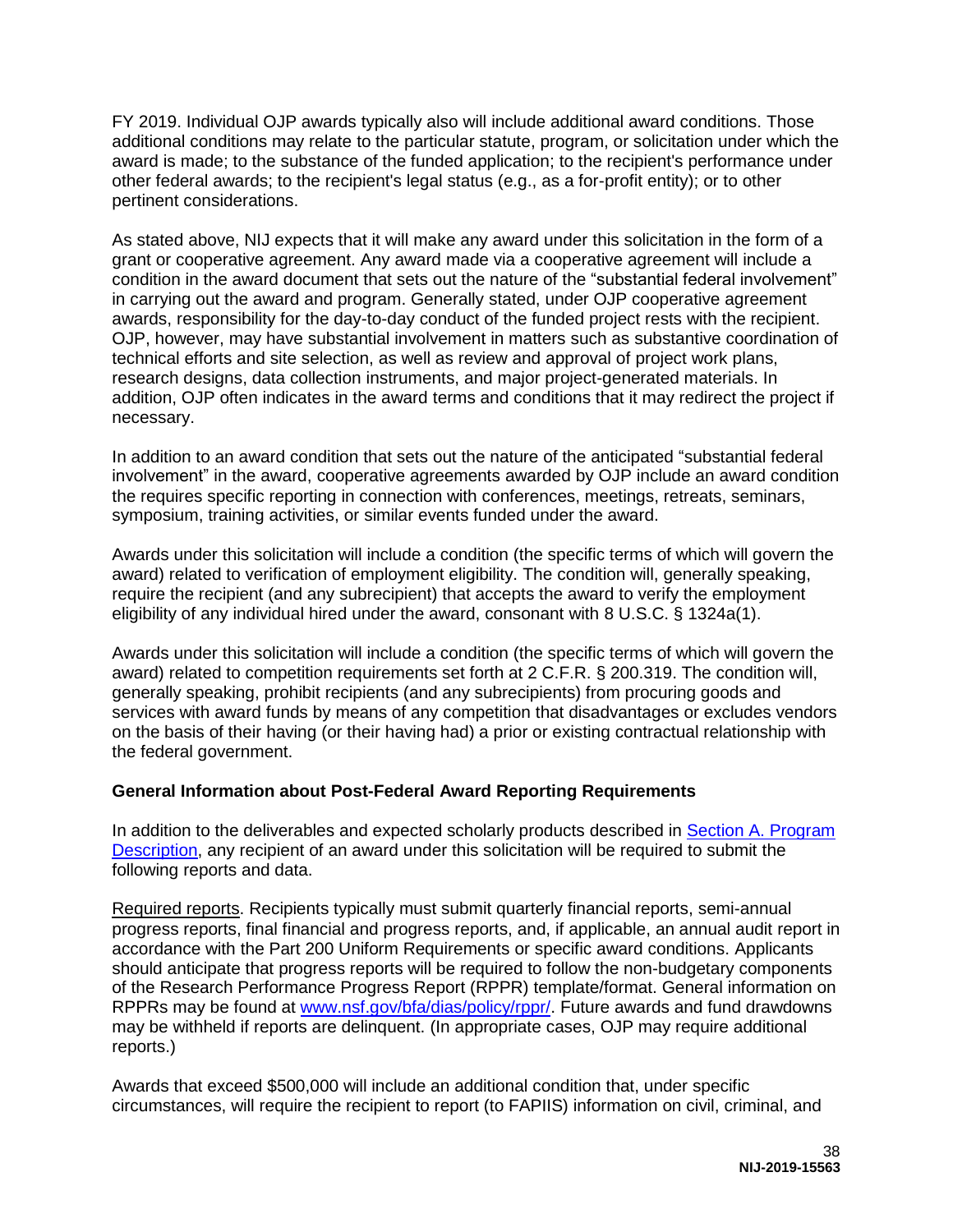administrative proceedings connected with (or connected to the performance of) either the OJP award or any other grant, cooperative agreement, or procurement contract from the federal government. Additional information on this reporting requirement appears in the text of the award condition posted on the OJP webpage at [https://ojp.gov/funding/FAPIIS.htm.](https://ojp.gov/funding/FAPIIS.htm)

Data on performance measures. In addition to required reports, an award recipient under this solicitation also must provide data that measure the results of the work done under the award. To demonstrate program progress and success, as well as to assist DOJ with fulfilling its responsibilities under the Government Performance and Results Act of 1993 (GPRA), Public Law 103-62, and the GPRA Modernization Act of 2010, Public Law 111–352, OJP will require any award recipient, post award, to provide performance data listed as part of regular progress reporting. Successful applicants will be required to access OJP's performance measurement page at [www.ojp.gov/performance](https://www.ojp.gov/performance) for an overview of performance measurement activities at OJP.

# <span id="page-39-0"></span>**G. Federal Awarding Agency Contact(s)**

For questions directed to the Federal Awarding Agency, see NCJRS contact information on the title page.

For contact information for Grants.gov, see the title page.

# <span id="page-39-1"></span>**H. Other Information**

# <span id="page-39-2"></span>**Freedom of Information Act and Privacy Act (5 U.S.C. 552 and 5 U.S.C. 552a)**

All applications submitted to OJP (including all attachments to applications) are subject to the federal Freedom of Information Act (FOIA) and to the Privacy Act. By law, DOJ may withhold information that is responsive to a request pursuant to FOIA if DOJ determines that the responsive information either is protected under the Privacy Act or falls within the scope of one of nine statutory exemptions under FOIA. DOJ cannot agree in advance of a request pursuant to FOIA not to release some or all portions of an application.

In its review of records that are responsive to a FOIA request, OJP will withhold information in those records that plainly falls within the scope of the Privacy Act or one of the statutory exemptions under FOIA. (Some examples include certain types of information in budgets, and names and contact information for project staff other than certain key personnel.) In appropriate circumstances, OJP will request the views of the applicant/recipient that submitted a responsive document.

For example, if OJP receives a request pursuant to FOIA for an application submitted by a nonprofit or for-profit organization or an institution of higher education, or for an application that involves research, OJP typically will contact the applicant/recipient that submitted the application and ask it to identify -- quite precisely -- any particular information in the application that the applicant/recipient believes falls under a FOIA exemption, the specific exemption it believes applies, and why. After considering the submission by the applicant/recipient, OJP makes an independent assessment regarding withholding information. OJP generally follows a similar process for requests pursuant to FOIA for applications that may contain law-enforcement sensitive information.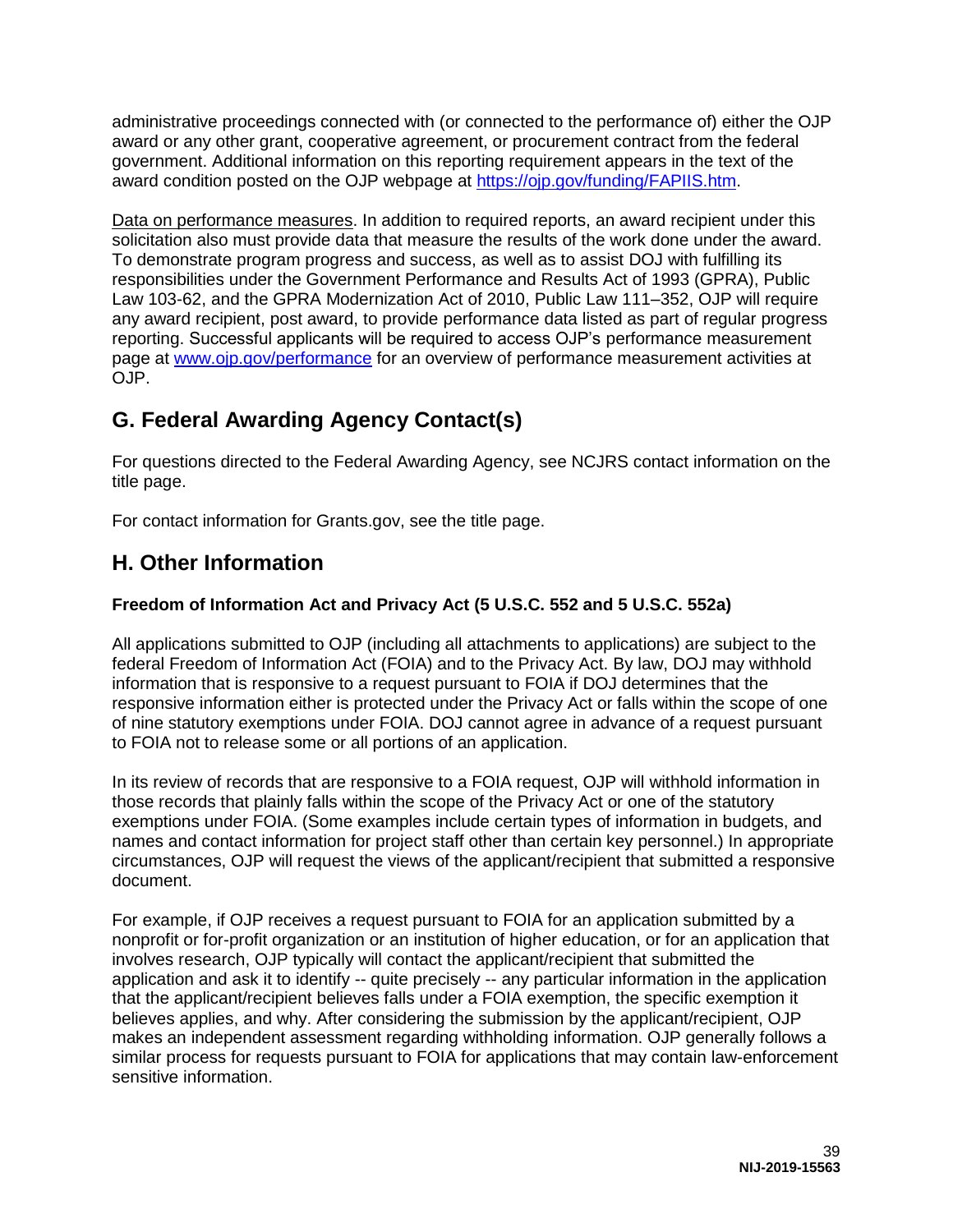# <span id="page-40-0"></span>**Provide Feedback to OJP**

To assist OJP in improving its application and award processes, OJP encourages applicants to provide feedback on this solicitation, the application submission process, and/or the application review process. Provide feedback to [OJPSolicitationFeedback@usdoj.gov.](mailto:OJPSolicitationFeedback@usdoj.gov)

**IMPORTANT:** This e-mail is for feedback and suggestions only. OJP does not send replies from this mailbox to messages it receives in this mailbox. Any prospective applicant that has specific questions on any program or technical aspect of the solicitation **must** use the appropriate telephone number or e-mail listed on the front of this solicitation document to obtain information. These contacts are provided to help ensure that prospective applicants can directly reach an individual who can address specific questions in a timely manner.

If you are interested in being a reviewer for other OJP grant applications, please e-mail your resume to oipprsupport@usdoj.gov. (Do not send your resume to the OJP Solicitation Feedback email account.) **Note:** Neither you nor anyone else from your organization or entity can be a peer reviewer in a competition in which you or your organization/entity has submitted an application.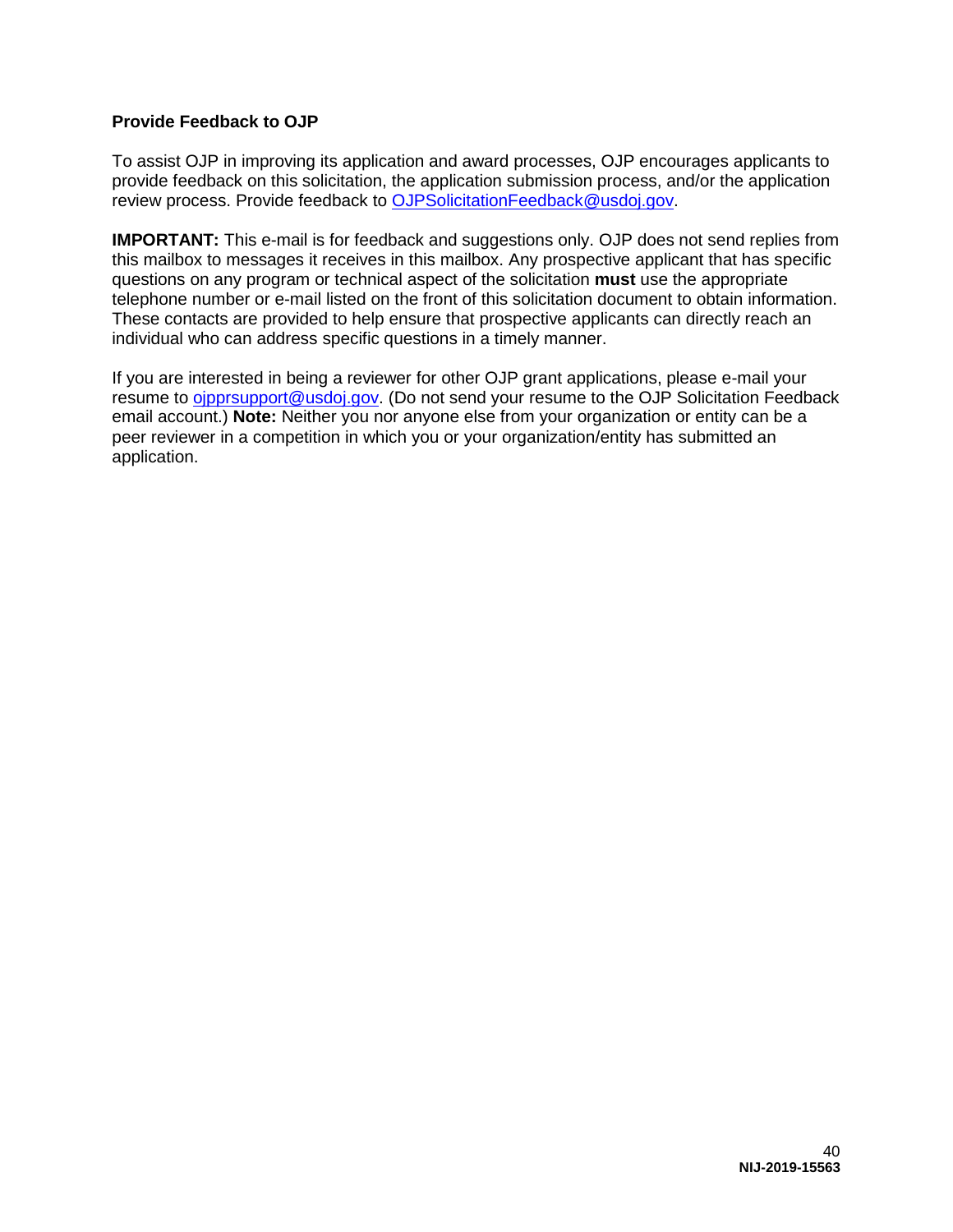# **Application Checklist**

# **Research and Evaluation on Promising Reentry Initiatives**

<span id="page-41-0"></span>This application checklist has been created as an aid in developing an application.

## **What an Applicant Should Do:**

| Prior to Registering in Grants.gov:                                              |               |
|----------------------------------------------------------------------------------|---------------|
| Acquire a DUNS Number                                                            | (see page 31) |
| Acquire or renew registration with SAM                                           | (see page 31) |
| To Register with Grants.gov.                                                     |               |
| Acquire AOR and Grants.gov username/password                                     | (see page 31) |
| Acquire AOR confirmation from the E-Biz POC                                      | (see page 31) |
| To Find Funding Opportunity:                                                     |               |
| Search for the funding opportunity on Grants.gov (see page 32)                   |               |
| Access Funding Opportunity and Application Package                               | (see page 32) |
| Sign up for Grants.gov email notifications (optional)                            | (see page 29) |
| Read <i>Important Notice: Applying for Grants in Grants.gov</i>                  |               |
| Read OJP policy and guidance on conference approval, planning, and reporting     |               |
| available at ojp.gov/financialguide/DOJ/PostawardRequirements/chapter3.10a.htm   |               |
| (see page 13)                                                                    |               |
| After Application Submission, Receive Grants.gov Email Notifications That:       |               |
| (1) application has been received                                                |               |
| (2) application has either been successfully validated or rejected with errors   |               |
| (see page 32)                                                                    |               |
| If no Grants gov receipt, and validation or error notifications are received:    |               |
| Please refer to the section: Experiencing Unforeseen Grants.gov Technical Issues |               |

(see page 32)

### **Overview of Post-Award Legal Requirements**:

Review the Overview of Legal Requirements Generally Applicable to OJP Grants and [Cooperative Agreements – FY 2018 Awards](https://ojp.gov/funding/Explore/LegalOverview/index.htm) in the OJP Funding Resource Center at [https://ojp.gov/funding/index.htm.](https://ojp.gov/funding/index.htm)

### **Scope Requirement:**

\_\_\_\_\_ The federal amount requested is within the allowable limit(s)*.*

### **What an Application Should Include:**

| Application for Federal Assistance (SF-424)                        | (see page 15) |               |
|--------------------------------------------------------------------|---------------|---------------|
| Project Abstract (if applicable)                                   | (see page 15) |               |
| Program Narrative (critical element)                               | (see page 16) |               |
| Resumes/curriculum vitae of key personnel (critical element)       |               | (see page 18) |
| <b>Budget Detail Worksheet (critical element)</b>                  | (see page 20) |               |
| <b>Budget Narrative (critical element)</b>                         | (see page 20) |               |
| Indirect Cost Rate Agreement (if applicable)                       | (see page 23) |               |
| Tribal Authorizing Resolution (if applicable)                      | (see page 24) |               |
| Financial Management and System of Internal Controls Questionnaire |               | (see page 24) |